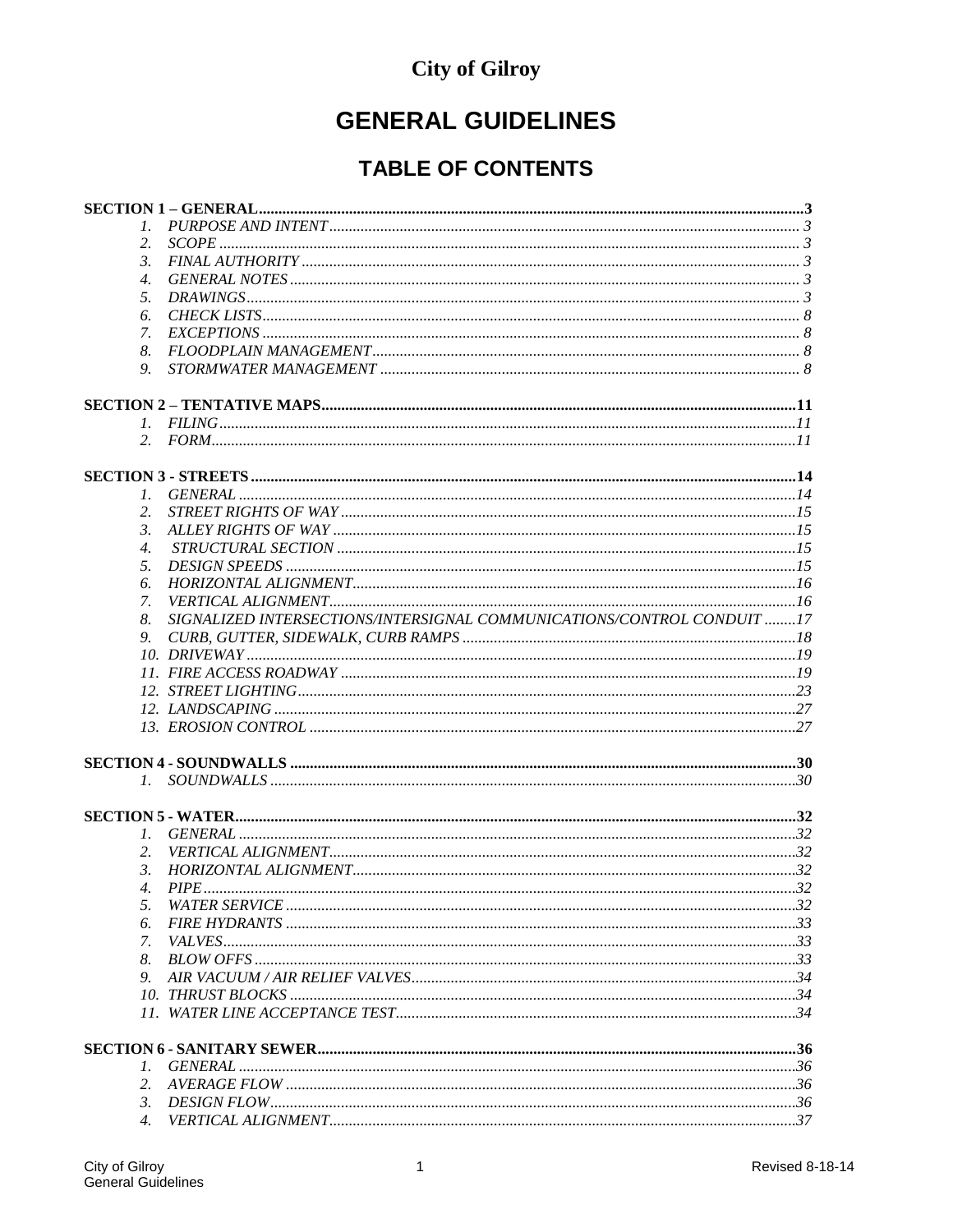| 5.                                                              |  |
|-----------------------------------------------------------------|--|
| 6.                                                              |  |
| 7.                                                              |  |
| 8.                                                              |  |
| 9.                                                              |  |
|                                                                 |  |
| 1.                                                              |  |
| 2.                                                              |  |
| $\mathfrak{Z}$ .                                                |  |
| $\overline{4}$ .                                                |  |
| 5.                                                              |  |
| 7.                                                              |  |
| 8.                                                              |  |
| 9.                                                              |  |
|                                                                 |  |
|                                                                 |  |
|                                                                 |  |
|                                                                 |  |
|                                                                 |  |
|                                                                 |  |
|                                                                 |  |
|                                                                 |  |
|                                                                 |  |
| 2.                                                              |  |
| $\mathfrak{Z}$ .                                                |  |
| $\overline{4}$ .                                                |  |
| 5.                                                              |  |
| 6.                                                              |  |
| 7.                                                              |  |
| 8.                                                              |  |
|                                                                 |  |
|                                                                 |  |
|                                                                 |  |
| Section 3: Development Project Closeout manufacturer and the 68 |  |
|                                                                 |  |
|                                                                 |  |
|                                                                 |  |
|                                                                 |  |
|                                                                 |  |
|                                                                 |  |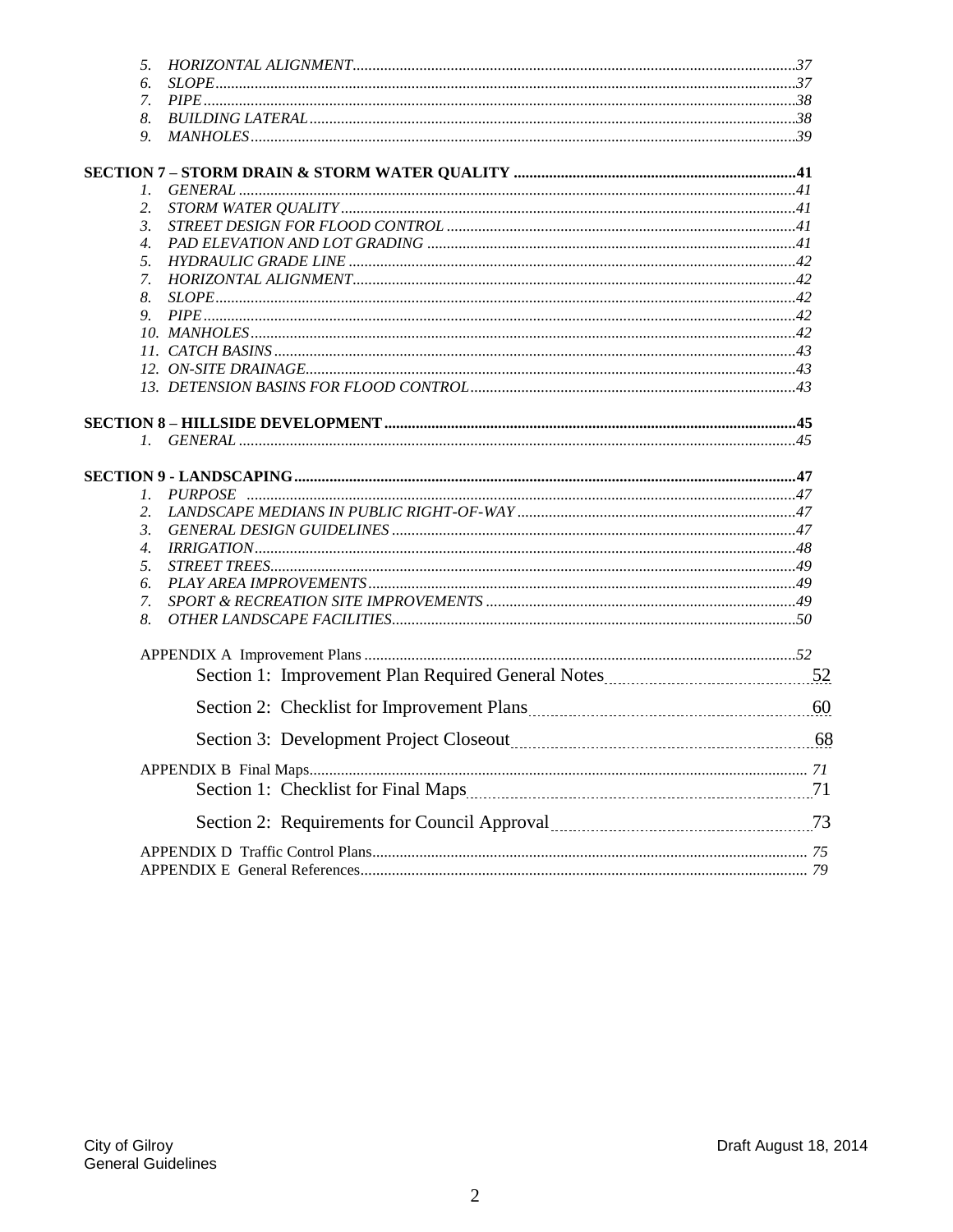### **GENERAL**

#### <span id="page-2-1"></span><span id="page-2-0"></span>**1. PURPOSE AND INTENT**

The purpose and intent of this document is to clarify and consolidate present design criteria in the City of Gilroy. These standards are understood to be the minimum acceptable and more rigorous standards may be required depending on the nature of the development. These Standard Details, General Guidelines, and Technical Specifications (collectively, the "Standards") apply to all new development, including streets, and utilities, within the City of Gilroy. Exceptions to these Standards are at the discretion of the City Engineer.

Per Resolutions **EXECUTE:** the City of Gilroy recommends that the most current Community Design and Transportation Guidelines published by the Santa Clara Valley Transportation Authority (VTA) be followed for design where possible. The Community Design and Transportation Guidelines emphasize a roadway design that encourages all to walk, bike, and to take transit as a viable choice as opposed to a means of last resort.

All projects shall be designed to Complete Streets standards, Complete Streets are designed, operated and maintained so they are safer, more comfortable, materially sustainable, and convenient for all users – pedestrians, bicyclists, transit users, commercial delivery services, and motorists, - of all ages and abilities. See Section 3 for further information.

All projects shall include a storm water control plan and detail how storm water quality, postconstruction is being addressed. See Section 7 for further information.

#### <span id="page-2-2"></span>**2. SCOPE**

The Design Standards as hereinafter specified shall be used as the basis of design for all development within the jurisdiction of the City of Gilroy.

#### <span id="page-2-3"></span>**3. FINAL AUTHORITY**

The City Engineer is the final authority on all questions which may arise as to the interpretation of these standards. All exceptions to these General Guidelines, Technical Specifications, and Standard Details shall be requested in writing, clearly identified on the tentative map and/or improvement plans and shall be approved by the City Engineer prior to approval of the tentative map and/or improvement plans.

#### <span id="page-2-4"></span>**4. GENERAL NOTES**

Required City General Notes for all improvement plans are included as Appendix A – Section 1 of these Design Standards.

#### **5. DRAWINGS**

#### **5.1 GENERAL**

- <span id="page-2-5"></span>• Final original plans shall be mylar.
- Mylars shall be 24 in x 36 in.
- All construction documents shall be signed along with the Engineer's seal by a qualified individual appropriately licensed in the State of California.
- All plans shall have a sheet index on the title (cover) page of the plans that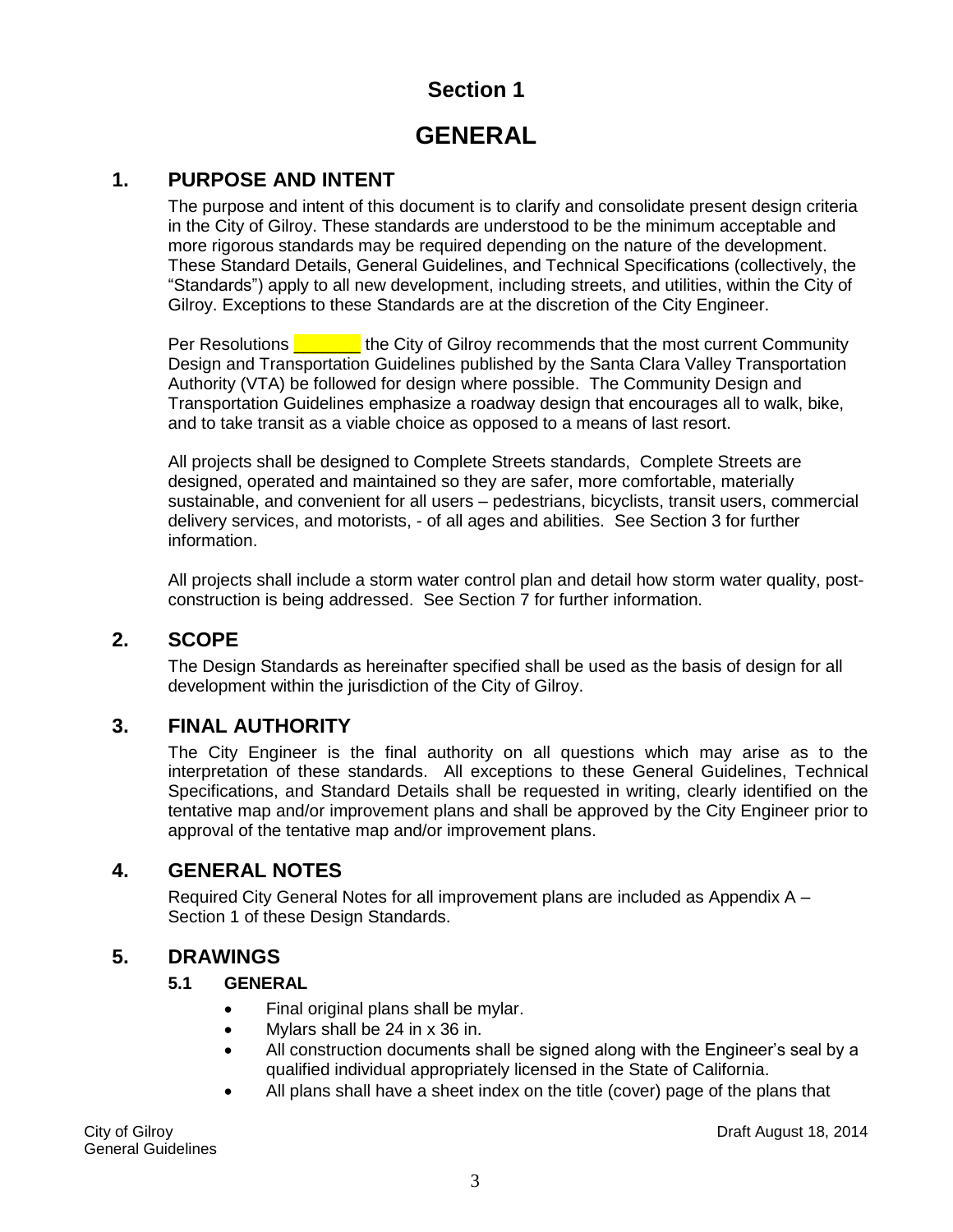includes a sheet number, sheet name and description. (See example below)

| SHEET INDEX  |              |                                                    |  |  |
|--------------|--------------|----------------------------------------------------|--|--|
| <b>SHEET</b> | <b>SHEET</b> |                                                    |  |  |
| NO.          | <b>NAME</b>  | <b>DESCRIPTION</b>                                 |  |  |
|              | T-1          | TITLE SHEET                                        |  |  |
| 2            | $K-1$        | <b>KEY MAP</b>                                     |  |  |
| $\bar{3}$    | $F-1$        | FENCING AND SIGNAGE PLAN                           |  |  |
| 4            | $F-2$        | <b>FENCE DETAILS</b>                               |  |  |
| 5            | $F - 3$      | <b>FENCE DETAILS</b>                               |  |  |
| 6            | $LGU-1$      | LAYOUT, GRADING & UTILITY PLAN - GRID<br>- B2      |  |  |
| 7            | $LGU-2$      | LAYOUT, GRADING & UTILITY PLAN - GRID<br>B3        |  |  |
| 8            | $LGU-3$      | LAYOUT, GRADING & UTILITY PLAN - GRID<br><b>B4</b> |  |  |
| 9            | $LGU-4$      | LAYOUT, GRADING & UTILITY PLAN - GRID<br>C4        |  |  |
| 10           | LGU-5        | LAYOUT, GRADING & UTILITY PLAN - GRID<br>D4        |  |  |
| 11           | $LGU-6$      | LAYOUT, GRADING & UTILITY PLAN - GRID<br>E4        |  |  |

#### **5.2 DRAWING SUBMITTALS**

All Tract Maps, Parcel Maps, Improvement Plans, and Capital Project Plans will require submittal of AutoCAD and Mylar plans as follows:

| <b>PLAN TYPE</b>                   | <b>WHAT IS</b><br><b>SUBMITTED</b> | <b>WHEN PLANS ARE SUBMITTED</b>                                   |
|------------------------------------|------------------------------------|-------------------------------------------------------------------|
| <b>Tract Maps and</b>              | <b>Mylar</b>                       | Mylar to be submitted after review is                             |
| <b>Parcel Maps</b>                 | <b>AutoCAD</b>                     | complete                                                          |
|                                    |                                    | AutoCAD files will need to be submitted<br>with Mylar set.        |
|                                    | <b>Site Plan</b>                   |                                                                   |
|                                    |                                    | 8.5"x11" Site Plan to be submitted with                           |
|                                    |                                    | final plan review set for addressing.                             |
| <b>Improvement</b><br><b>Plans</b> | <b>Mylar</b>                       | Mylar to be submitted after review is<br>complete                 |
|                                    | <b>AutoCAD</b>                     |                                                                   |
|                                    |                                    | AutoCAD files will need to be submitted<br>with Mylar set.        |
| <b>Capital Projects</b>            | <b>Mylar</b>                       | Mylar to be submitted after review is<br>complete                 |
|                                    | <b>AutoCAD</b>                     |                                                                   |
|                                    |                                    | <b>AutoCAD files will need to be submitted</b><br>with Mylar set. |

#### **5.3 SITE PLANS (ADDRESSING)**

8.5" x 11 Site Plans shall be submitted so that addressing can be assigned to the project and shall show the following (Submitted in AutoCAD or PDF format):

- 1. Tract Number or Parcel Map Number
- 2. Tract Name or Parcel Map Name
- 3. Lot Numbers
- 4. Street Names
- 5. Property and Right of Way Lines
- 6. North Arrow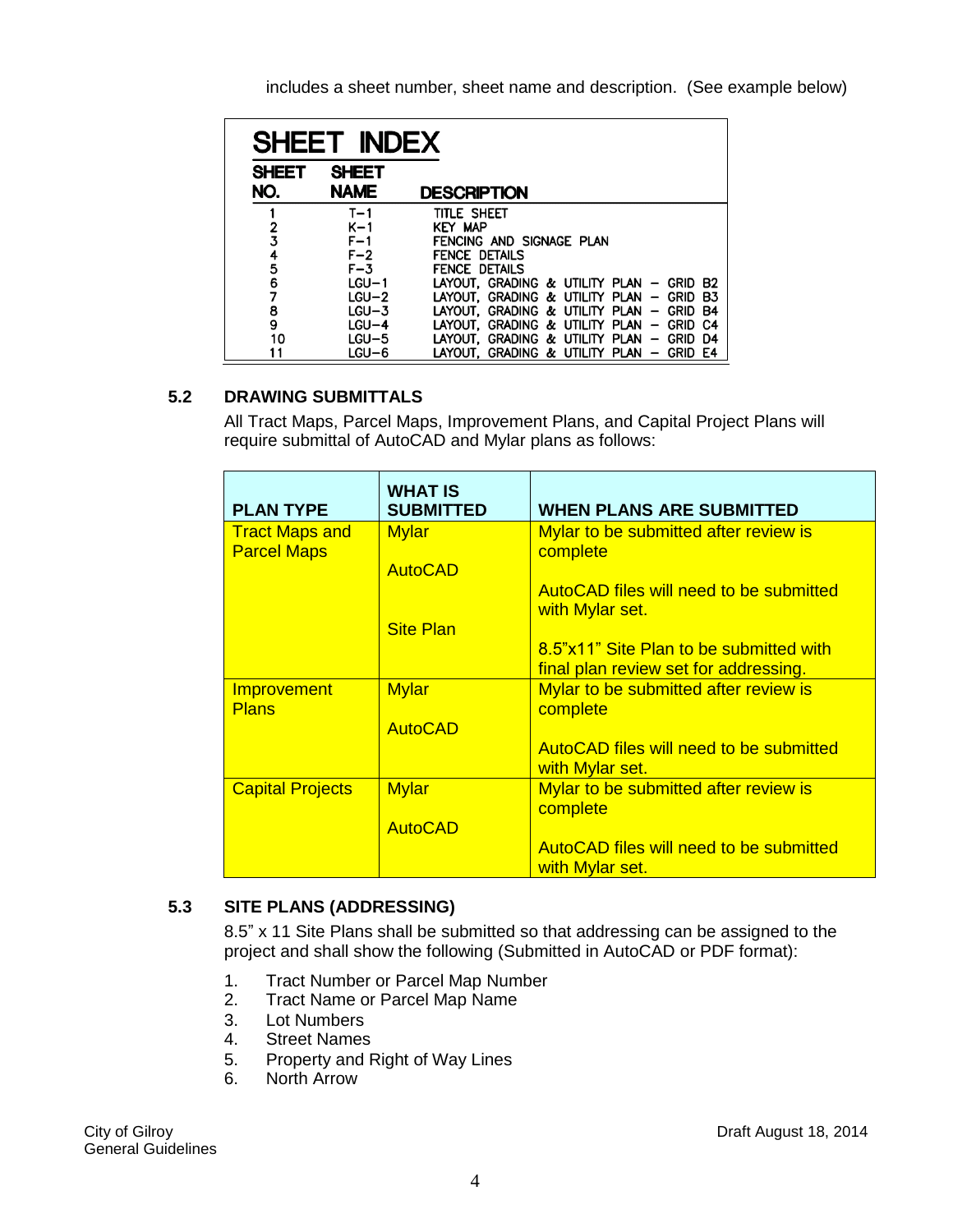- 7. Curb Cuts for driveway (if possible)
- 8. Location of existing and proposed Fire hydrants
- 9. Vicinity Map

#### **5.4 RECORD DRAWINGS**

The Contractor shall be responsible for regularly maintaining and a complete marked up "As-Built" job set of Contract Documents throughout the duration of the project construction. These plans shall indicate all approved deviations from original contract documents and precise physical layouts of exposed and concealed work. Before final inspection, the Contractor shall submit the marked up "As-Built" job set to the City for review (for Development Projects: See Appendix A – Section 3 "Development Project Closeout").

For City Capital projects, once approved by the City, the Contractor shall submit a marked up "As-Built" job set to the Designer to draft on mylar with permanent ink. All deviations shall be outlined with a "cloud" with pertinent notations. Each sheet shall be stamped "Record Drawings" along with the Designer's signature and date. After the Designer has incorporated all the Record drawing information, the "Record Drawing Set" shall then be submitted back to the City in mylar form.

In addition to the mylar form, AutoCAD files of the Record Drawing set shall be submitted. The AutoCAD file shall be submitted as single drawings via the "x-bind" command. Separate "x-reference" files shall not be allowed. Please call the City for the latest version of AutoCAD.

#### **5.5 AUTOCAD SUBMISSION STANDARDS**

AutoCAD files shall be submitted for all Tract Maps, Parcel Map, Improvement Plans, and Capital Project Plans.

- (A) Projection information Drawing Environment
	- U.S. Foot Units
	- California State Plane Coordinates, Zone III, NAD83 Datum
	- Reference monument with tie line

#### *Optional Drawing environment*

- U.S. Foot Units
- Start at 0,0 and proceed in a positive, Cartesian grid (World). For example, set drawing up on a standard 10,000 x 10,000 grid.
- Reference information of *at least* two *existing* points or features, separated onto a different layer. The reference points should be in opposite corners of the project area. This can take various forms. For example, two street intersections and their centerlines will usually work, or the original parcel boundaries that circumscribe the development.
- (B) File Parameters
	- AutoCAD DWG or DXF file format, (contact City for version).
	- Submit an index or graphical legend:
		- o Layer Names and descriptions
		- o Blocks with description and insertion point
	- System Variables
	- $\bullet$  UCS = World
	- DVIEW  $\rightarrow$  Twist = 0, SNAP Angle = 0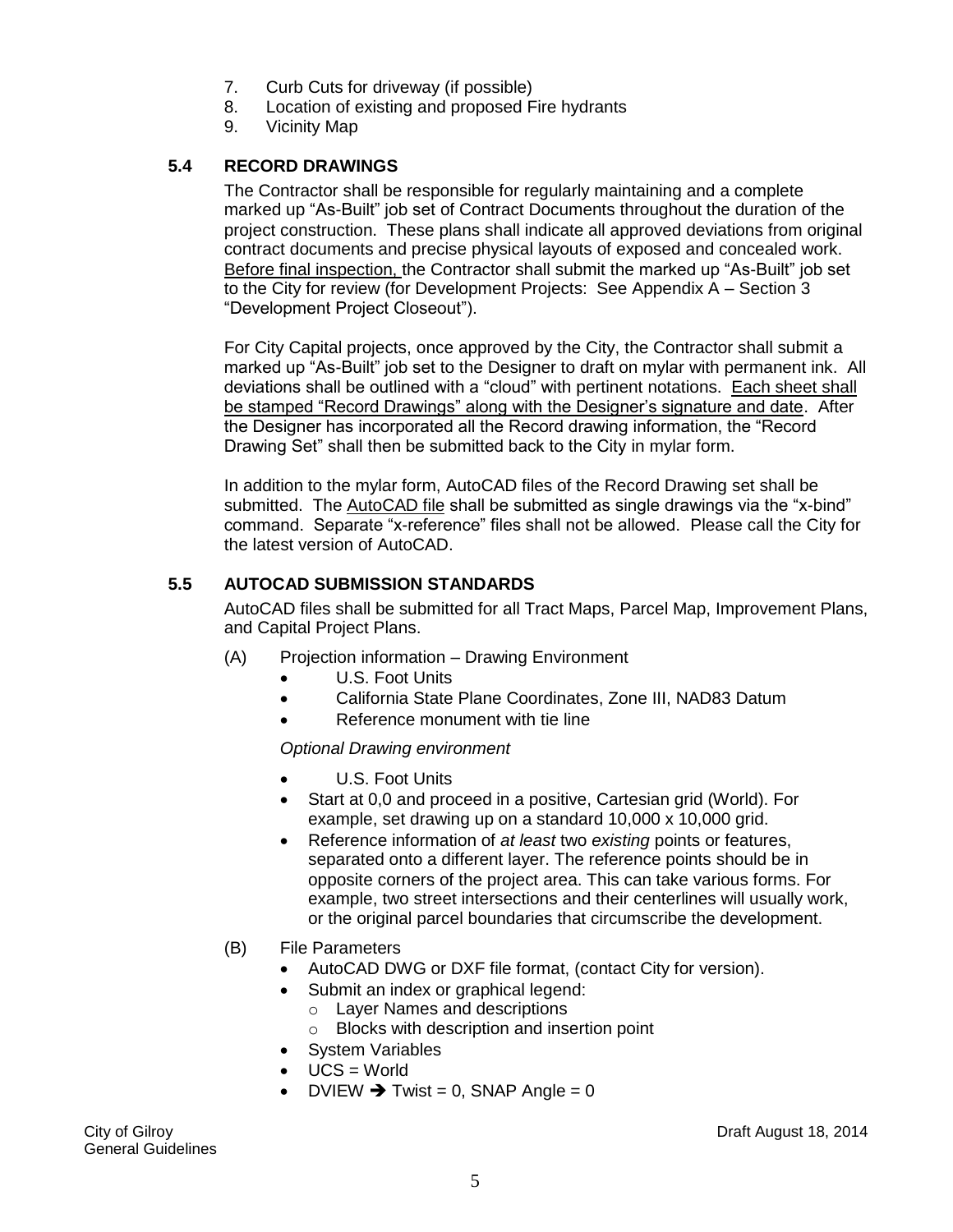- Basepoint  $= 0.0$
- No XREFS, Queries, or Cataloged Files, No Attached Images of any kind
- No BIG Fonts or shape files (SHX)
- No ARX or other Proxy Objects
- Purge all unused Blocks, Layers, Styles, etc
- Do an AUDIT before submittal
- Do not put any objects in Paper Space
- Test for 'UFOs' i.e. do a Zoom Extents; if the drawing disappears, you have a feature at the limits of the drawing that should be eliminated.
- (C) Feature Element Parameters
	- No Ellipses
	- No 3D Objects, Extruded features
	- All features should be coplanar, no vertical curves, all with ELEV set to 0
	- No Solids or hatching
	- No Dimension Objects or Leaders
	- Intersecting lines should meet at the same coordinate. For example, many survey-based documents use and iron pin (IP) at intersecting lots. When the IP is removed, it creates a whole as in the following figure:



- Polygons.
	- o Should be closed (use the Close Option)
	- o Do not contain vertices that have the same coordinate:



 Polylines should not have a thickness or custom linetype. Test and eliminate any kickbacks or loops.





General Guidelines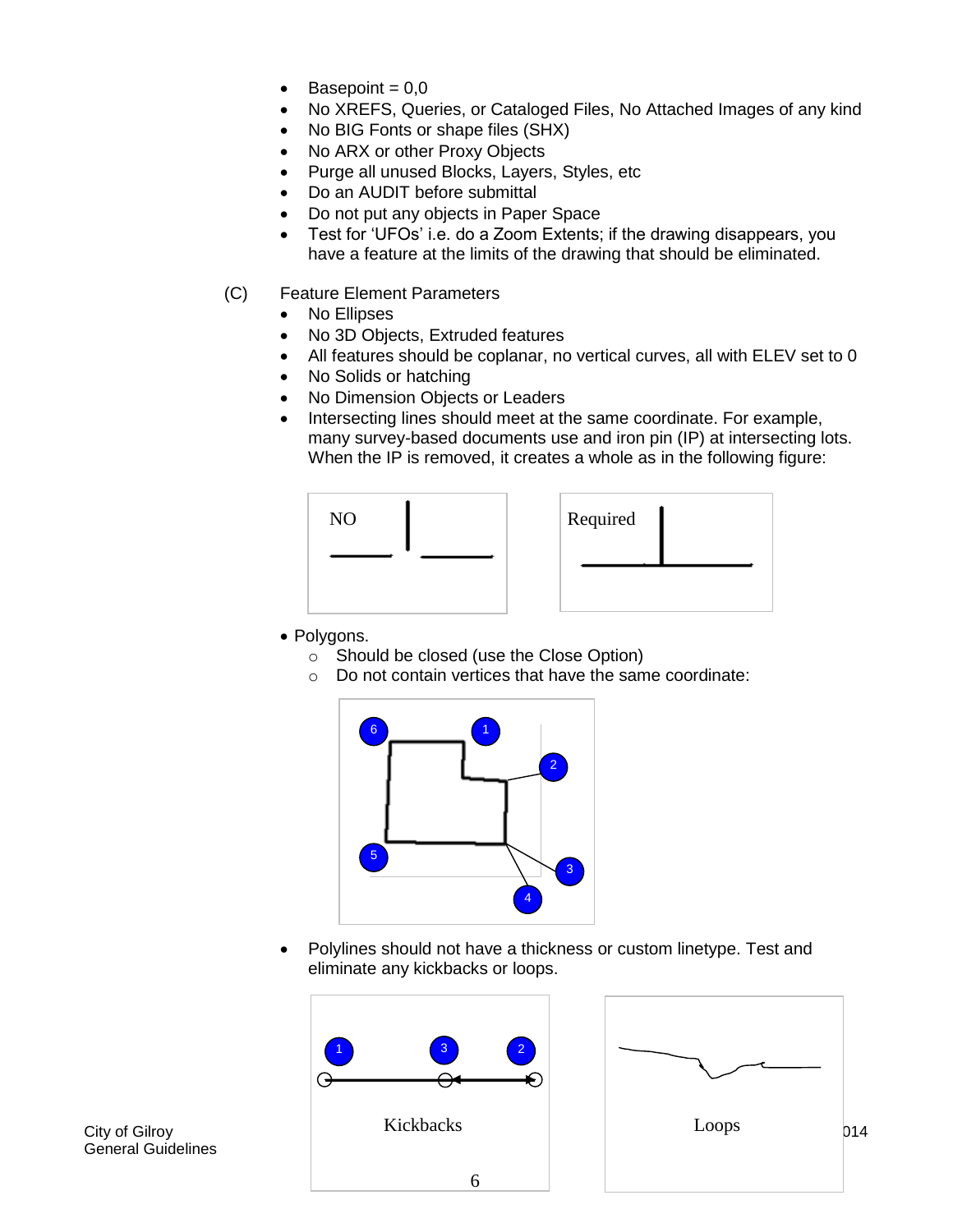- o Sewer and Storm digitized in the direction of flow
- o Streets digitized in the direction of increasing address range
- o Use simple 2-point lines and true curves (no vertical curves)
- Test and eliminate any zero-length lines, polylines LWPolylines. Test for, and eliminate 'null' text.
- No Sketched linework
- Blocks.
	- o Insertion point should be the centerpoint of the object
	- o Unitless values, all with the same scale factor
	- o Do not use blocks that represent anything other than a point feature. For example, model homes and condominiums are polygon features that can be represented as a block inserted into a drawing many times.
	- $\circ$  As an alternative, blocks can be represented as simple point features provided that each point feature class is placed on its own layer. For example, all fire hydrants are points on a FHYD layer and all water valves are points on a WTRV layer.
- Text.
	- o Simple text strings or MTEXT (limited to 254 characters) only.
	- o Do not use special characters or formatting options (e.g. %%d, %%u etc).

o Building Footprint

o Elevators o Stairs o Standpipes o Shut-off valves o Alarm Panels

 $\circ$  Structural Load – bearing Walls

(D) Critical Layers/Features

The WBLOCK feature will be used for the following layers for GIS. All linear features can be drawn as simple lines, true curves polylines.

#### **Core Features Structure – Target Hazards**

- o Parcels
- o Street Centerlines
- o R/W
- o Easements (Ingress/Egress)
- o Situs Address
- o APN\*
- o Street Name
- o Building Footprint
- o Fire Hydrants

#### **Utilities**

- o Water, Sewer, Storm Utilities
- o Street Lights
- o Handicap Ramps

\* Could be supplied by Cross Table by Lot #

#### **5.6 SCANNING**

Contractor shall contact the City for file name convention. Scanning Specifications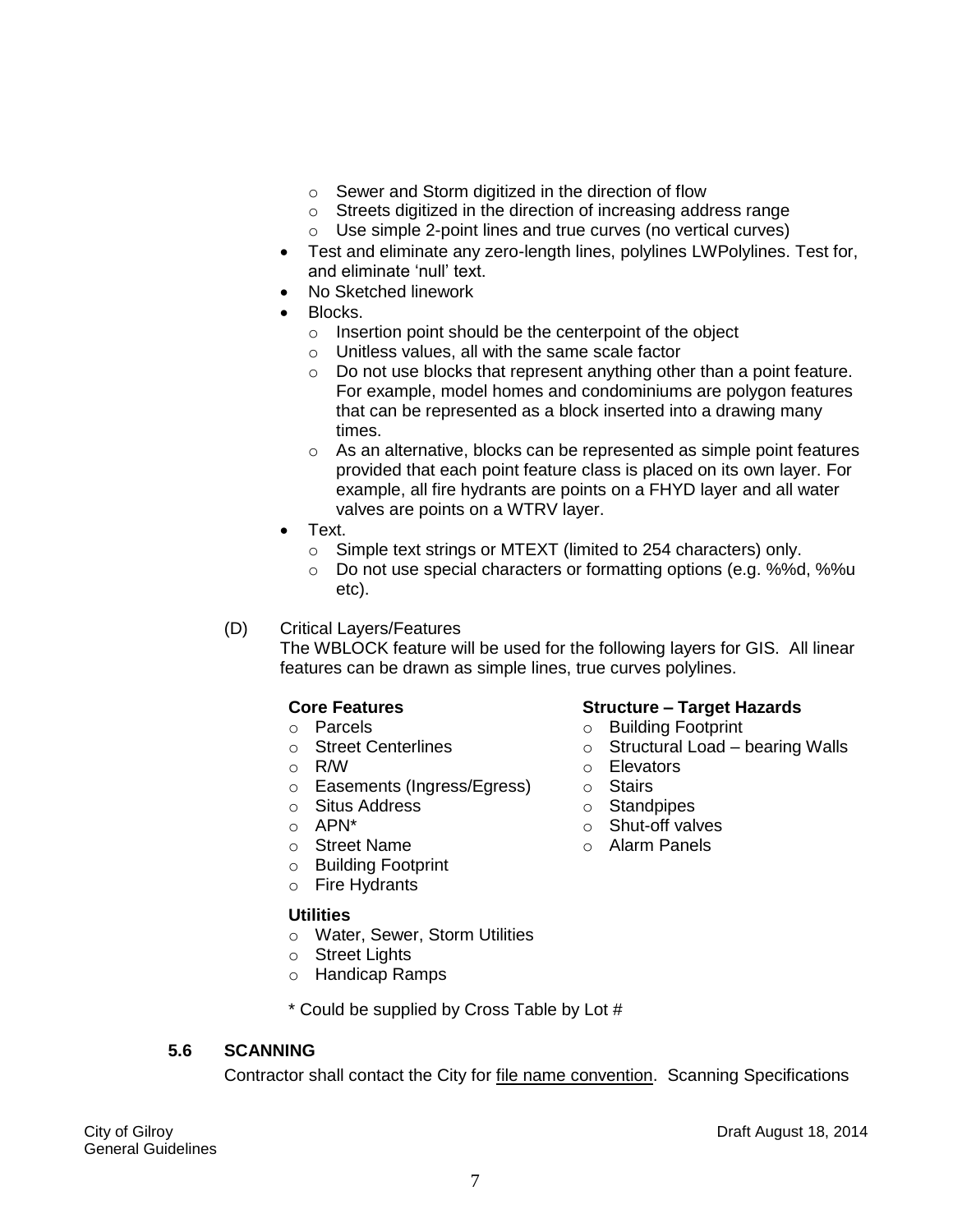are as follows:

File type: PDF Resolution: 300 dots per inch Media: CD, DVD, or Flash Drive

All PDF images shall be placed on a CD, DVD, or Flash Drive. The CD, DVD, or Flash Drive shall be labeled appropriately as shown below:

- Tract Map shall contain Tract # and Tract Name
- Parcel Map shall contain Parcel Map Name and Parcel Map # (book and page)
- Improvement Plans shall contain Tract# and Tract Name;
- Capital Projects shall contain the Project Number and name of the Capital project

Scanning shall occur at the following times:

| <b>PLAN TYPE</b>         | <b>WHEN PLAN IS SCANNED</b>                                                                                          |
|--------------------------|----------------------------------------------------------------------------------------------------------------------|
| <b>Tract Map</b>         | After the Final Map has been Recorded                                                                                |
| Parcel Map               | After the Map has been Recorded                                                                                      |
| <b>Improvement Plans</b> | After the plans have been approved AND<br>after the project is completed and Record Drawings have<br>been submitted. |
| <b>Capital Projects</b>  | After the plans have been approved AND<br>after the project is completed and Record Drawings have<br>been submitted. |

#### **ELECTRONIC FILES**

All electronic files submitted to the City shall follow the following format:

| <b>Type</b>       | <b>Comments</b>                                             |
|-------------------|-------------------------------------------------------------|
| CD, DVD, or Flash | CD, DVD, or Flash Drive shall be labeled appropriately. If  |
| <b>Drive</b>      | necessary, large files may be compressed via "WINZIP"       |
| Text              | Microsoft Word - Contact City for latest minimum version    |
| Spreadsheet       | Microsoft Excel, - Contact City for latest minimum version. |
| CAD               | AutoCAD – Contact City for latest minimum version           |

#### <span id="page-7-0"></span>**6. CHECK LISTS**

An Improvement Plan and Final Map checklist are included as Appendix A & B of these General Guidelines. Their purpose is to familiarize the development engineer with most of the items checked by the City to ensure compliance and completeness of improvement plans and Subdivision Final Maps submitted for review.

The development engineer shall provide a checked-off copy of the appropriate checklist when submitting the plans for initial review. Any areas not applicable, not in compliance or requiring a variance from these General Guidelines shall be so noted.

#### <span id="page-7-1"></span>**7. EXCEPTIONS**

All standards listed herein shall be followed unless an exception or deviation is approved in writing by the Public Works Director/City Engineer.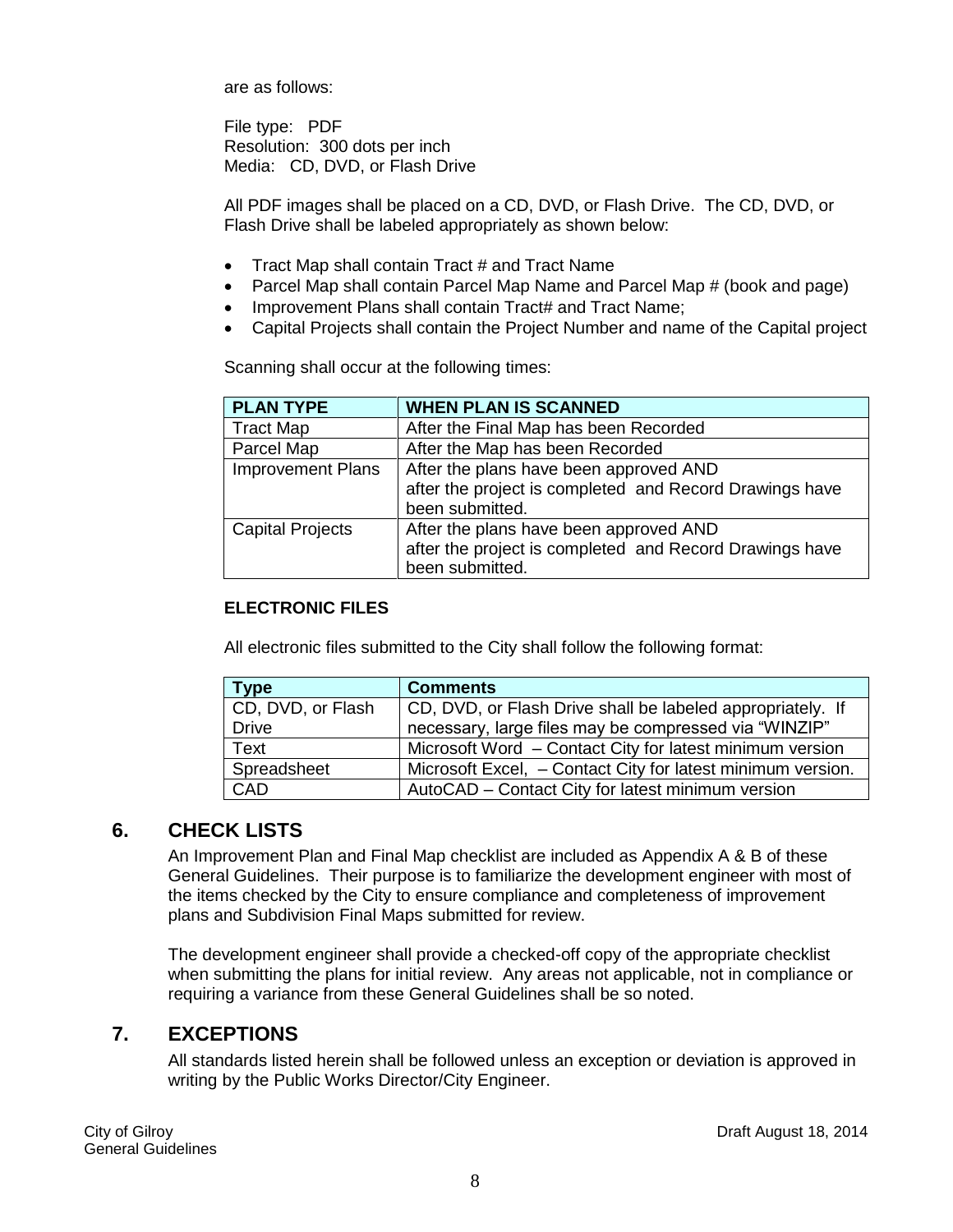#### 8. **FLOODPLAIN MANAGEMENT**

See City of Gilroy Floodplain Management Ordinance (Ordinance No. 98-17).

#### **9. STORM WATER MANAGEMENT**

Refer to the City of Gilroy Municipal Code, Chapter 27C (Municipal Storm Water Quality Protection and Discharge Control), Chapter 27D (Post-Construction Storm Water Pollution Prevention) Regional Storm Water Management plan (SWMP) and NPDES General Permit for City of Gilroy, and Storm Water Guidance.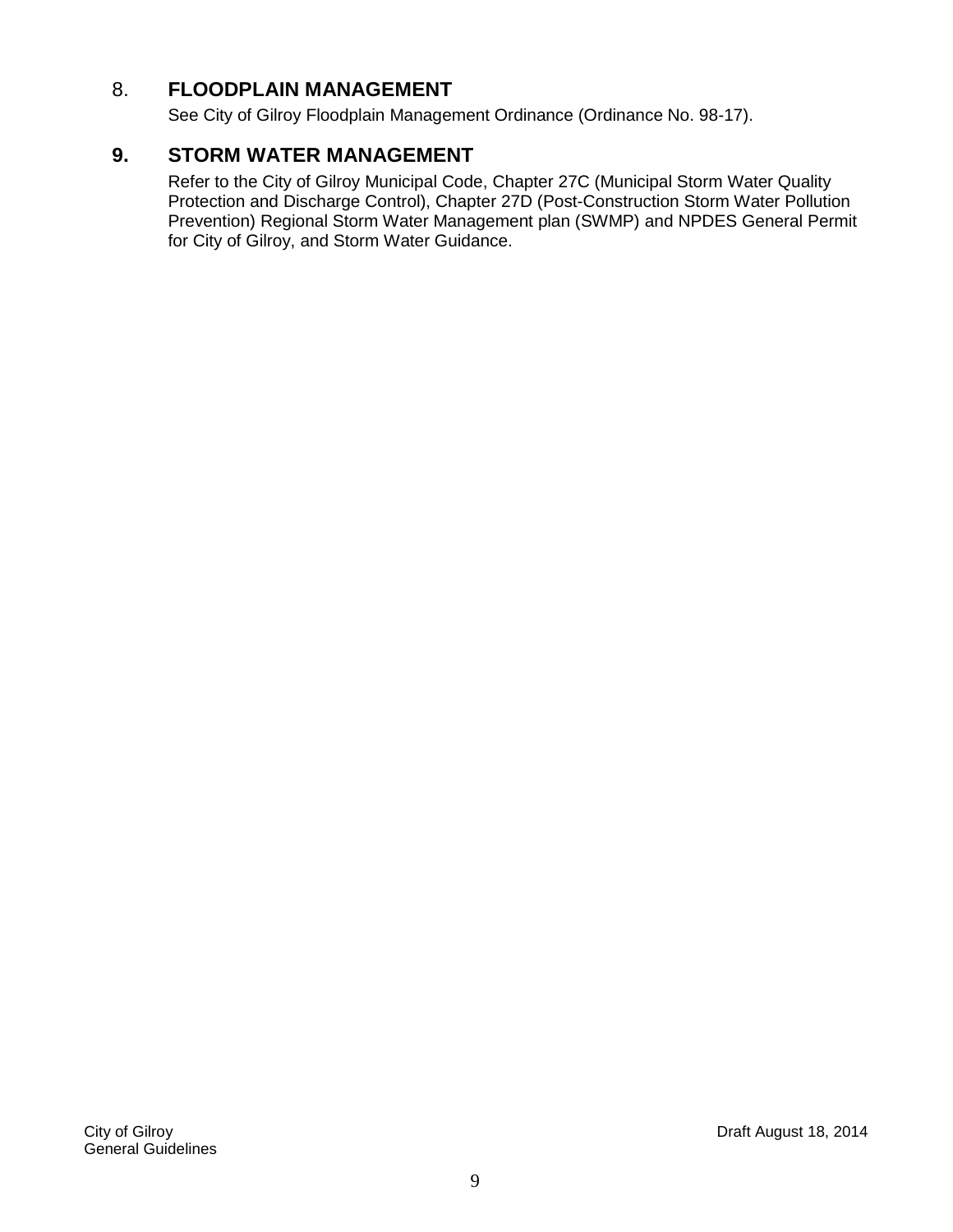# **TENTATIVE MAPS**

City of Gilroy Draft August 18, 2014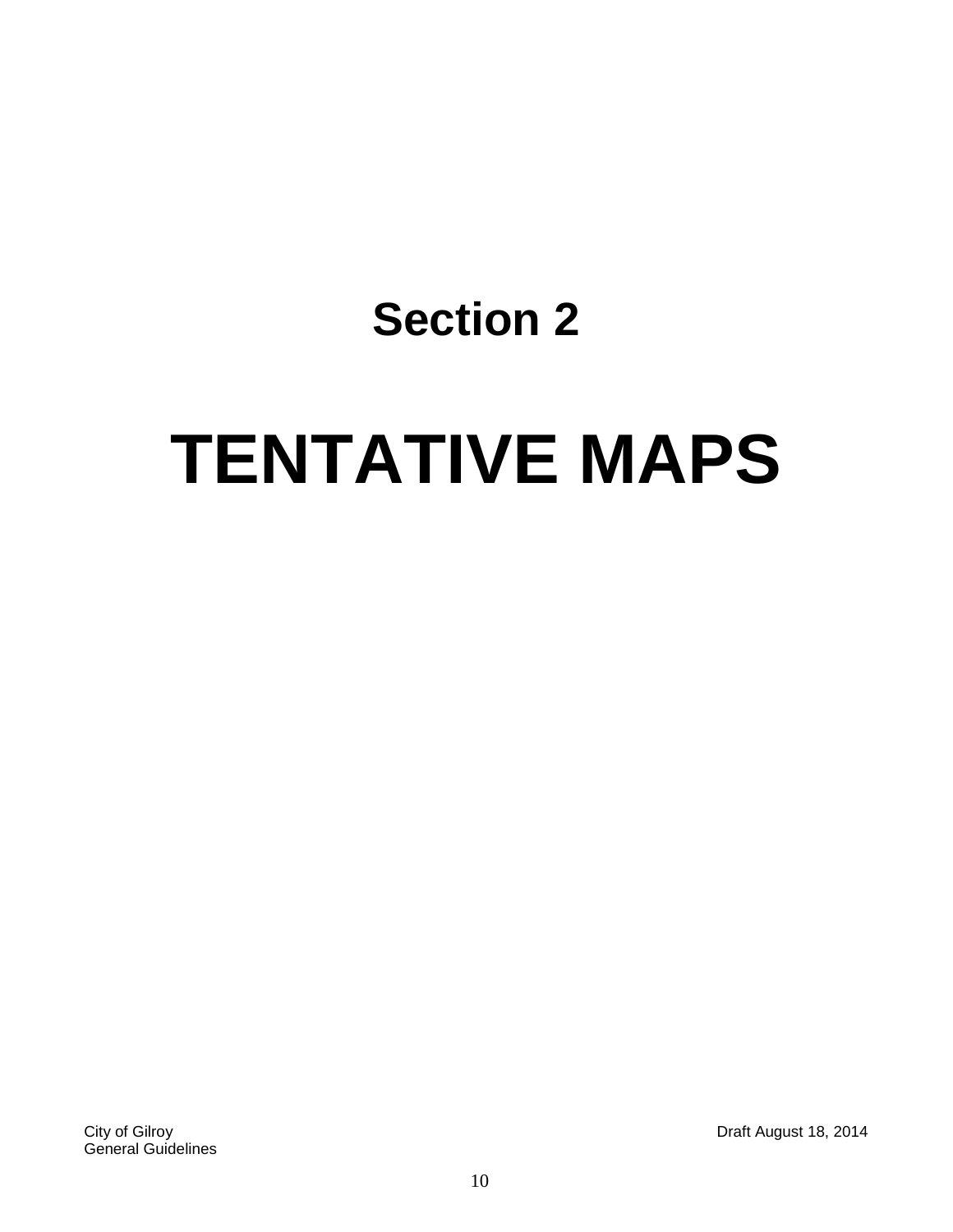# **TENTATIVE MAPS**

#### <span id="page-10-1"></span><span id="page-10-0"></span>**1. FILING**

- (a) No tentative map involving residential sites except for those specifically exempted by the residential development ordinances will be received for filing unless the city council, through competitive evaluation, has given the project a ranking and a build out schedule assignment. The number of copies required by the tentative map application of any proposed subdivision shall be filed with the planning department by the developer or by his agent.
- (b) The tentative map submitted shall not be considered to be complete or ready for filing until a completed environmental clearance document for the project has been approved.
- (c) Vesting tentative map submittals shall not be considered to be complete or ready for filing until submitted simultaneously with a completed application for architectural and site review. (Ord. No. 81-11, 1, 3-16-81; Ord. No. 85-15, 1, 8-19-85)

#### <span id="page-10-2"></span>**2. FORM**

The tentative map shall show the following information:

- (a) The tentative map number (once assigned) and name, or designation;
- (b) Sufficient legal description of the land as to define the boundaries of the proposed tract;
- (c) Name and address of the owner, the developer, and of the registered civil engineer or licensed surveyor who prepared the map;
- (d) The location, names and widths of all adjoining highways, streets and roads;
- (e) The width and approximate grades of rights-of-way and roadways for all highways, streets and roads within such proposed development, with typical cross-sections showing proposed improvements;
- (f) The widths and approximate locations of all existing or proposed easements, whether public or private, for roads, drainage, sewers, slope, or public utility purposes;
- (g) Approximate radii of all curves;
- (h) The proposed lot layout and the approximate dimensions of each lot;
- (i) Approximate location, names and directions of flow of all watercourses and natural drainage channels; and approximate locations of all areas covered by water or subject to overflow by one percent flood;
- (j) Draft Storm Water Control Plan per the Storm Water Management Guidance Manual for Low Impact Development and Post-Construction Requirements;
- (k) Source of water supply and proposed distribution system;
- (l) Nearest source of recycled water, if available within 1,000' of project boundary or description of location if greater than 1,000' from the project boundary;
- (m) Proposed method of sewage collection and disposal;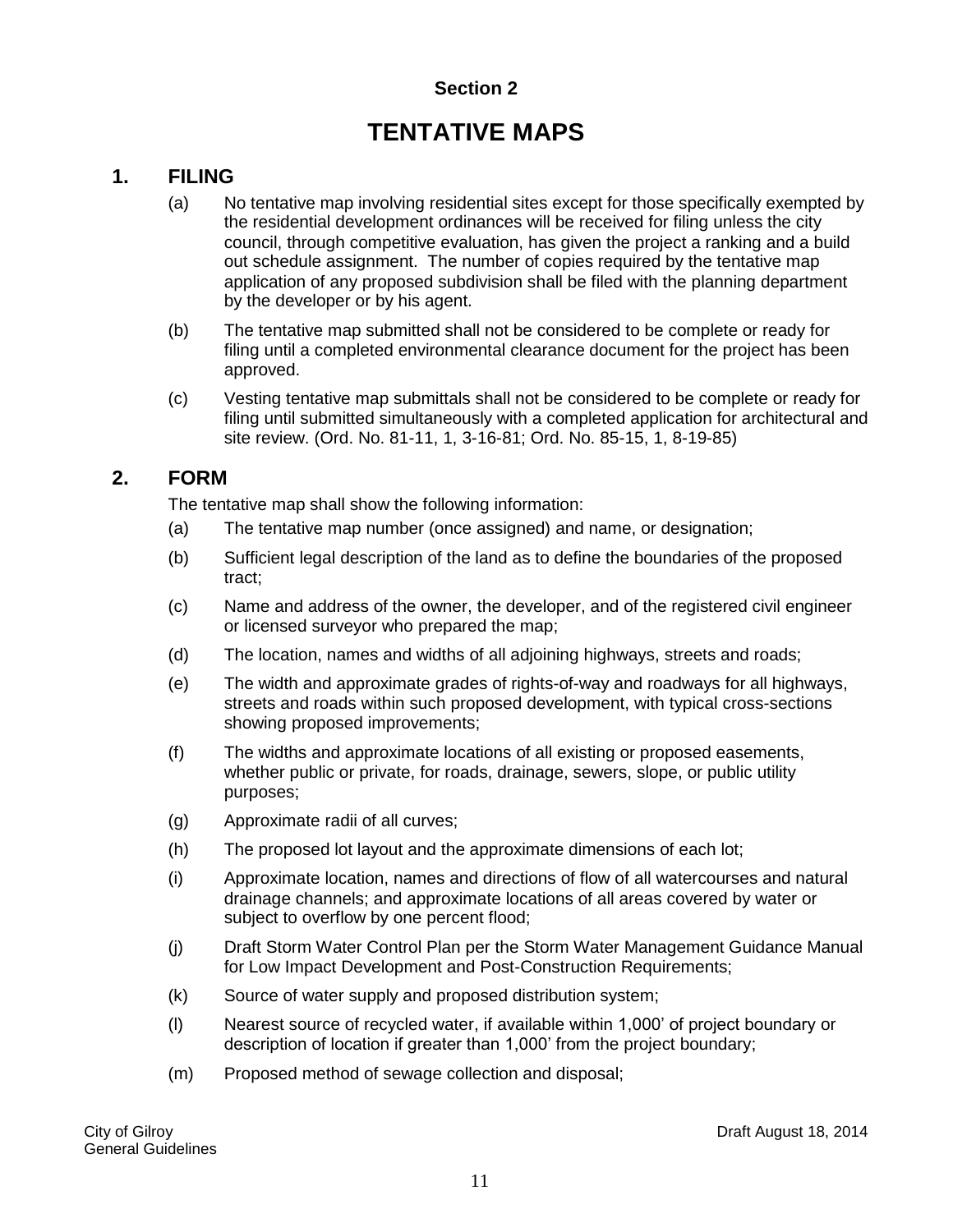- (n) Proposed route of drainage system;
- (o) Proposed use of property;
- (p) Proposed public areas, if any;
- (q) Identify any public landscape areas that will be dedicated to the city (the project will be conditioned to annex into the Citywide Landscape Maintenance Community Facilities District No. 2012-1 to fund new landscape maintenance);
- (r) Approximate contours where topography controls the street layout;
- (s) Date, north point, and scale;
- (t) Approximate location and outline to scale of each: Building, tree with six-inch or greater caliper trunk at a level of four and half (4.5) feet above existing ground, or structure on the site and the identification of which of the above will not be moved or removed by development;
- (u) Each street shown by its actual street name or by temporary name or letter for purpose of identification until the proper name of such street is determined. All names shall be as accepted by the street naming committee, the county communications agency and the fire chief and then approved by the city council. Duplication of existing names will not be allowed.
- (v) Identify phasing, if phasing is proposed.

The following information shall be required for all vesting tentative maps at the time of application submittal:

- (a) A soils report shall be prepared that examines the property of all phases from the proposed subdivision.
- (b) Proposed off-site routing plans for sewer, water, storm drainage, primary vehicular street access, and secondary emergency access shall be provided.
- (c) Complete grading plans shall be prepared that illustrate all proposed cuts and fills. (Ord. No. 85-15, 2, 8-19-85)

If it is impossible or impracticable to place upon the tentative map any matter hereinabove in this section required, such matter or information shall be furnished in a written statement which shall be submitted with such map. (Ord. No. 81-11, 1, 3-16-81; Ord. No. 85-15, 2, 8- 19-85)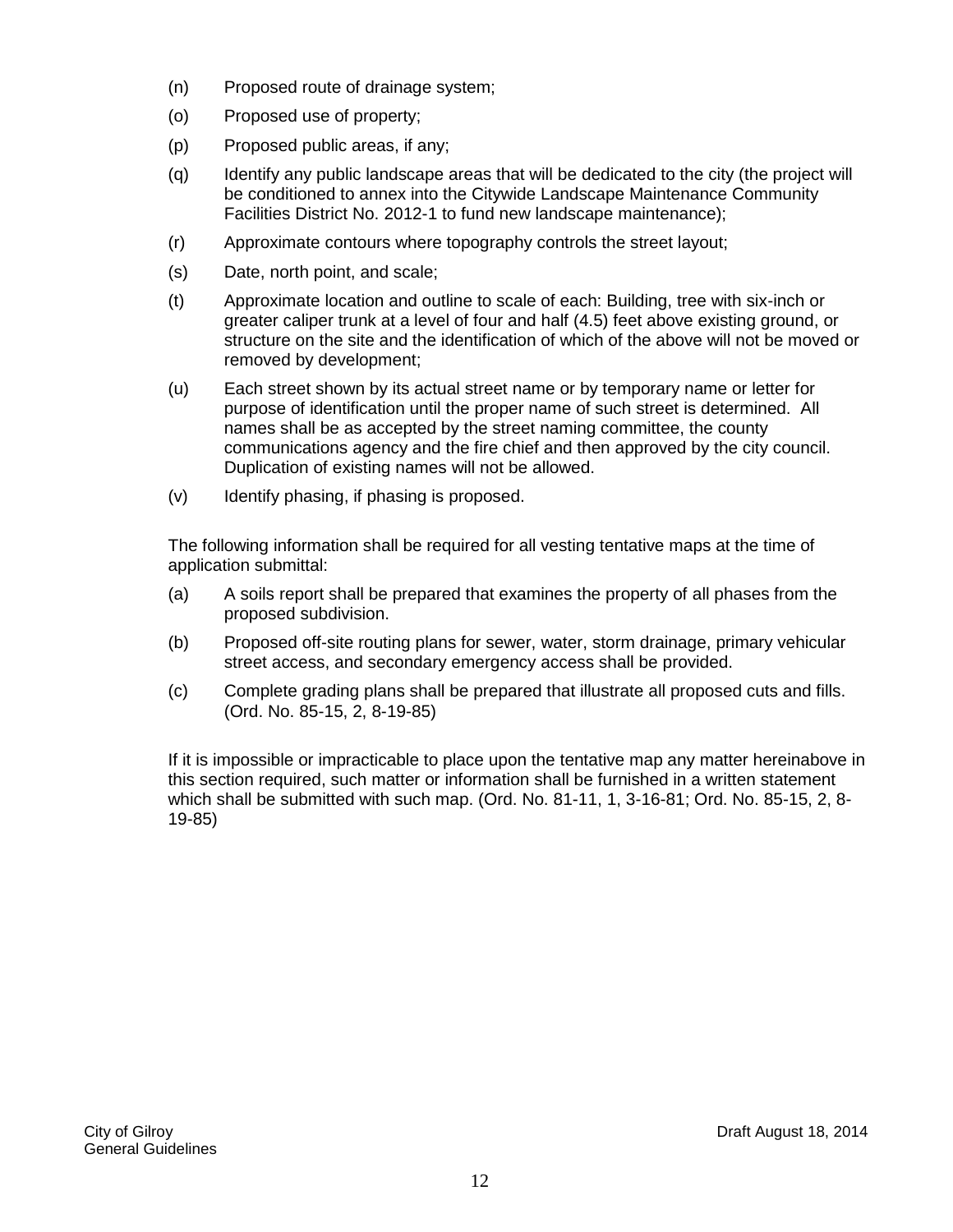# **STREETS**

City of Gilroy Draft August 18, 2014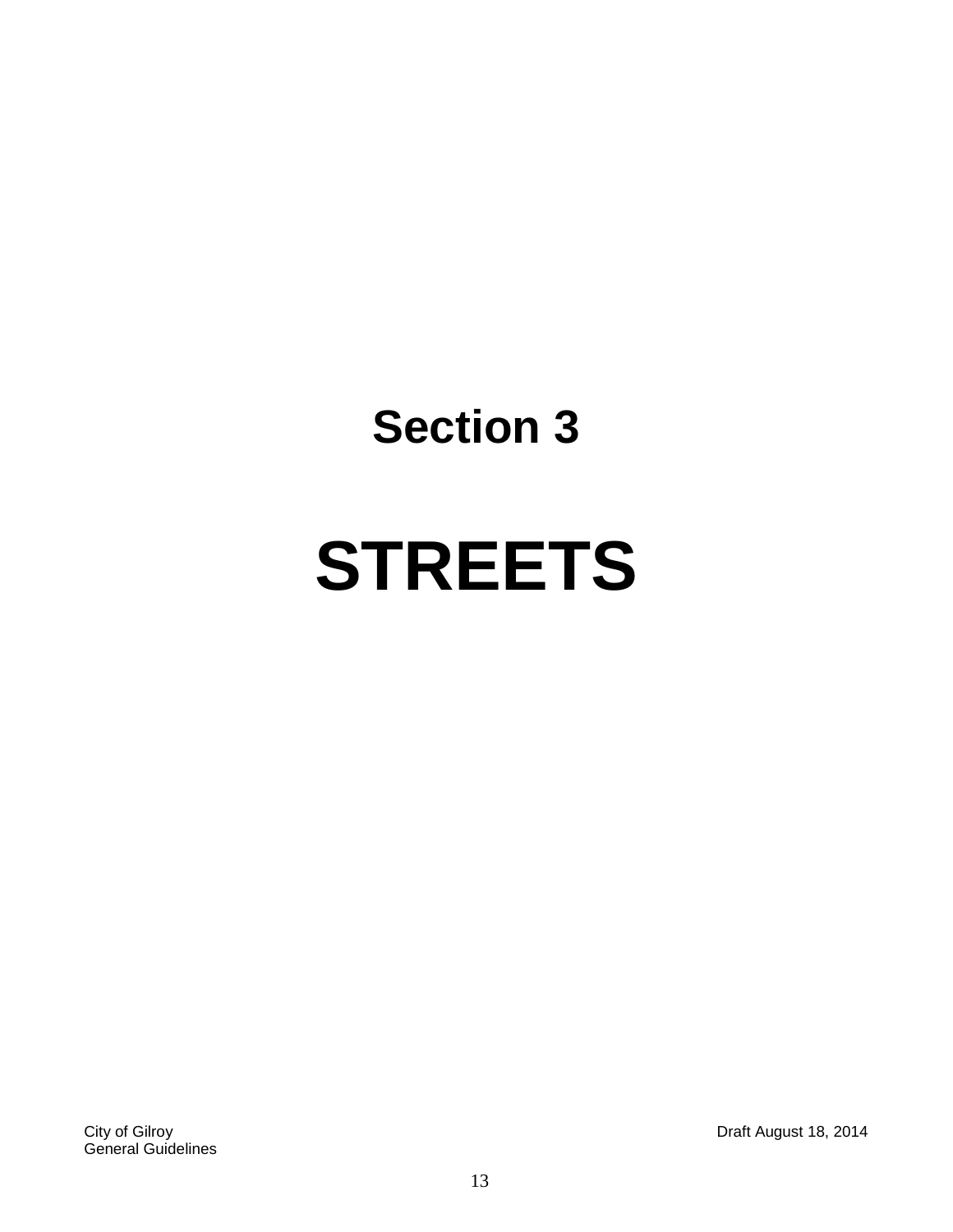# **STREETS**

#### <span id="page-13-1"></span><span id="page-13-0"></span>**1. GENERAL**

All streets shall be designed in accordance with accepted engineering principles and shall conform to these Design Standards, the Standard Details, and the Complete Streets Resolution approved by City Council. These standards apply equally to public and private streets and shall not be diminished by zoning ordinance changes through the PUD process.

The City of Gilroy recommends that the Community Design and Transportation Guidelines published by the Santa Clara Valley Transportation Authority (VTA) be followed for design where possible. The Community Design and Transportation Guidelines emphasize a roadway design that encourages all to walk, bike, and to take transit.

All projects shall be designed to Complete Streets standards, Complete Streets are designed, operated and maintained so they are safer, more comfortable, materially sustainable, and convenient for all users – pedestrians, bicyclists, transit users, commercial delivery services, and motorists, - of all ages and abilities.

Complete Streets, shall provide:

- Safer Conditions for all
- Choices for travel
- Cost effectiveness and sustainability
- Options to reduce climate change
- Encouragement toward healthy/active living

Consistent with 2013 City Council priorities, Complete Streets fulfill the desire of Gilroy residents to walk and bike more, to have streets accessible to everyone, to accommodate all users during all phases of a project, promote conservation of limited city resources including condition of pavement, and promote land use - transportation connections choices for all its residents. Complete Streets as outlined herein and in Section 3: Streets, is provided to assist the development community to fulfill the minimum standards of the Complete Streets Resolution, approved by City Council on November 5, 2012.

Ultimately, the safety and convenience of all users of the transportation system including pedestrians, bicyclists, transit users, and motor vehicle drivers, shall be accommodated and balanced in all types of transportation and development projects and through all phases of a project, so that even the most vulnerable – children, elderly, disabled veteran, and persons with disabilities – can travel safely within the public right-of-way.

All projects shall be designed to reduce pollutant discharge to the maximum extent practicable, after the construction of the project. Projects shall incorporate low impact development design strategies and treatment systems.

Underground Service Alert shall be contacted at 811 or (800) 227-2600 [\(www.usanorth.org\)](http://www.usanorth.org/) a minimum of two working days prior to any work being done.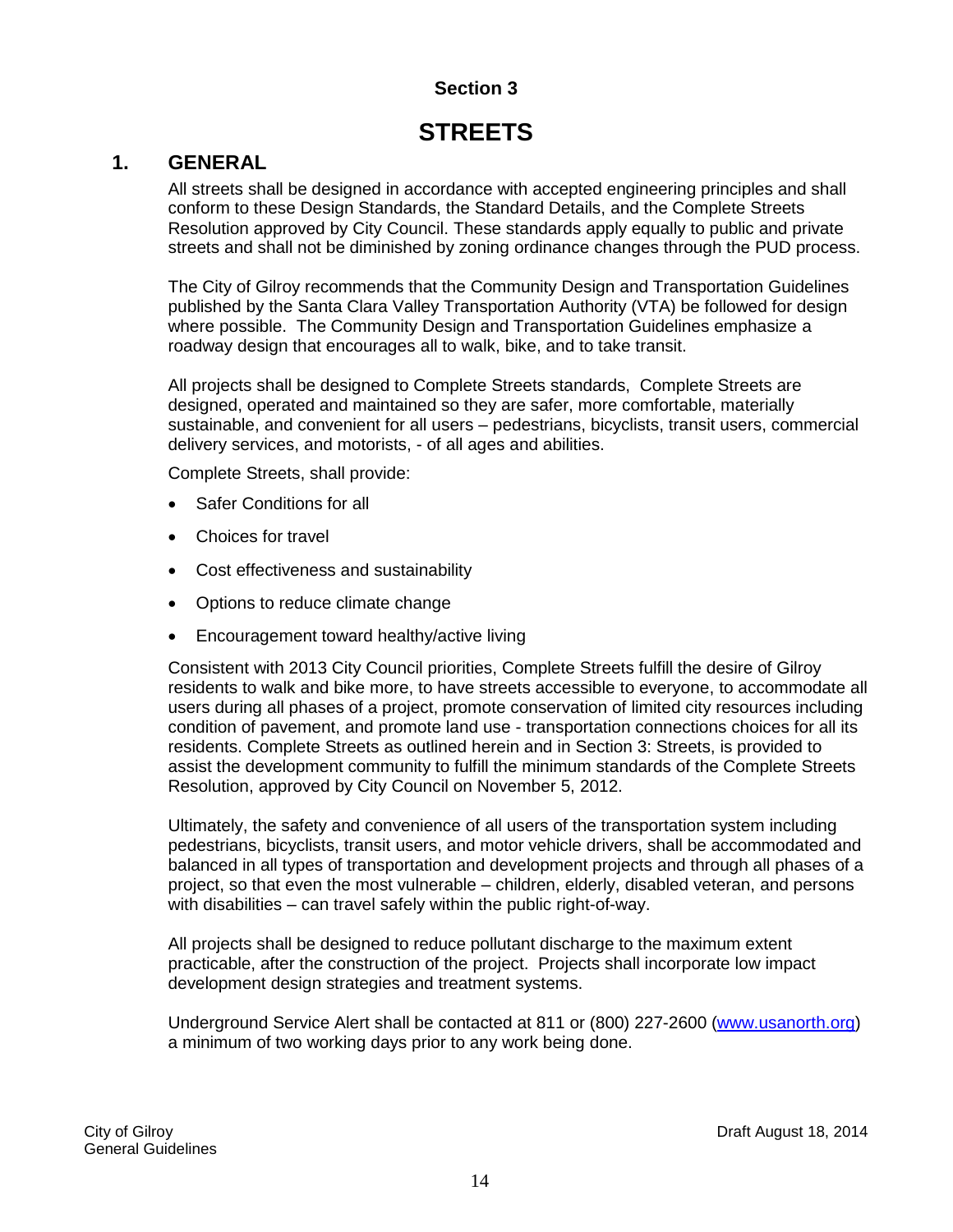#### <span id="page-14-0"></span>**2. STREET RIGHTS OF WAY**

- (a) Right-of-way widths and typical sections for various classes of streets, including private roads, shall conform to the latest edition of the City of Gilroy Standard Details.
- (b) Additional right-of-way and improved street width may be required at intersections for turn lanes. The need for turn lanes and the lengths of turn pockets and transitions will be based on anticipated traffic volumes, design speed, level of service, and other design factors.
- (c) Non Standard Street design shall comply with the intent of the Complete Streets Resolution.

#### <span id="page-14-1"></span>**3. ALLEY RIGHTS OF WAY**

See City of Gilroy Code Section 2112.

#### <span id="page-14-2"></span>**4. STRUCTURAL SECTION**

- (a) The top 8 inches of subgrade shall be compacted per the geotechnical recommendations but to not less than 95% maximum density. In areas of fill, a minimum of 24 inches from finished grade shall be compacted to not less than 95%maximum density.
- (b) The minimum Traffic Index shall be as follows:

|                           | T.I. (Minimum) |
|---------------------------|----------------|
| Local & Collector Streets | 8.5            |
| Industrial                | 90             |
| Arterial                  | 90             |
| Expressway                | 9 N            |

- (c) A qualified geotechnical engineer shall prepare the necessary soils report and shall recommend the pavement section and address the relative expansiveness of the soil.
- (d) The structural section shall be a minimum of 4-inches of asphalt concrete over 8 inches of aggregate base.

#### <span id="page-14-3"></span>**5. DESIGN SPEEDS**

Design speeds will be as follows:

|                                         |        | <b>Minimum Normal Crown</b> |
|-----------------------------------------|--------|-----------------------------|
|                                         | Speed  | (Centerline Radius)         |
| Local Streets $-$ (to a maximum of)     | 25 mph | 290 ft                      |
| <b>Collector and Industrial Streets</b> | 35 mph | 610 ft                      |
| <b>Arterial Streets</b>                 | 45 mph | 1090 ft                     |
| Expressways                             | 55 mph | 1840 ft                     |

Design criteria specified in the Caltrans Design Manual is applicable.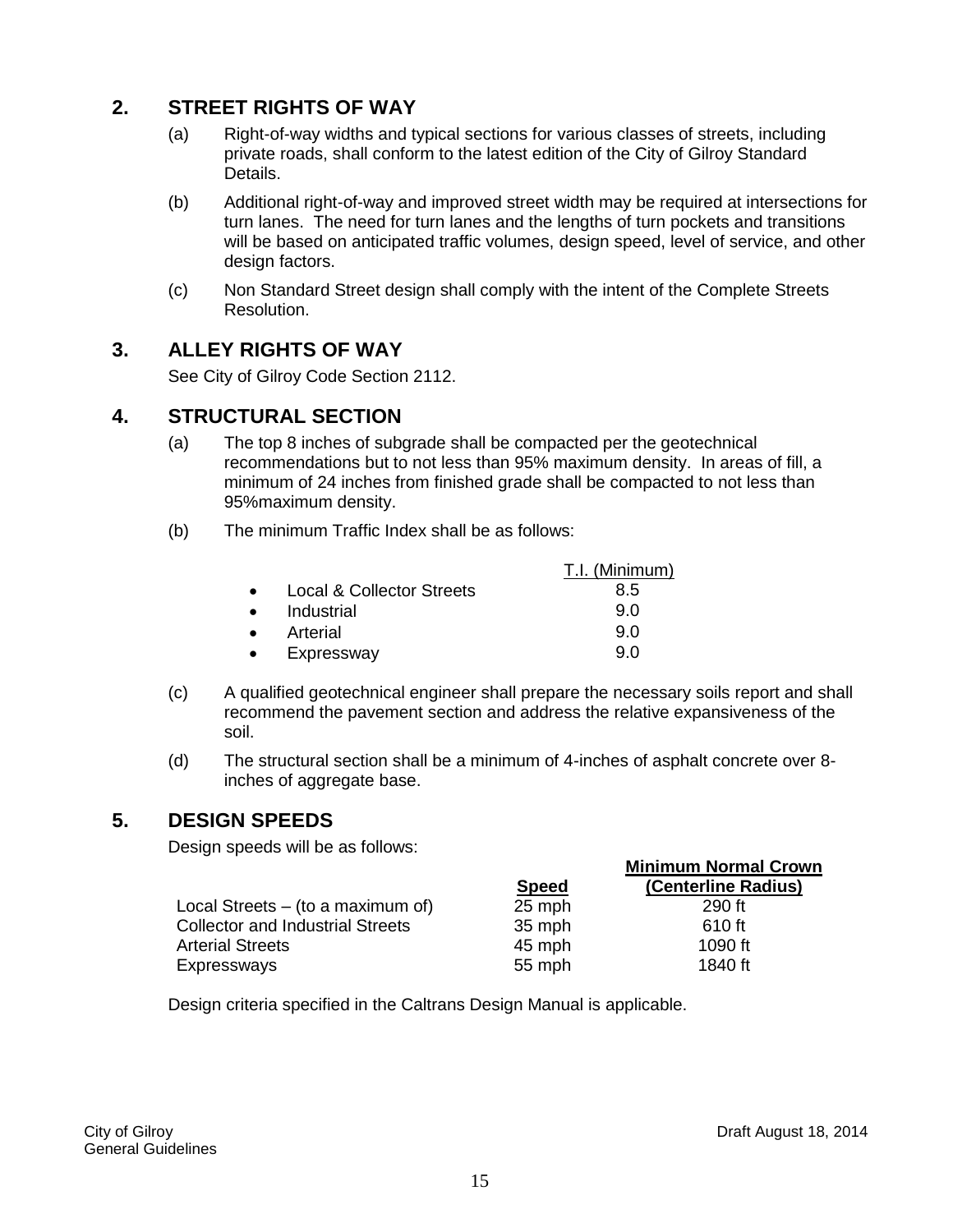#### <span id="page-15-0"></span>**6. HORIZONTAL ALIGNMENT**

- (a) Intersection Angle: Streets shall intersect at right angles. Curved streets shall have at least 50 feet of centerline tangent from the projected curb line of the intersecting street.
- (b) Opposing Streets: All streets entering upon opposite sides of any given street shall have their centerline directly opposite each other or separated by at least 100 feet.
- (c) Street Curvature: Design of curved arterial and collector streets shall be based on the State of California Department of Transportation Highway Design Manual.
- (d) There shall be a tangent between reversing curves of at least 150 feet on arterial and collector streets, and 50 feet on all other streets.
- (e) Cul-de-sac: The maximum number of lots on a cul-de-sac street, from center of intersecting street to center of turn-around, shall be 25. If cul-de-sac is longer than 500 feet, it shall require a mid-block turn around.
- (f) Curb Return Radii (Face of Curb)
	- 1. Residential and Non-Residential Maximum radius shall be 12 feet.
	- 2. Commercial Minimum radius shall be 25 feet.
	- 3. Industrial Minimum radius shall be 30 feet.
- (g) Minor Streets: Minor streets shall be laid out in such a way that their use by through traffic is discouraged, but shall be designed to fit intended uses.

#### <span id="page-15-1"></span>**7. VERTICAL ALIGNMENT**

- (a) Gutter Flowline Grades: Grades shall not be less than 0.5 percent from centerline of nearest intersection to centerline of next street intersection and not greater than 15 percent average. Where matching existing controls, the minimum grade may be reduced with the approval of the City Engineer.
- (b) Grades on opposite sides on the street shall be the same wherever practical.
- (c) Curves: Where the curb radius is less than 100 feet it shall have a grade of not less than 0.50 percent.
- (d) Curb Returns: The minimum fall around returns shall be 0.20 feet.
- (e) Cross Slope: The standard cross slope of the street shall be 2.0 percent. Where necessary when matching existing facilities, the cross slope may vary between 2 percent and 4 percent, as approved by the City Engineer.
- (f) Vertical Curves: Vertical parabolic curves shall be used to connect grade profiles where the algebraic difference in grade rates exceeds 1.5 percent. The length of vertical curve required shall be determined by the following:

| <b>Class of Street</b>  | <b>Minimum Stopping</b><br><b>Sight Distance</b> | <b>Minimum Length</b><br>of Curve |
|-------------------------|--------------------------------------------------|-----------------------------------|
| Arterial and Industrial | 350 feet                                         | 200 feet                          |
| Collector               | 200 feet                                         | 100 feet                          |

City of Gilroy Draft August 18, 2014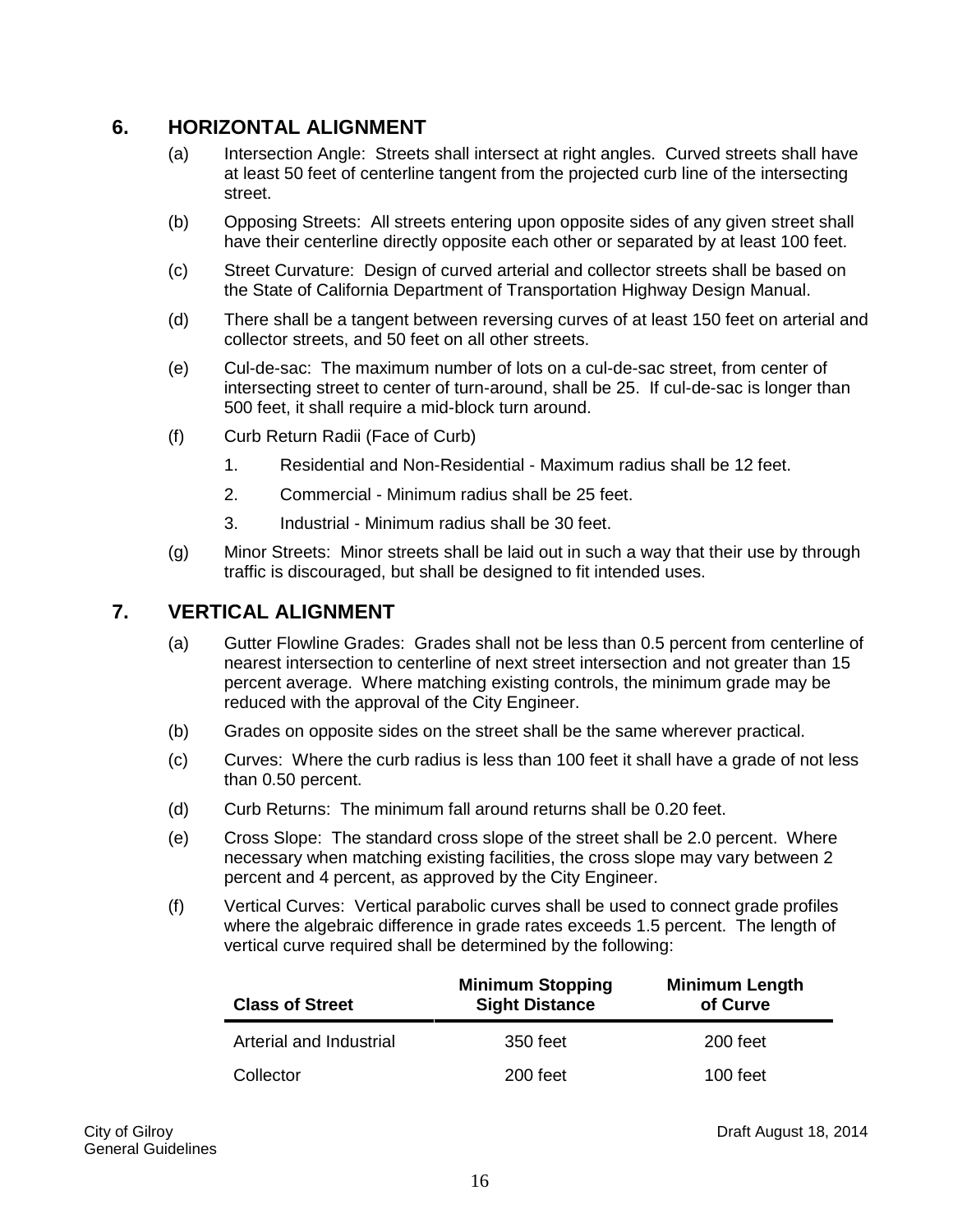| Minor      | 100 feet | $100$ feet |
|------------|----------|------------|
| Cul-de-Sac | 100 feet | $100$ feet |

\* The minimum length may be reduced in specific design situations upon approval of the City Engineer.

#### <span id="page-16-0"></span>**8. SIGNALIZED INTERSECTIONS and INTER-SIGNAL COMMUNICATIONS and CONTROL CONDUIT**

- (a) Traffic signals shall be designed and installed in conformance with the latest Caltrans Standard Specifications and Plans unless otherwise specified by the City Engineer in writing.
- (b) Light emitting diode (LED) signal modules shall be used for all 8" & 12" red/yellow/green sections, red/yellow/green arrow sections and pedestrian signal faces. All LED signal modules shall meet CaltransStandards.
- (c) A model 170E Traffic Controller Assembly unit with BI Tran Systems, Inc., 233 Program and internal modem (GDI Model 5M 2400SA) shall be installed in a Caltrans Model 332 cabinet. The front door shall face away from the intersection.
- (d) Type III-AF Service Equipment Enclosure shall conform to Caltrans Standard Plans.
- (e) One internally illuminated LED street name sign shall be mast arm mounted for each approach (a four-leg intersection would have four signs). Signs shall be Type A and "double sided." Lettering shall be series E, 8-inch uppercase and 6-inch lowercase. Refer to Caltrans Standard Plans for mounting and wiring requirements.
- (f) One pole mounted reflective street name sign with associated block numbers conforming to City of Gilroy Standards shall be provided per east-west and northsouth direction. A four-leg intersection would have two signs, one installed at the northwest corner and one at the southeast corner.
- (g) At signalized intersections, street name signs shall follow the naming conventions:
	- First St Wren Ave
	- Church St Santa Teresa Blvd

Numbered Streets shall be spelled out and Street, Avenue, Drive, Boulevard, Place, Court, shall be abbreviated as St, Ave, Dr, Blvd, Pl, and Ct respectively (no period at end of abbreviation)

- (h) Traffic Signal Priority Control System for Emergency Vehicle Preemption shall be installed. The system shall be compatible with Type 170 Controller and existing Opticom components and software. Two Emergency Preemption Phase Selectors (Opticom Model 752, as manufactured by 3M Corporation) or approved equal, Four Optical 2-channel Detectors(Opticom Model 721) or equal, and 3-M 757 Auxiliary Wiring Harness shall be installed with the 3M Opticom Priority Control System/Model170E controller.
- (i) Battery Backup System (BBS) shall be included in the controller cabinet. The BBS shall provide sufficient backup power to operate the intersection traffic signal equipment for a minimum of 4 hours.
- (j) Underground Conduit shall be provided to connect new traffic signals to closest practical existing traffic signal within paved street ROW. Conduit shall be Quad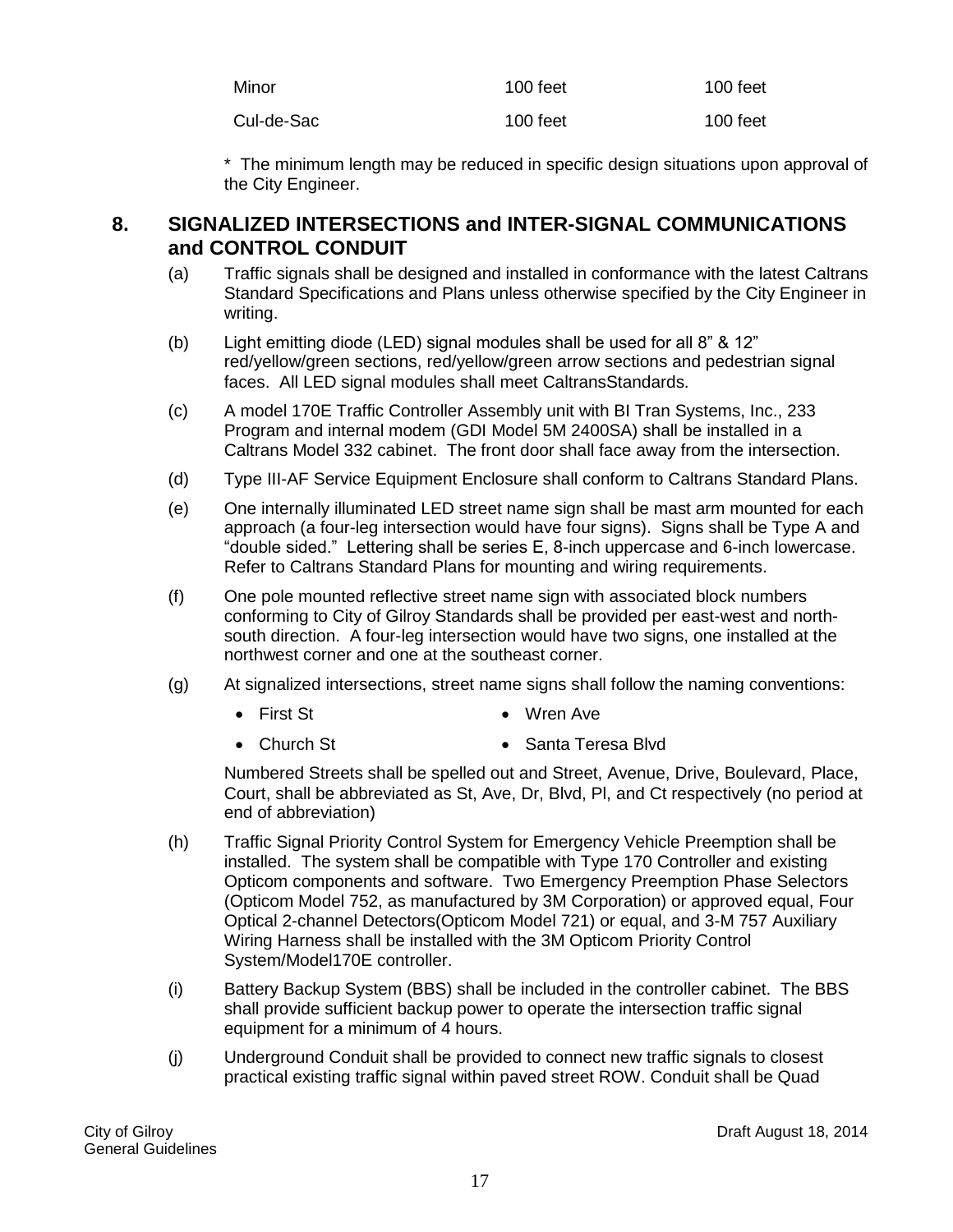<span id="page-17-0"></span>Innerduct Schedule 40, consisting of one white 1.5 inch, one grey 1.5 inch, one pink 1.5 inch, and one sky blue 1.5 inch conduit held at uniform spacing by an innerduct lattice/banding of appropriate spacing as common in industry standard for underground work. Pull boxes shall join innerduct conduit together, preferably along street side planter strips at spacing no farther than 800 feet apart, or at one corner of major intersections, whichever occur sooner. Each conduit run shall include a nylon pull rope sufficient in design to act as a pull rope for up to 144 strand fiber optic cable. Pull box and trenching details are as outlined in traffic signal standard details.

- (k) All new traffic signal will be fitted with ADA compliant pedestrian activated call devices (PPB). Where necessary, a supplemental PPB may be provided for the ease of use of differently baled individuals.
- (l) All new traffic signals will be fitted with countdown pedestrian walking phase modules.

#### **9. CURB, GUTTER, SIDEWALK, CURB RAMPS**

- (a) Curb, gutter and sidewalk shall be installed in conformance with the City of Gilroy Standard Details and in conformance with the latest version of the Caltrans Standard Specifications, Section 90 and consistent with Federal Guidelines of the Americans with Disabilities Act.
- (b) Curb and Gutter
	- 1. Rolled curb shall not be allowed.
	- 2. Depressed-type curb and gutter, 1" minimum height, shall be installed at all driveway locations.
	- 3. All private streets and commercial/industrial driveways shall have a standard driveway curb cut. Exceptions to be approved by the City Engineer.
- (c) Sidewalk
	- 1. Residential: Minimum sidewalk width shall be 5 feet (excluding curb width on monolithic curb, gutter, and sidewalk.)
	- 2. Industrial: Minimum sidewalk shall be 5 feet.
	- 3. Commercial: Minimum sidewalk width shall be 10 feet (excluding curb width on monolithic curb, gutter, and sidewalk).
	- 4. Sidewalk widths shall provide a minimum of a 4-foot clearance around street lights and fire hydrants.
- (d) Pedestrian Access Ramps

Pedestrian access ramps shall be installed according to the City of Gilroy Standard Details and in accordance with current Americans with Disabilities Act (ADA) Standard requirements

(e) Replacement and Repair

Where existing curb, gutter, sidewalk and driveways do not meet the current City standards and are in need of repairs, it shall be the developer's responsibility to remove and replace the deficient curb, gutter and sidewalk. Where curb, gutter, sidewalk and/or driveways are removed, the concrete shall be removed to the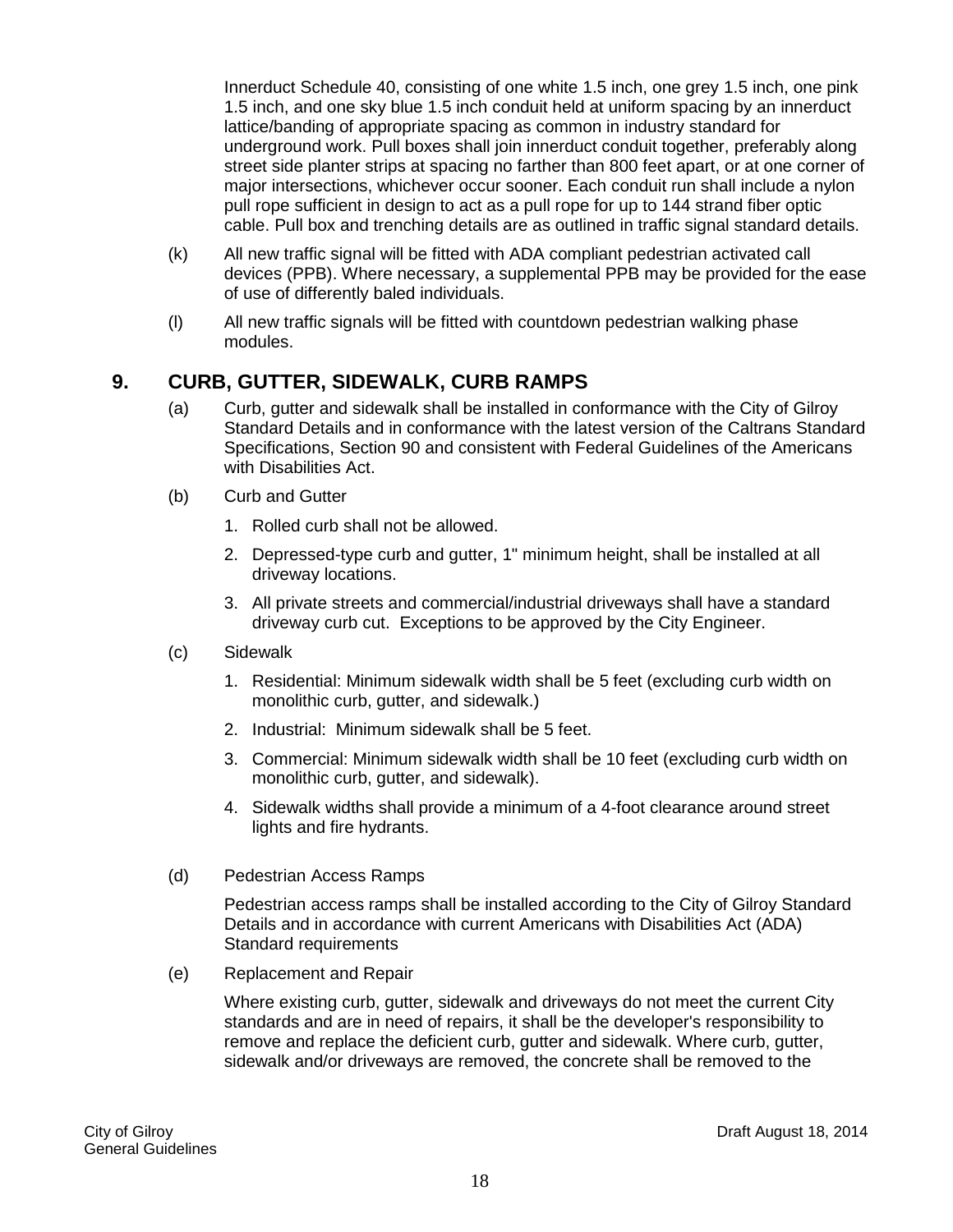nearest expansion, weakened plane or construction joint or sawed at the nearest score line to a minimum depth of 1-1/2 inches.

(f) Street name Signs

The permanent street name signs shall be installed per City of Gilroy Standard Details and immediately after the curb and gutter construction is completed.

#### <span id="page-18-0"></span>**10. DRIVEWAY**

- (a) The following driveway approach standards are not applicable to freeway or controlled access highways where access is limited by deed restrictions or other controls.
	- 1. The number and width of permitted driveway approaches is regulated by the Public Works Department and shall be based on the needs of the parcel served. They shall not be detrimental to the abutting streets capacity, safety, and/or efficiency.
	- 2. Driveway approach width is measured at the curb line and includes only the width of the fully depressed section.
- (b) The City Engineer may modify any of the following standards to improve traffic flow or because of special or unusual conditions.
	- 1. Width
		- i. Residential Maximum driveway approach width is 24 feet. Minimum driveway approach width is 16 feet or clear opening of garage space whichever is greater.
		- ii. Industrial/Commercial Maximum driveway approach width is 45 feet. Minimum driveway approach width is 35 feet.
	- 2. Driveway transitions are not permitted closer than 10 feet from the nearest BCR/ECR on residential streets and 7 feet on collectors and arterials.
	- 3. Distance from Utility or Safety Devices: The driveway transition shall clear all public facilities such as electroliers, traffic signal standards, utility poles, fire hydrants, and street trees by a minimum of 5 feet in residential and 10-foot in commercial. Any relocation of public facilities required to maintain such clearance shall be at the expense of the owner who is installing the driveway.
	- 4. Distance From Property Line: A minimum of 2 feet of full curb height shall be maintained between the property line and top of driveway transition.
	- 5. Common Use Driveways: Common use driveways may be permitted in special cases.
	- 6. Grade: Driveway grades shall be designed to keep the automobile from dragging or "bottoming out" on the street or driveway and to keep water collected in the street from flowing onto the lots.

#### <span id="page-18-1"></span>**11. FIRE ACCESS ROADWAYS**

A. Required location, width, and vertical Clearance

A Fire Access Roadway greater than or equal to twenty feet (20') in width (inside of curbto-curb with no parking) is applicable to all commercial, industrial, and residential building. A Fire Access Roadway shall also be provided within one-hundred and fifty feet (150') of other structures, public or private use areas, and combustible or hazardous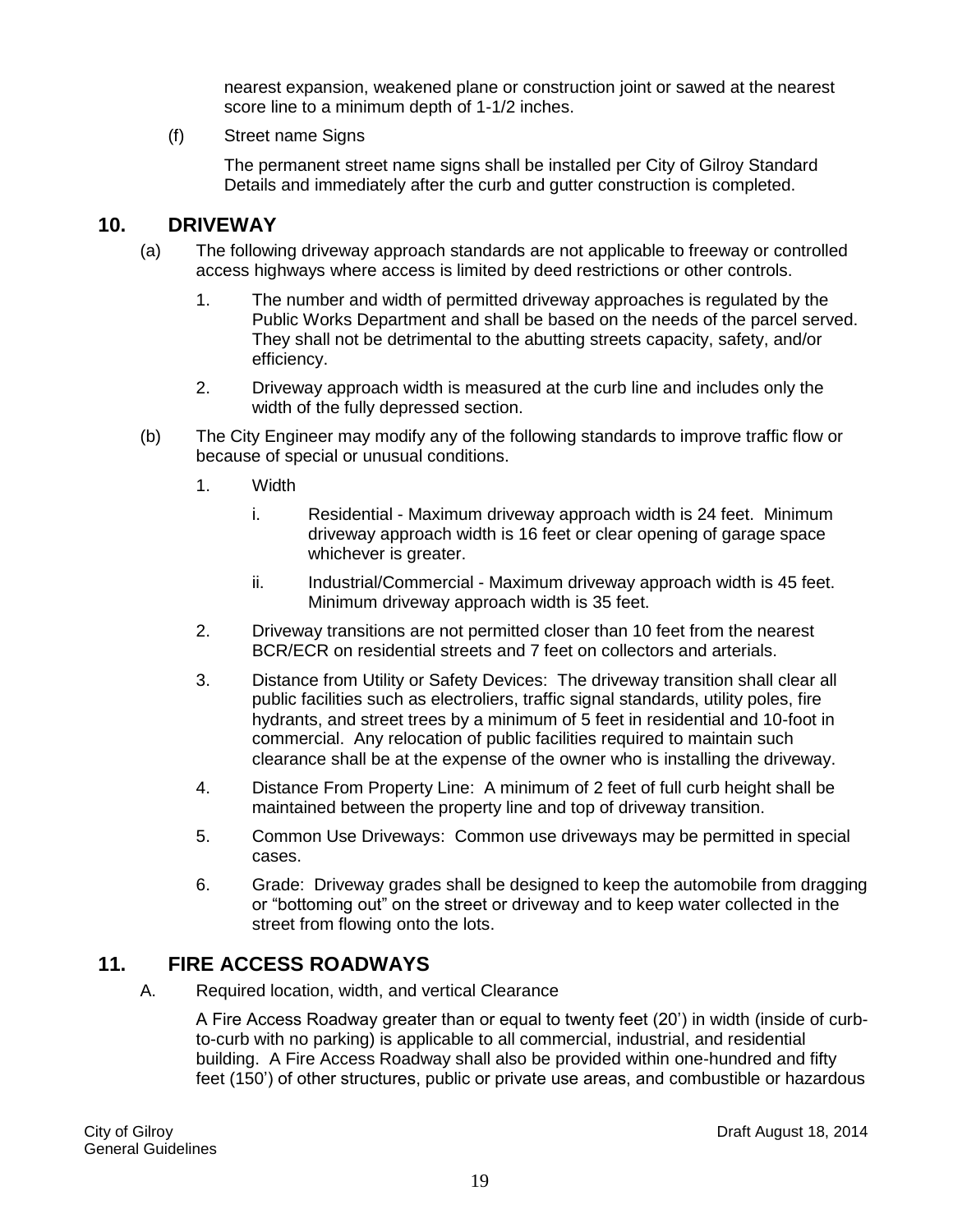material storage areas. Access Roadways shall be constructed to City of Gilroy Engineering Standards. Vertical clearance shall not be less than thirteen feet-six inches  $(13'-6")$ .

#### **Exception:**

- 1. Private roadways not exceeding one-hundred and fifty feet (150') in length and serving no more than two sprinkled single-family residences may be reduced to twelve feet (12') in width.
- 2. Temporary Fire Access Roadways may be provided under permit and approval until such time that the permanent road or driveway is installed.

A Secondary Access Roadway is required when there are twenty-five or more residents or more residential units.

B. Parking Along Fire Access Roadways

The required width of the fire access roadways shall not be obstructed in any manner. Parking shall not be allowed along roadways of less than twenty-eight feet (28') in width. Parking will be allowed along one side of the street for roadways twenty-eight feet (28') to thirty-five feet (35') in width. Roadway widths shall be measured face to face of curb. Parking is not allowed in required turnarounds. The entire area of required turnarounds shall remain unobstructed at all times.

C. Transition and Driveways

A curb cut and apron shall be provided pursuant to the City of Gilroy Standard Driveway design.

D. Grade

Maximum grade shall not exceed 15% (6.75 degrees). No total grade changes greater than 10% in a thirty-foot (30') length shall be allowed. In some cases, short runs of fiftyfeet (50') or less with 16% to 20% grade may be allowed if approved by the Public Works Director/City Engineer and the approval of the Fire Chief.

E. Turning Radius

An inside turn radius of 32' (curb to curb) and an outside turning radius of 39' (curb to curb) shall be provided.

F. Dead Ends and Turnarounds

Dead End Public Street shall terminate in a cul-de-sac per the City of Gilroy City Standard Details. Dead end Private streets and roadways shall terminate in an approved turnaround when the street is in excess of one-hundred and fifty feet (150') in length.

#### **Exceptions:**

Private driveways longer than one-hundred and fifty feet (150') serving up to two single family dwellings may provide an eight foot wide, forty foot long turn out with tapered ends, at one-hundred and fifty feet (150') from a public hydrant way to accommodate fire apparatus as long as:

- 1. Turn pout is not more than one-hundred and fifty feet (150') from the most distant portion of the dwelling unit,
- 2. Residential fire sprinkler system is in the dwelling units, and
- 3. The driveway is straight with no bends or curves.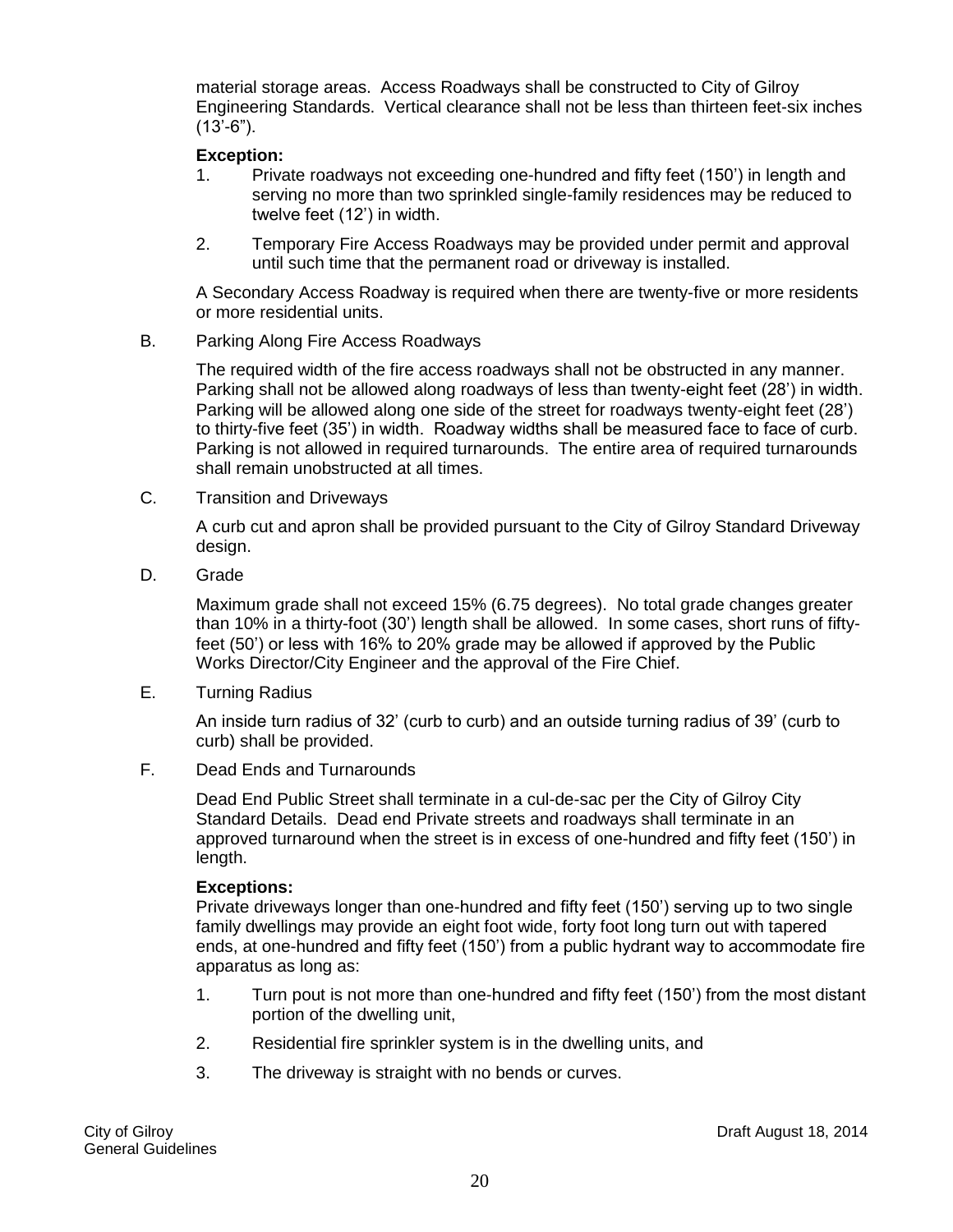When the three conditions are not met than a full turn around shall be provided at the turn outpoint.

G. Pavement Surface

Roadway shall be surfaced roads of asphalt, concrete, or another engineered surface acceptable to the Fire Chief and shall be designed to accommodate an imposed load of 40,000 pounds. When the access roadway is not a standard city street, the design shall be certified by a licensed soils engineer.

H. Bridges and Culverts

All bridges and culverts shall be designed to support a minimum of 75,000 pounds.

I. Marking of Roadways and Turnarounds

When parking is restricted, curb painting and signage is required as follows:

- 1. Curb top and side shall be painted red. Alternatively, if the roadway has no curbing, a twelve inch wide red stripe with the words "FIRE LANE" in while may be painted along and parallel with the edge of the roadway. The lettering shall be eight inches high with a  $\frac{3}{4}$ " stroke.
- 2. Signs shall be of metal construction measuring twelve inches wide, eighteen inches high and of a reflective type. Plastic or wooden signs are not acceptable.
- 3. Signs shall read, "No STOPPING FIRE LANE 225000.1 CVC." Lettering shall be not less than one-inch in height and clearly visible from a vehicle.
- 4. Signs shall be in visible locations and mounted on galvanized metal poles at a height of 84". Signs shall be maintained unobstructed by foliage, trees, etc.
- 5. The first sign shall be posted within the first fifty-feet (50') of the restricted street area, and subsequent signage posted along the street shall not exceed onehundred feet (100') from the center of the prior post. Not less than two signs shall be posed in each block. If traffic in two directions, signs must be posted to be readable from either direction.
- 6. Signage shall be provided in the cul-de-sac(s) and/or turn-around(s) if a nine-foot (9')wide parking strip is not provided in addition to the dimensions herein.
- J. Enforcement of Fire Access Roads and Fire Lanes

The enforcement of fire access roads and fire lanes on private roads and property are the responsibility of the property owner. The development shall have "Covenants, Conditions, and Restrictions" (CC&Rs) to provide a Home Owner's Association's (HOA) implement parking enforcement program that shall utilize the services of towing firms to assist in keeping fire access roadway and fire lanes clear. The California Vehicle Code (CVC\_ Section 22500.1 provides for public safety agencies to enforce fire roads and lanes. If the HOA does not take actions to enforce fire access, the HOA can be cited.

K. Impairment of Access for Fire and Emergency Response

In Planned Unit Developments (PUDs), residential fire sprinklers systems shall be provided in the homes where firefighting operations will be impeded by:

- Lack of cul-de-sac street terminations
- Street widths that would limit application of fire flow to less than required (1,500 gallons per minute for up to 3,000 square feet).
- Excessive response time (port to Port) of greater than 4 minutes.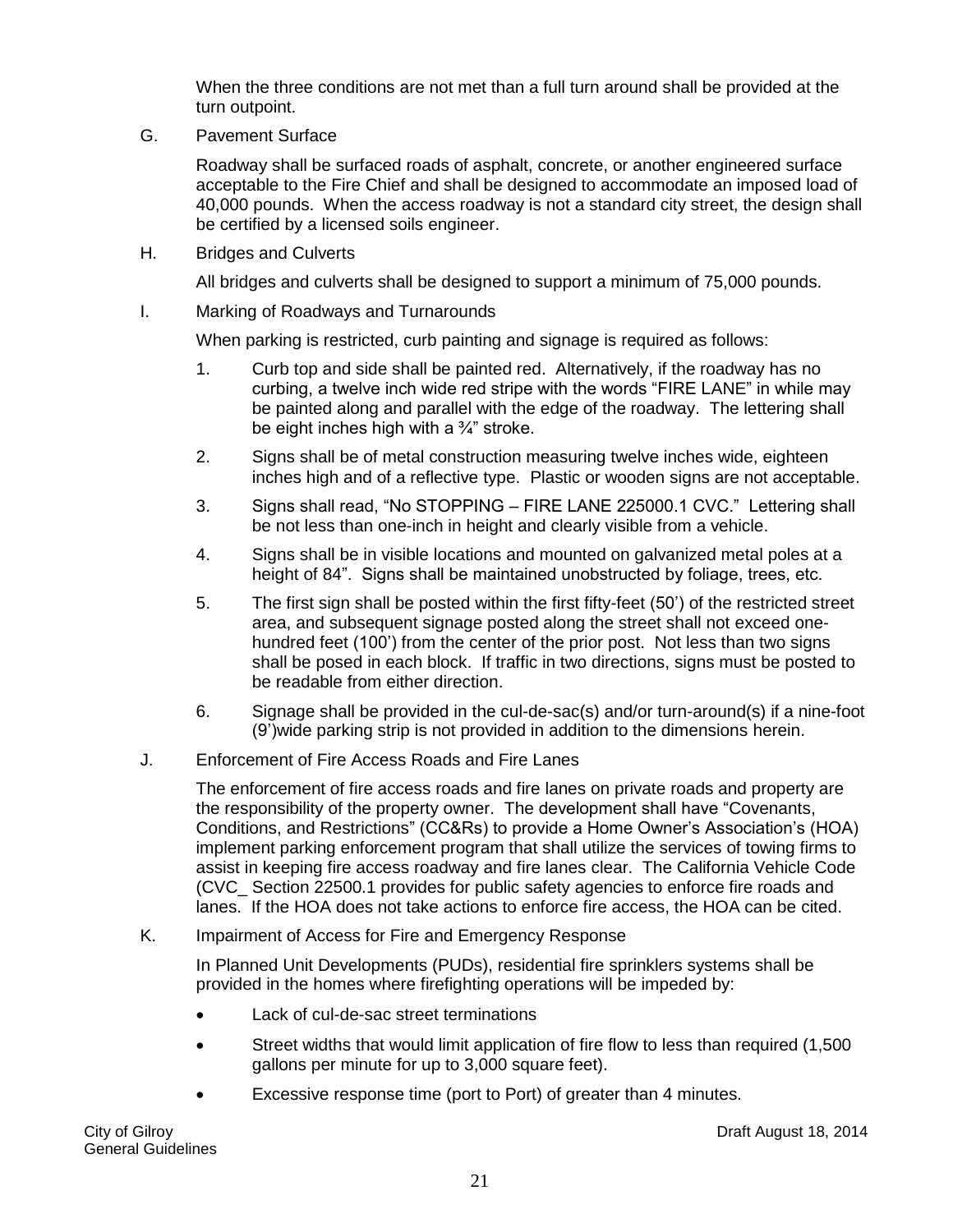- Insufficient hydrant spacing and flow.
- Lack of adequate secondary access.

#### SECONDARY ACCESS REQUIREMENTS

A. When Required

Secondary access shall be provided for all residential projects of 25 units or more. In addition, secondary access may be required in Residential Hillside and/or Hazardous Fire Areas when determined by the Fire Chief as necessary to protect the area.

Secondary access will be provided by utilization of connected roadways that conform to City Of Gilroy Standards. Connections may be made to private or public way s along path of travel.

#### B. Maintenance of Existing Emergency Vehicle Access (EVA)

Existing EVAs shall be maintained typical of fire access roadway requirements with the following modifications:

#### Required Turn-Around Areas:

Dead-end street terminating at the AVA shall be provided with an approved Fire Department turn around area.

#### Maintenance:

Maintenance of EVAs on commonly held lands shall be clearly stated in the CC&Rs or Landscape Maintenance Agreements of the development project. The CC&Rs shall mandate that the HOA shall retain professio0nal to oversee maintenance responsibilities.

#### Easement:

All EVAs shall be recorded as EVAs granted to the City of Gilroy.

#### Making and Identification

Approved signs or other approved notices shall be provided and maintained for EVAs to identify such and to prohibit the obstruction thereof.

#### Closure of Emergency Secondary Roadways:

Gates shall not be used to control traffic on EVAs unless the gate is electronic and provided with the Opticom Emergency Vehicle Preemption System compatible with the Gilroy Fire Department. Other means to discourage unwanted traffic can include removable bollards, combining private driveway access with EVA design, lessening of the street width, and elimination of curb and gutter.

#### TEMPORARY ACCESS ROADWAYS

When approved by the Fire Chief, a temporary access road may be installed for Fire Department access to buildings under construction until such time that the permanent road or driveway is in place. A BLES Divisions application for a temporary road along with the detailed plans shall e submitted to the Fire Marshal for review and approval prior to installation.

The plan submitted shall also include timelines for use of the temporary roadway and acknowledgement that the integrity of the roadway will be maintained at all times. The width and turn radius dimensions shall be the same as required for the permanent roadway. As a minimum, the roadway shall consist of a compacted sub-base and 6-inches of road base material (Class 2 aggregate base rock) both compacted to a minimum 95%. The perimeter edges of the roadway shall be contained and delineated by curb and gutter or other approved method. The use of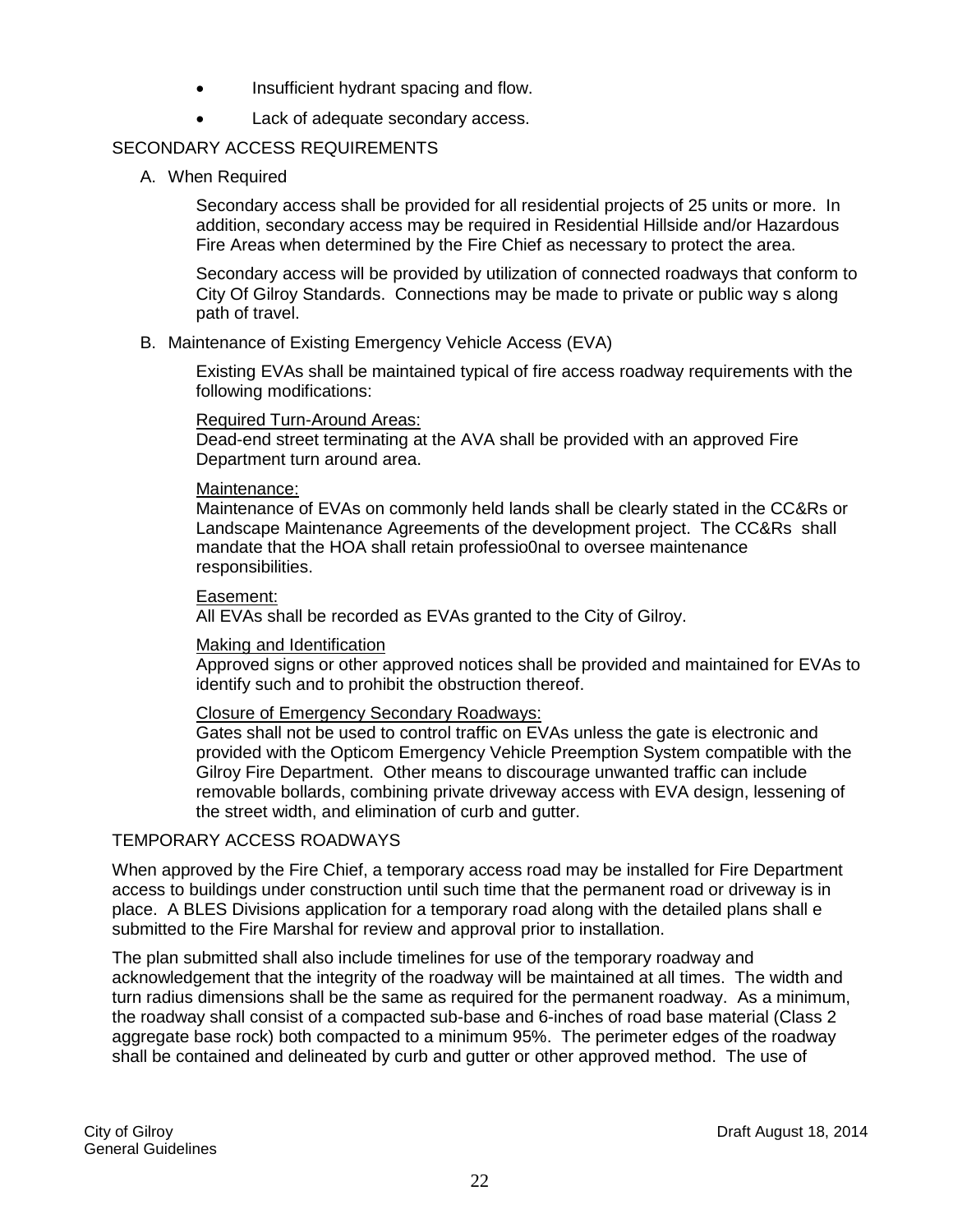Geotextile reinforcing fabric underlayment or soil lime-treatment may be required if so determined by the project civil engineer.

Provisions for surface drainage shall also be provided where necessary. Engineering certifications of the temporary roadway construction shall be documented and submitted to the Fire Department prior to or at the time of acceptance inspection of the temporary roadway.

#### **12. STREET LIGHTING**

New Development shall include LED Street Lighting. All electroliers shall consist of a Light Emitting Diode (LED) luminaire with electrolier ownership dedicated to the City of Gilroy. Any proposed deviation on street light type must be approved by the City.

All residential, commercial, and industrial areas shall consist of a minimum of 27 WLED.

Streetlights shall be staggered maximum 300 feet on center. Wider streets may require closer spacing.

#### **(a) LED LIGHTING GUIDELINES – General Requirements**

LED Streetlights shall meet or exceed these guidelines and as shown on the City of Gilroy Standards Details, and as minimum shall include:

- 1. Photometric Analysis based on the existing streetlight electorlier placement standards, height, posted speed limit and street width, an analysis shall be done of the proposed replacement lights to show safe and adequate lighting levels per listed standards. This information shall be submitted to the City in both digital and hard copies as part of the requirements for the Installer to obtain a Notice to Proceed.
- 2. Removal and Disposal removal and disposal of existing luminaire heads at locations where existing shall be replaced with LED, shall be in compliance with City of Gilroy current practice and all applicable laws and regulations in such a manner as to minimize potential adverse environmental impacts, and at no additional cost to the City.
- 3. Installation installation of newest energy-efficient LED luminaire heads that meet or exceed City Guidelines.
- 4. Notifications and related work provide notifications and process paperwork as necessary to update PG&E's GIS inventory, revise the rate schedule for the new lights; and related work as necessary.
- 5. "As-Built" drawings provide "as-built" drawings, and any applicable warranties, service, maintenance and operations manuals, and similar information.
- 6. Compliance with all laws compliance with all laws, regulations and PG&E rebate requirements, and appropriate safety measures.
- 7. The City will consider any energy-efficient solution that achieves the goals of this project as specified in these LED Guidelines.

#### **(b) DETAILED GUIDELINES**

#### 1. **Photometric Analysis**

Provider shall conduct a photometric analysis to illustrate that optimal roadway lighting levels are met or exceeded by new fixtures in conformance with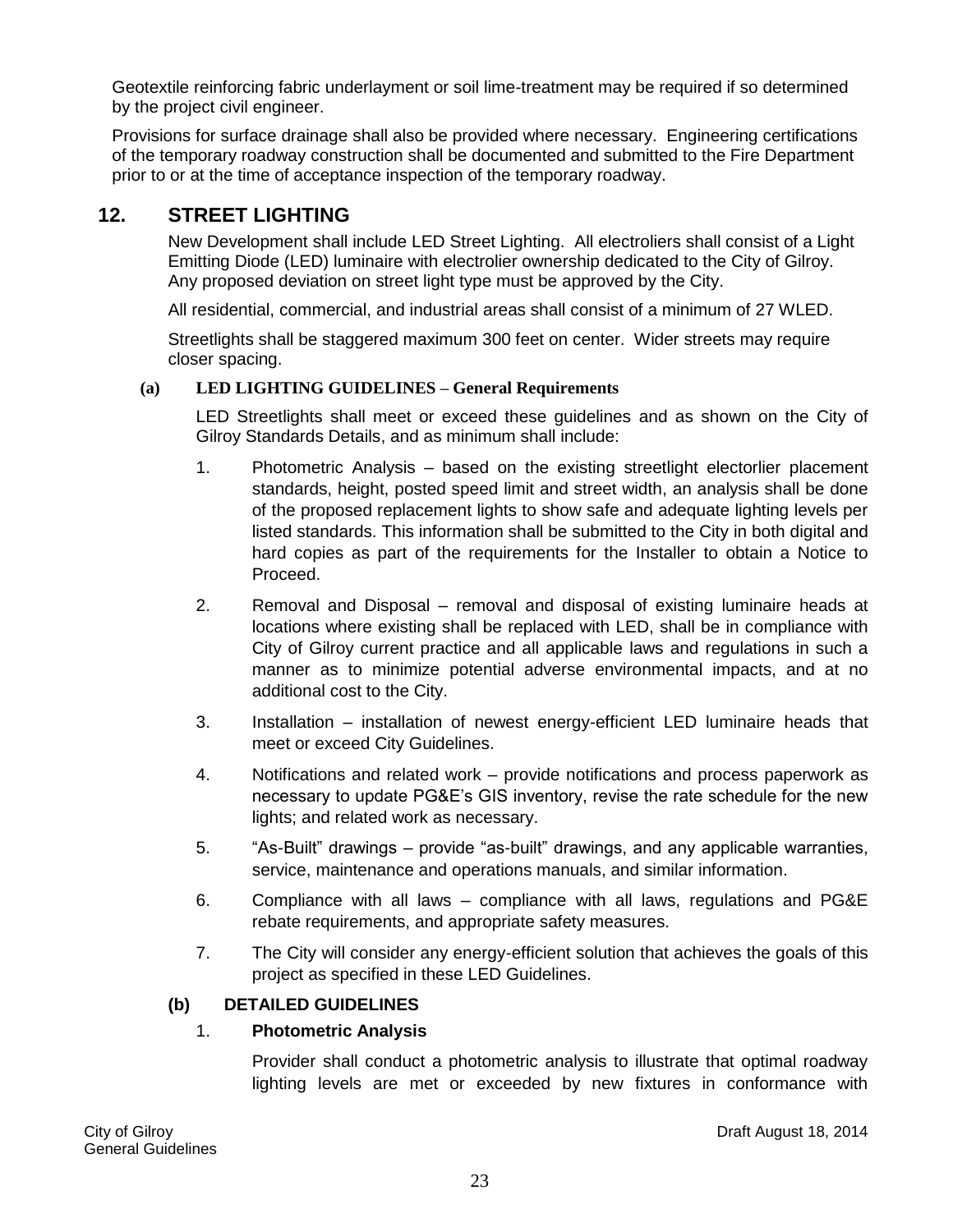ANSI/IESNA RP-8-00 Roadway Lighting standards. Provider shall provide the City with the analysis results in hard-copy and digital format. The hard copy must include an 11x17 or larger plot plan of the selected locations; showing the following:

- a) graphic representation and written description of light fixtures
- b) pole spacing
- c) roadway geometry to include median islands, sidewalks, and adjacent properties
- d) a point-by-by-point foot-candles diagram that indicates the foot-candles that cover the site and associated areas, including just beyond the property line to indicate the amount of light trespass
- e) Iso-foot-candle curve diagram (contours of the lighting levels)
- f) Photometric summary table showing maintained foot-candles, minimum, maximum and average levels, average to minimum uniformity ratio, maximum to minimum uniformity ratio.

#### **2. Luminaire Efficacy**

Efficacy shall be determined as the total luminous flux emitted by the luminaire divided by the total power input to the luminaire, and is expressed in lumens per watt (lm/W). Luminaire shall allow for thermal and optical losses.

Minimum values of initial delivered lm/W are as follows:

- a) 60 Lumens per watt (lm/W) at 350mA drive current
- b) 50 Lumens per watt (lm/W) at 525mA drive current

Required values shall be verified by providing an independent testing lab certification per IESNA LM-79-08 requirements.

#### **3. Lumen Depreciation**

Lighting instruments in the luminaire shall be rated for "life" in hours as defined by the Illuminating Engineering Society of North America (IESNA) standards (IESNA LM-80)

The following are minimum values required (based on LM-80 data from the LED chip manufacturer, in-situ junction temperature testing results need to be provided from the fixture manufacturer to determine L70 life):

- a) Delivered lumens for 350 mA drive current shall be 70% of initial delivered lumens after > 150,000 hours of operation at 15°C ambient
- b) Delivered lumens for 525 mA drive current shall be 70% of initial delivered lumens after 117,000 hours of operation at 15 °C ambient

#### **4. Luminaire Classification and Light Distribution**

Light Distribution and Luminaire Classification (LCS) shall be in accordance with IESNA for a Type III distribution, and should also be commercially available in a Type II distribution. Fixture should have Forward Very High (FVH) and Back Very High (BVH) values of equal to or less than 0.5%, and Up Low (UL), Up High (UH) of 0%. The LCS values are intended to replace previous "Full Cutoff" designation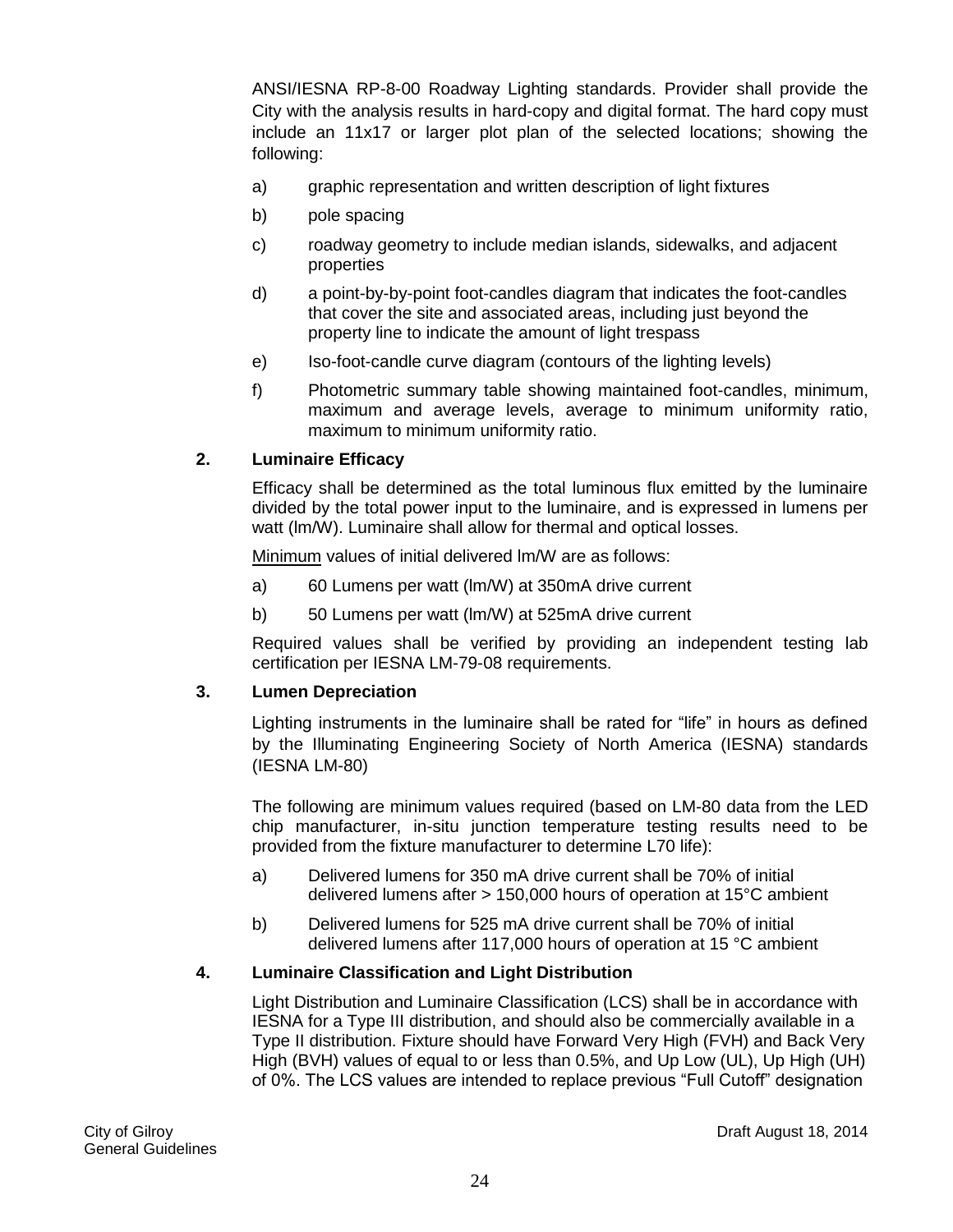which is no longer printed on test reports per the Illuminating Engineering Society (IES) TM-15-07 standard. Luminaire should have independent photometric test reports and shall be "Dark Sky" (UC Santa Cruz – Mt. Hamilton Observatory) compliant.

#### **5. Maximum System Wattage (Including Driver Loss)**

LED only wattage will not be accepted. Installer shall provide calculation of delivered lumens/total wattage in the proposal.

If LED lumens/watt increases, between the time that the specifications are released and the time that the product is ordered, the additional benefit of more light for the same energy or the reduction in wattage usage to obtain the same delivered lumens shall not be a cause for a pricing increase or failure to deliver the required products.

#### **6. Correlated Color Temperature (CCT) And Color Rendering Index (CRI) Values**

Luminaire shall have a minimum CRI and maximum CCT values per IESNA LM-7908 as follows:

- a) CRI: 70
- c) CCT: 6,000 °Kelvin

#### **7. Power Supply And Driver Requirements**

Note: Provider shall verify the existing line power and wiring, and make any required modification necessary to provide optimum performance of the lighting.

- a) Driver shall be the Electronic type
- b) Voltage range (120 277V) +/- 10%, (347-480V) +/-10% optional
- c) Current .350 Adc (+/- 5%), .525 Adc (+/-5%), .700 Adc (+/-5%)
- d) Frequency 50/60 Hz
- e) Power Factor >90% at full load
- f) Total Harmonic Distortion (THD) < 20% at full load
- g) Load Regulation: +/- 1% from no load to full load
- h) Output ripple < 10%
- i) Output should be isolated
- j) Case temperature: rated for -40 through +80 °C
- k) Fully encased and potted
- l) Overheat protection, self-limited short circuit protection and overload protected.
- m) The luminaire shall contain circuitry that will automatically reduce the power to the lighting instrument to 50% of normal operating power, or to a level that will insure that the maximum junction temperature is not exceeded, when the ambient, outside air temperature is 100°F or greater.
- n) Primary Fused
- o) Driver Life Rating less than 0.5% failure rate at 150,000 operating hours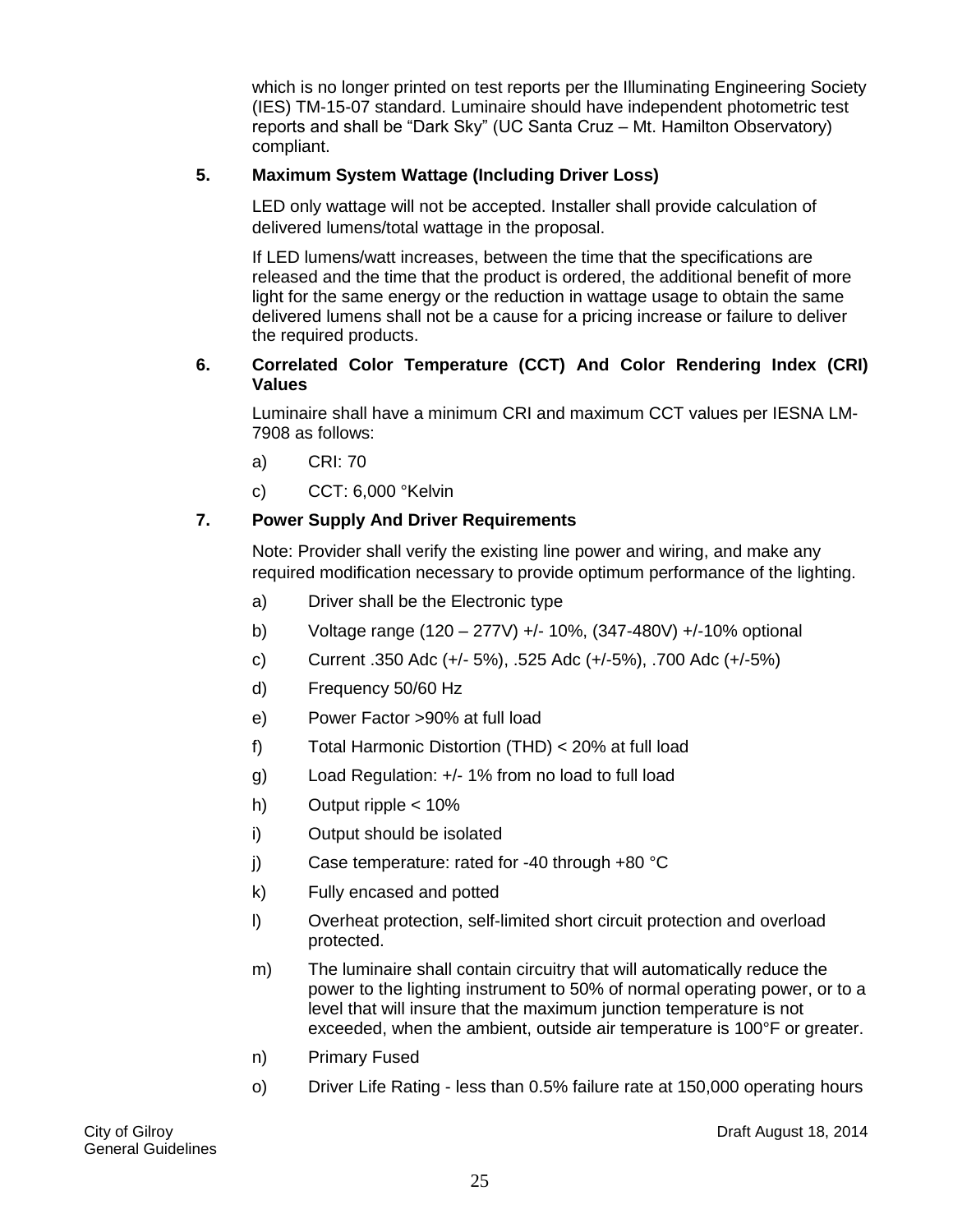(@ 350mA drive current and a minimum fixture operating ambient of 22°C)

p) Electrical Safety - Wet listed in the US and Canada, ENEC, CE, ROHS and EMI. Class 1 rated. Internal surge protection – ≥9kV

#### **8. Mechanical Requirements**

- a) Tool-less entry
- b) Utilizes terminal block for power input suitable for #6 AWG wire
- c) Designed to mount on 1.25" IP and / or 2" IP horizontal tendon and is adjustable +/-5 Degrees to allow for fixture leveling.
- d) Bubble leveling
- e) Finish Finish includes cleaning and preparing metal surface, electrodeposited epoxy primer and baked-on ultra-durable powder coat. Salt fog test data to validate corrosion residence performance to be provided in accordance with the ASTM B 117 standard  $@$  ≥ 5,000 hours.

#### **9. Factory Installed Options**

At minimum, the following options shall be included:

- a) IP66 Rating
- b) Fuse
- c) NEMA photo control receptacle

#### **10. Photoelectric Controls Requirements**

Luminaires shall be provided with a photoelectric control receptacle, compatible with the new photo-electric controller

Contactors shall be the mechanical armature type.

Photoelectric control shall be installed in accordance with Section 86-6 of the State Standard Specifications.

The provider shall supply 15% of the total units provided under this project in photoelectric controls to be used as a spares. Spare photo-electric controls shall be new, unused, in original boxes.

#### **11. Fixtures**

Streetlight Fixtures shall comply with Section 1605 of the ARRA: Required Use of American Iron, Steel, and Manufactured Goods, and all other applicable provisions.

Luminaires heads shall be the slim, low-profile type, constructed from rugged extruded aluminum and cast aluminum components. The luminaire shall be a single, self-contained device, not requiring on site assembly for installation. The transformer for the luminaire shall be integral to the unit. LED or other drivers shall be mounted internally, and be replaceable. All components must be accessible without special or additional tools, and shall be suitable for wet listed operation (per UL 1508 requirements). The optical assembly of the luminaire shall be protected against dust and moisture intrusion per the requirements of Ingress Protection (IP)-66 minimum to protect all internal components. The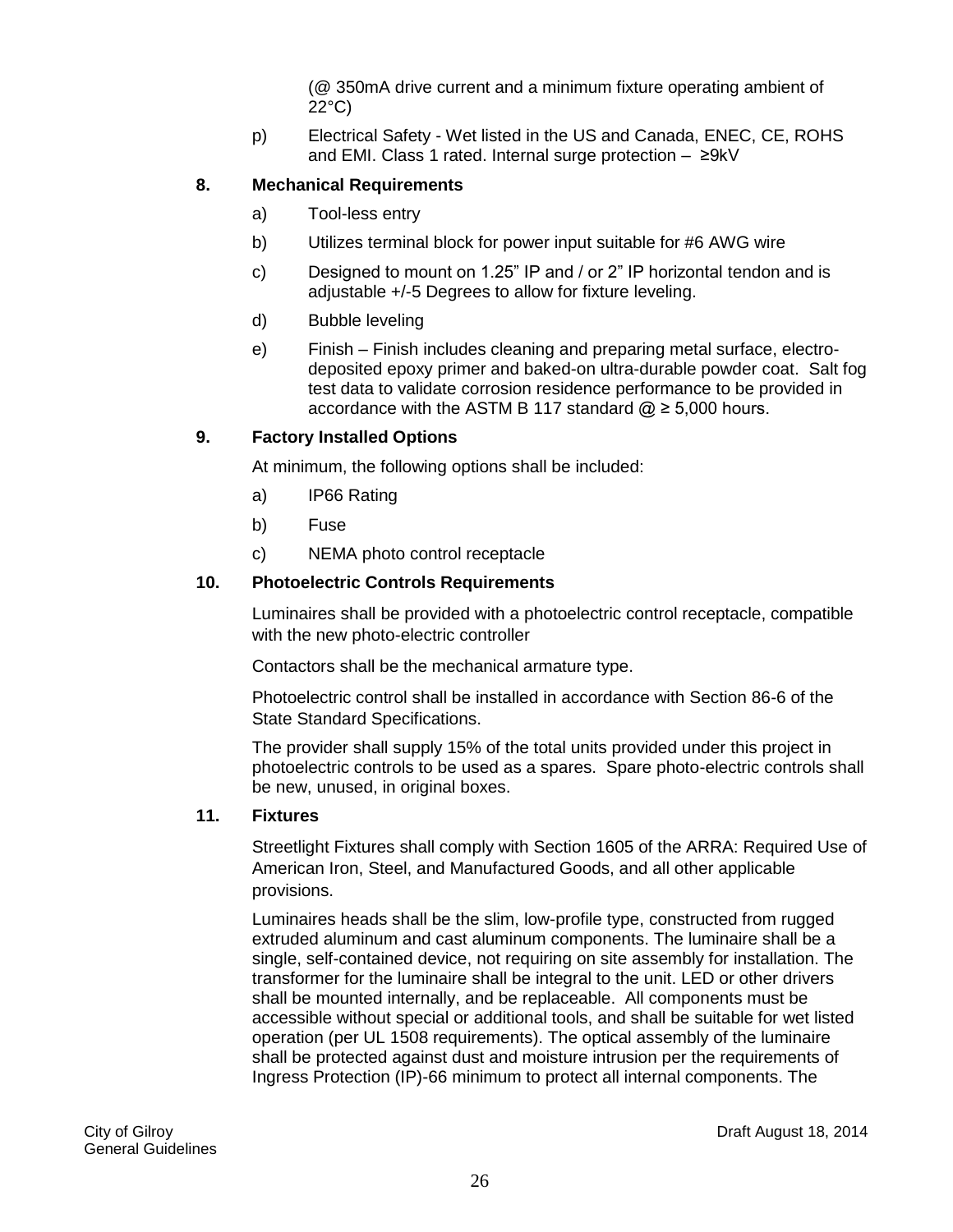electronics/power supply enclosure shall be protected per the requirements of IP-65 (minimum).

Thermal management shall be passive by design. Units shall have a high performance aluminum heat-sink (minimum heat sink surface of 3.5 square inches per watt) with no fans, pumps, or liquids and shall be resistant to debris buildup. Fixture shall be designed for energy-efficient or LED 'Area Light' applications. Finish shall be gray in color, shall include an exterior E-coat epoxy primer with an ultra-durable powder topcoat to provide resistance to corrosion, ultraviolet degradation and abrasion. IP ratings must be provided.

The housing shall be designed to prevent the build-up of water or debris on the top of the housing. Exposed heat sink fins shall be oriented so that water can freely run off the luminaire, and carry dust and other accumulated debris away from the unit.

When the components are mounted on a down-opening door, the door shall be hinged and secured to the luminaire housing separately from the refractor or flat lens frame. The door shall be secured to the housing in a manner to prevent its accidental opening.

All screws shall be stainless steel. Captive screws are needed on any component that requires maintenance after installation. No parts shall be constructed of polycarbonate unless it is UV stabilized. Lens discoloration will be considered a failure under warranty.

Luminaires shall comply with the most current codes, standards and requirement relating to the installation and usage of solid-state lighting products, such as but not limited to NFPA-NEC, FCC (Title 47 CFR Part 15), and UL Standards (8750, 1598, 1012, 1310, 2108).

Individual LEDs shall be connected such that a catastrophic loss or the failure of one LED will not result in the loss of the entire luminaire.

Provider shall verify that the existing in-line fuse is sized appropriately for the new fixture per manufacturer's recommendations, or replace the in-line fuse with the appropriately sized item.

#### **(c) WARRANTIES**

A minimum five (5) year warranty shall apply to all lamps or LEDs, and the drivers. A minimum ten (10) year warranty shall apply to the paint finish of the fixtures, and overall luminaire head. Providers to provide warranties offered in writing. Any lamp not meeting all criteria during its expected life shall be deemed failed and must be replaced. No pro-rata warranty will be accepted.

#### <span id="page-26-0"></span>**13. LANDSCAPING**

- (a) Planter strips on arterial roads adjacent to residential uses shall be a minimum of 6 to accommodate larger trees. Where sound walls are required, the planter strip will be adjacent to the sound wall and the sidewalk a minimum of 10' and monolithic with curb and gutter.
- (b) Two samples of all landscape materials (mulch, amendments, fertilizers, chemicals, etc.) are to be submitted to the City Engineer or his/her designee.
- (c) A list of all irrigation components (with cut sheet) to be used on the project are to be submitted to the City Engineer or his/her designee.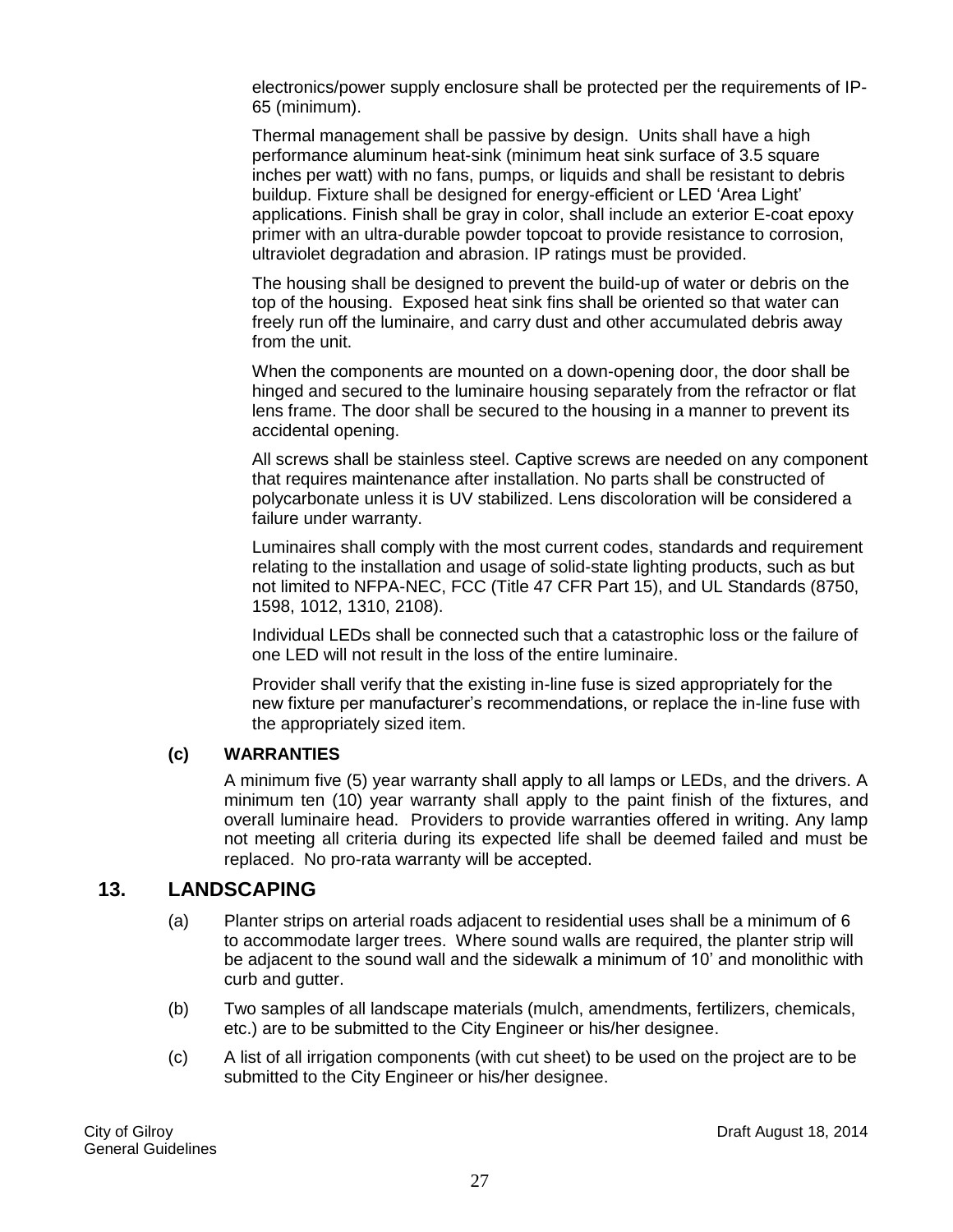- (d) All trees must be inspected by the City Engineer or his/her designee. If the location of the trees precludes timely inspection, a picture showing height, structure, and trunk caliper must be submitted to the City Engineer or his/her designee for approval.
- (e) All plants are to be inspected by the City Engineer or his/her designee when they are received on site.
- (f) The City Engineer or his/her designee will coordinate submittal reviews by the Project Landscape Architect at the expense of the Project Proponent.
- (g) The City Engineer or his/her designee will coordinate submittal reviews by other City Staff.
- (h) Notify the City Engineer or his/her designee two working days prior to the application of any pesticide. Provide the City with a current specimen label and material safety data sheet for any pesticide to be applied. Follow all label directions.
- (i) On arterials and major thoroughfares, the water meter, backflow prevention device, and irrigation controller shall be located where accessible to service vehicles. Two service vehicles shall be able to park in proximity to the point of connection/irrigation controller. The vehicles shall be able to park out travel and bike lanes. The vehicle shall not be required to back into traffic to leave the site. If safe parking is not available, a vehicle turnout is required.
- (j) Possible new sections for Conduit for Fiber Optic and Conduit for Signal Interconnect

#### **14. EROSION CONTROL**

- (a) An Erosion Control Plan shall be required prior to any physical development of a property planned between October 15<sup>th</sup> and April 15<sup>th</sup>. There is currently an exception for non-hillside properties that disturb an area less than one (1) acre.
- (b) Erosion Control Plan shall be required for all Hillside development regardless of the time of year.
- (k) Erosion Control Bonds are required on all hillside development projects regardless of the time of year.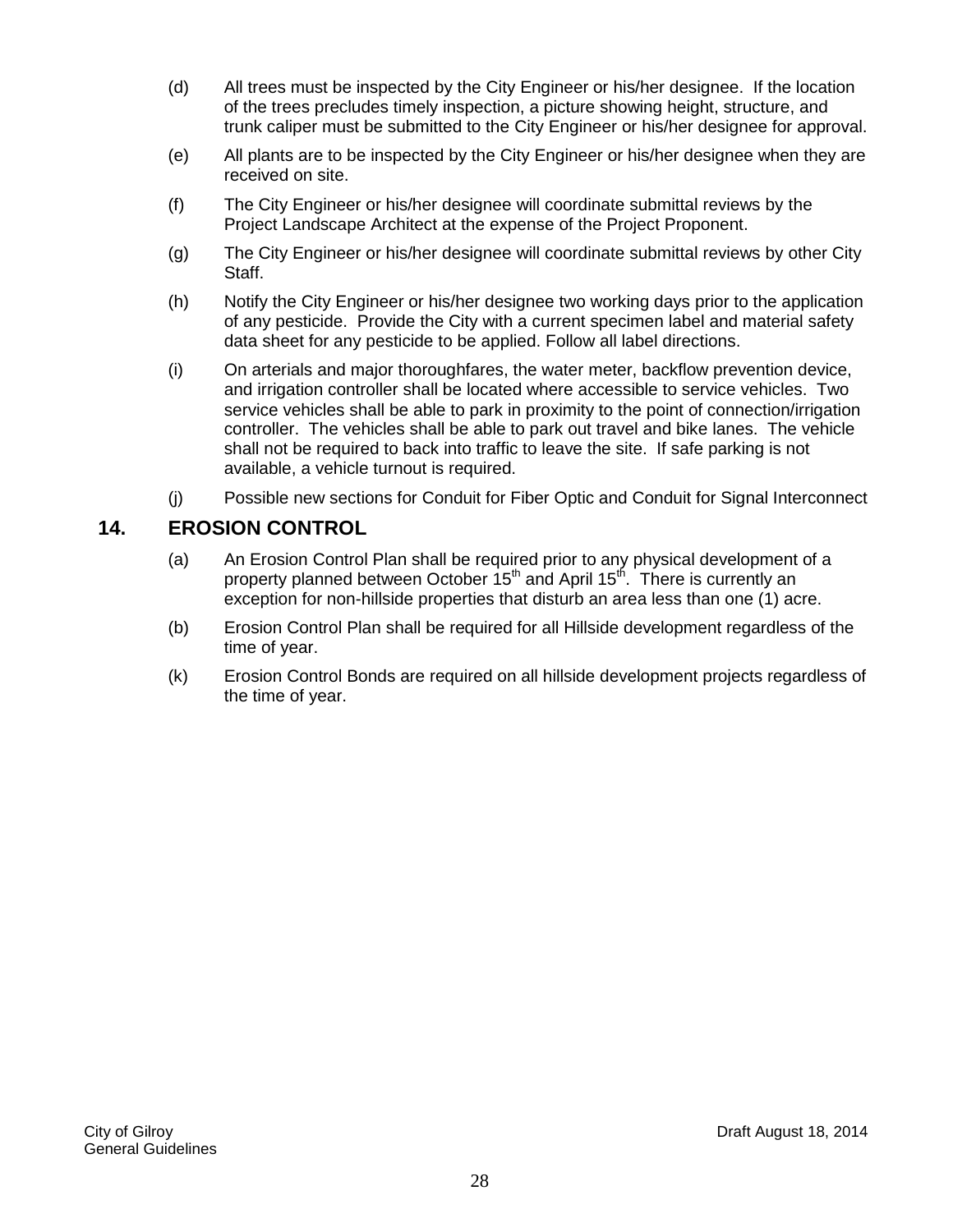# **SOUND WALLS**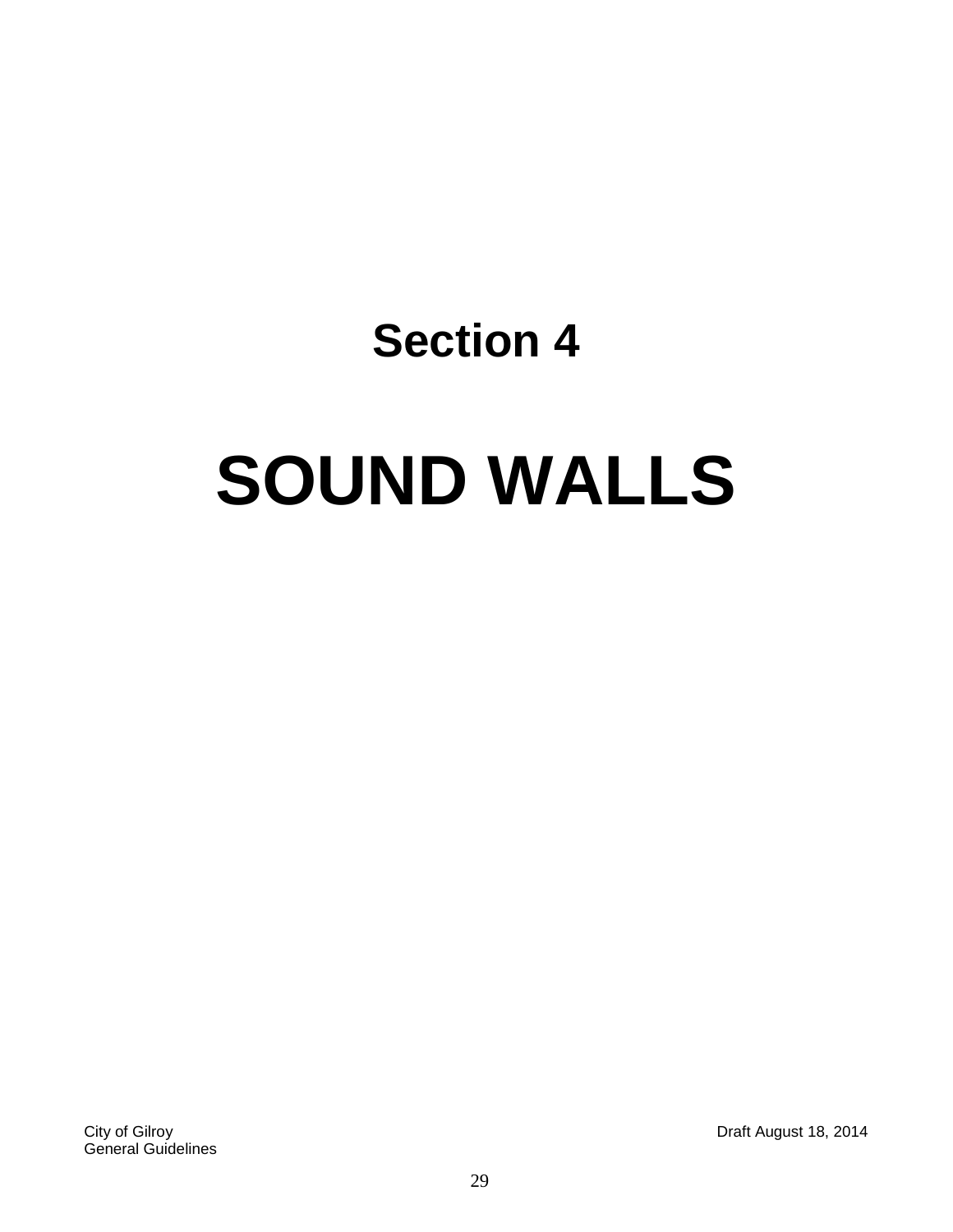## **SOUND WALLS**

#### **1. SOUND WALLS**

- 1. Sound walls may be required on all expressways, and on divided arterials adjacent to residential areas. Sound wall shall follow the requirements of the Consolidated Landscaping Policy and the Guidelines for Sound Attenuation and Visual Preservation of the Santa Teresa Boulevard Corridor Policy.
- 2. The minimum design standard shall conform to the latest revision of the California Building Code as amended and adopted by the City of Gilroy.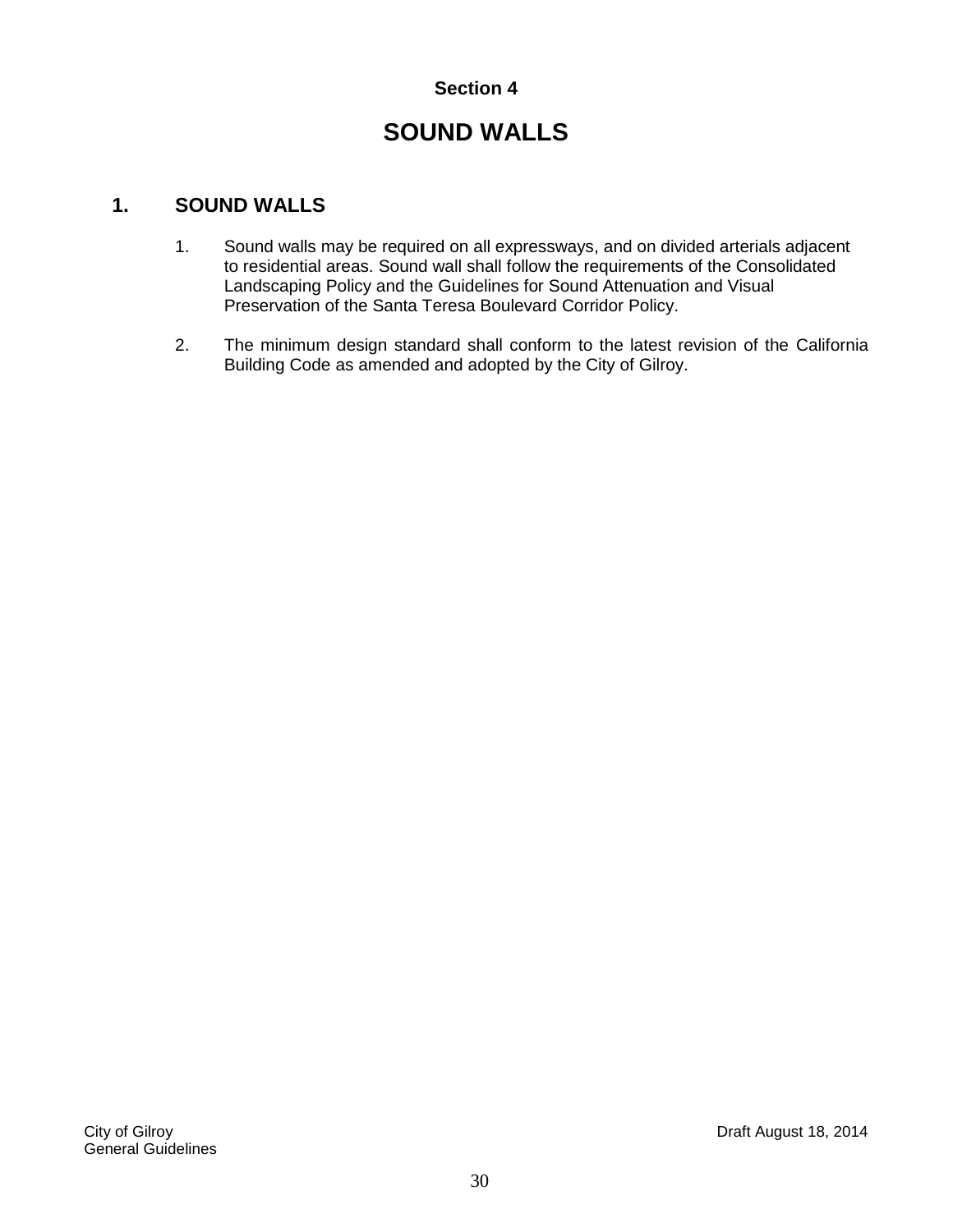# **WATER**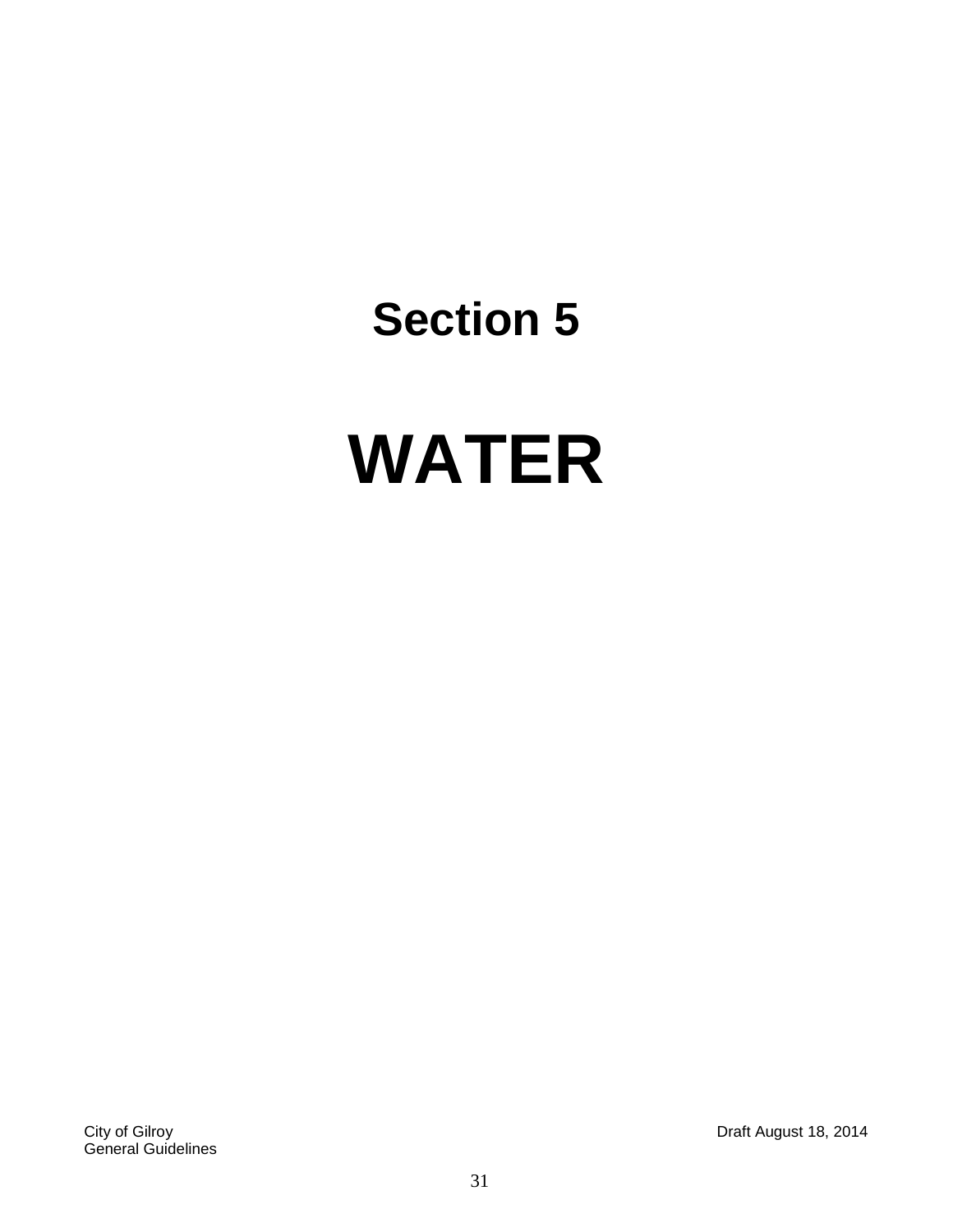## **WATER**

#### <span id="page-31-1"></span><span id="page-31-0"></span>**1. GENERAL**

- (a) Water facilities shall be designed in accordance with accepted engineering principles and shall conform to these Design Standards and the Standard Details.
- (b) All materials shall conform to current American Water Works Association Standards.
- (c) The latest edition of the California State Department of Health Services "Criteria for the Separation of Water Mains and Sanitary Sewers" shall take precedence in horizontal and vertical alignment issues.
- (d) All water facilities shall be designed and installed with line and grade.

#### <span id="page-31-2"></span>**2. VERTICAL ALIGNMENT**

The minimum cover on water mains shall be 36 inches. When crossing a sanitary sewer it is required that the water main be installed crossing the sanitary sewer with a minimum clearance of 12 inches. It is preferred to have water mains over the sanitary sewer.

#### <span id="page-31-3"></span>**3. HORIZONTAL ALIGNMENT**

- (a) Water mains shall be installed within street rights-of-way 7 feet from face of curb. Alignment shall be parallel to the street centerline wherever possible.
- (b) The alignment may vary, but in no case shall there be less than 10 feet horizontal clearance to a sanitary sewer, or 6 feet horizontal clearance to a storm drain.

#### <span id="page-31-4"></span>**4. PIPE**

- (a) Water mains shall be sized according to the City's Master Water Plan and Grid system. For waterlines in residential and commercial areas the minimum diameter shall be 8 inches. For waterlines in industrial areas the minimum diameter shall be 12 inches.
- (b) All pipes shall be Ductile Iron Pipe. Strength of pipe shall depend on installation conditions.
- (c) Installation, inspection, and testing shall conform to 1999 NFPA 13 and 1995 NFPA 24.
- (c) All pipes shall be approved for use in Fire service systems (Class 150 minimum). Class 200 pipe shall be used where the pressure may exceed 150 PSI.
- (d) A 4" bed of clean fill sand shall be provided below and 12" above the pipe.

#### <span id="page-31-5"></span>**5. WATER SERVICE**

- (a) The minimum size service for potable water for residential is 1-1/2 inch except for hillside lots which shall be 2 inches. Irrigation service size may be 1 inch.
- (b) All pipe material shall be copper.
- (c) Commercial and industrial services shall be increased from the minimum and sized according to use.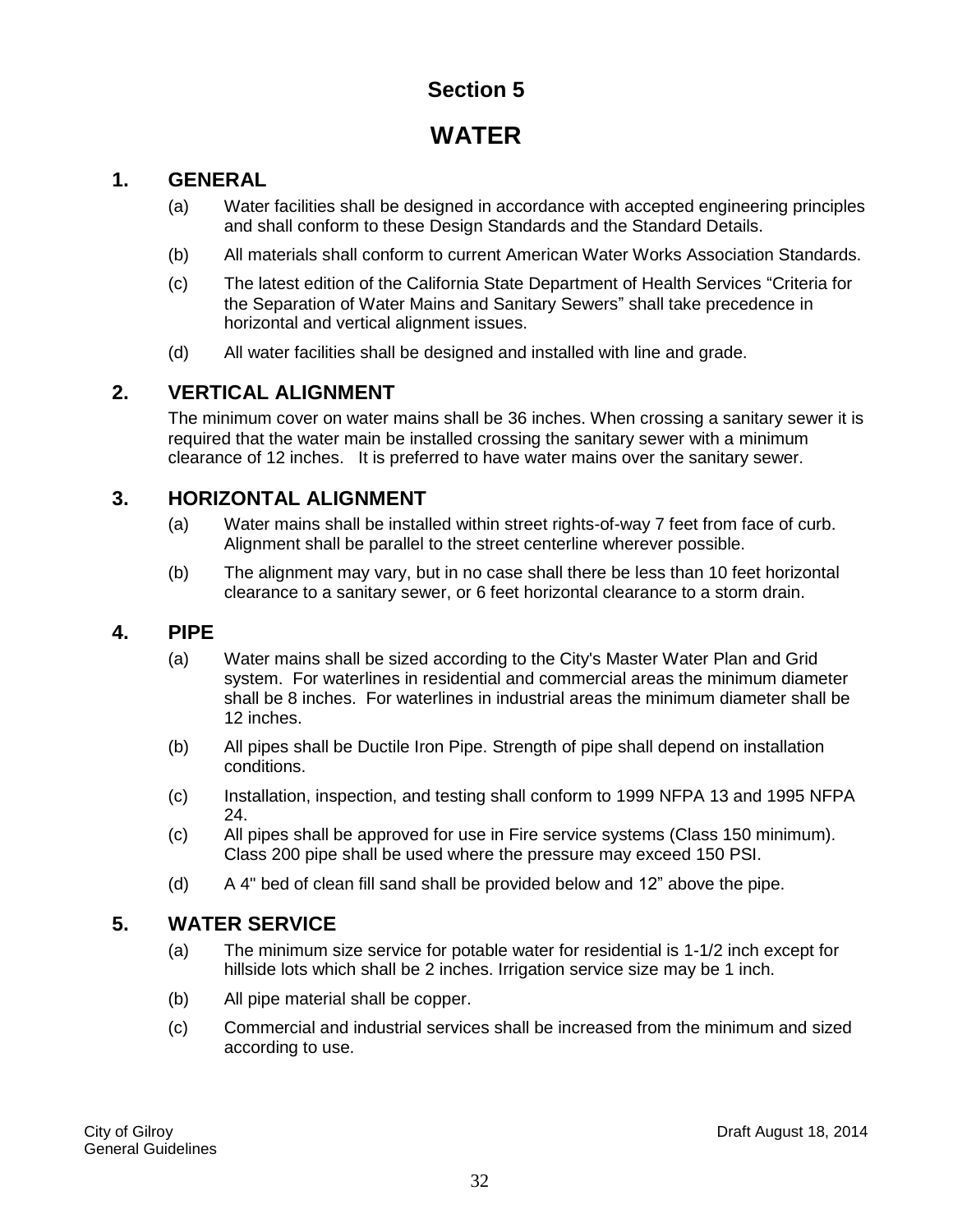#### <span id="page-32-0"></span>**6. FIRE HYDRANTS**

- (a) All fire hydrants must be supplied from the largest available main, minimum 8 inch diameter.
- (b) Fire hydrant spacing and distribution shall be determined as follows:
	- 1. The maximum fire hydrant spacing in residential areas shall be 300 feet.
	- 2. The maximum fire hydrant spacing in commercial and industrial areas shall be 300 feet on both sides of the street.
	- 3. On divided streets, planned divided streets or state highway, the above spacing shall apply to both sides of the street.
	- 4. On-site hydrants may also be required by the Fire Marshal.
- (c) Fire flow and fire hydrant distribution, including the number of hydrants required and specific locations, shall be approved by the City Engineer and the Fire Marshal.
	- 1. Upon installation, a fire flow test must be performed prior to acceptance.
- (d) Fire hydrants are to be located at mid-block on cul-de-sac streets.
- (e) Fire Hydrants to be painted according to the following:
	- 1. **Public Fire Hydrants** shall be painted enamel safety yellow (KEL-GUARD #1700-63 paint inhibitive enamel by KELLY-MOORE or approved equal)
	- 2. **Private Fire Hydrants** shall be painted enamel safety red (KEL-GUARD #1700-62 paint inhibitive enamel by KELLY-MOORE or approved equal)

#### <span id="page-32-1"></span>**7. VALVES**

Valves shall be spaced and located in conformance with the following criteria:

- 1. 700 foot maximum spacing in residential areas and 600 foot maximum spacing in commercial/industrial areas.
- 2. Water mains shall be valved on each side of railroad, freeway and canal right-of way crossings.
- 3. At "tees", 3 valves will be required.
- 4. At "crosses", 4 valves will be required.
- 5. At fire hydrant tees, only one valve, on the line to the fire hydrant is required or allowed.
- 6. At locations so that future tie-ins will not interrupt service and provide isolation and pressure testing of new systems.
- 7. Valves shall be located at the extension of the line of the face of curb.
- 8. All control valves shall be locked in the open position. Valves shall be monitored if they serve 20 or more fire sprinkler heads.
- 9. Provide conduit to both riser and control valves for a monitoring system even if system is below the monitoring level threshold. Future tenant improvements and/or code changes could require monitoring.

#### <span id="page-32-2"></span>**8. BLOW OFFS**

Blow-offs shall be constructed at the end of all dead-end runs.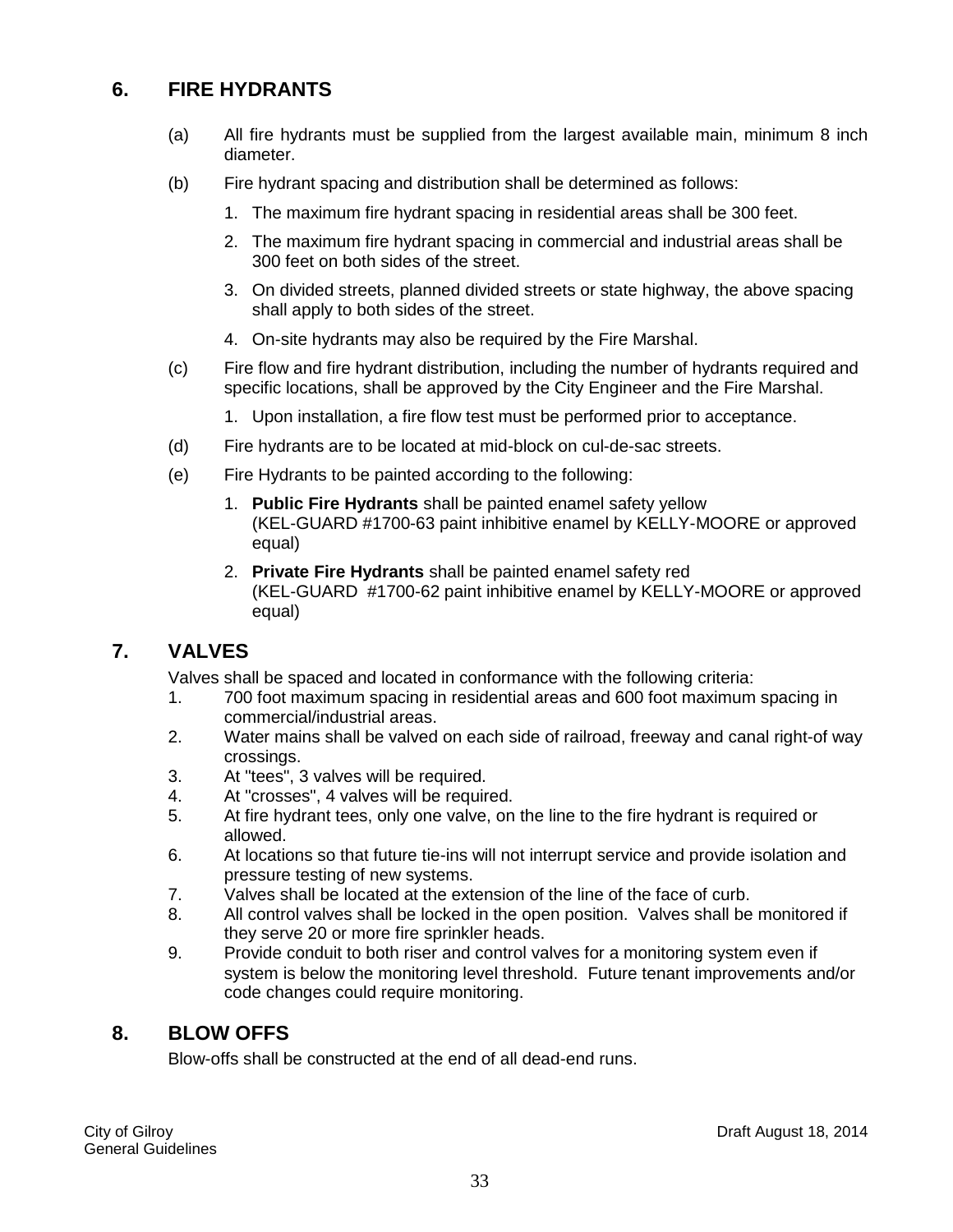#### <span id="page-33-0"></span>**9. AIR VACUUM / AIR RELIEF VALVES**

Air vacuum/air relief valves shall be installed at high points. Air reliefs shall be installed above ground a minimum of 12".

#### <span id="page-33-1"></span>**10. THRUST BLOCKS**

- (a) Thrust blocks shall be installed in conformance with the City of Gilroy Standard Details.
- (b) Mechanically restrained joints will be allowed in place of thrust blocks.
- (c) All permits required prior to installation shall be obtained from the Public Works Department.
- (d) Thrust blocks, or other approved method of thrust restraint, shall be provided wherever pipe changes direction.
- (e) The trench shall be excavated for thrust blocks and inspected prior to pour. All corrosion protection shall be in place.

#### <span id="page-33-2"></span>**11. WATER LINE ACCEPTANCE TEST**

- (a) Water lines shall be pressure tested, disinfected, flushed, and tested for bacteria prior to final acceptance by the City of Gilroy. Flow shall be through a minimum of a 4" hose or pipe and achieve 10 feet per second velocity, unless otherwise approved by the City Engineer or his/her designee. A City Engineer or his/her designee shall witness the flush.
- (b) Schedule all inspections 48 hours in advance. Inspections canceled after 1 p.m. on the day before the scheduled date will be subject to a re-inspection fee.
- (c) A hydrostatic test (2000 psi for two hours or 50 psi over maximum static pressure, whichever is greater) shall be witnessed by the City Engineer or his/her designee. Joints shall remain exposed for the inspection. Tracer wire shall be installed at time of inspection.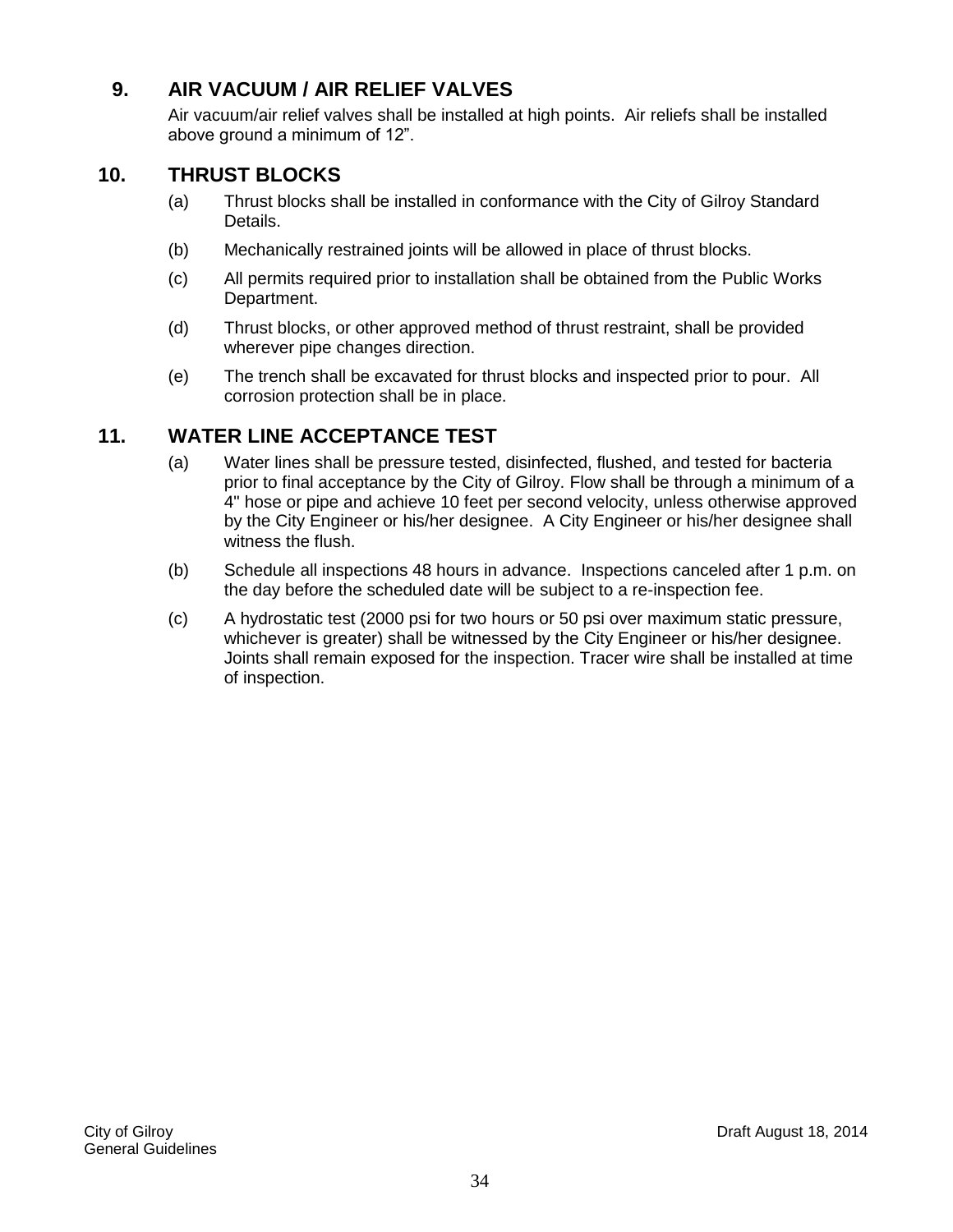# **SANITARY SEWER**

City of Gilroy Draft August 18, 2014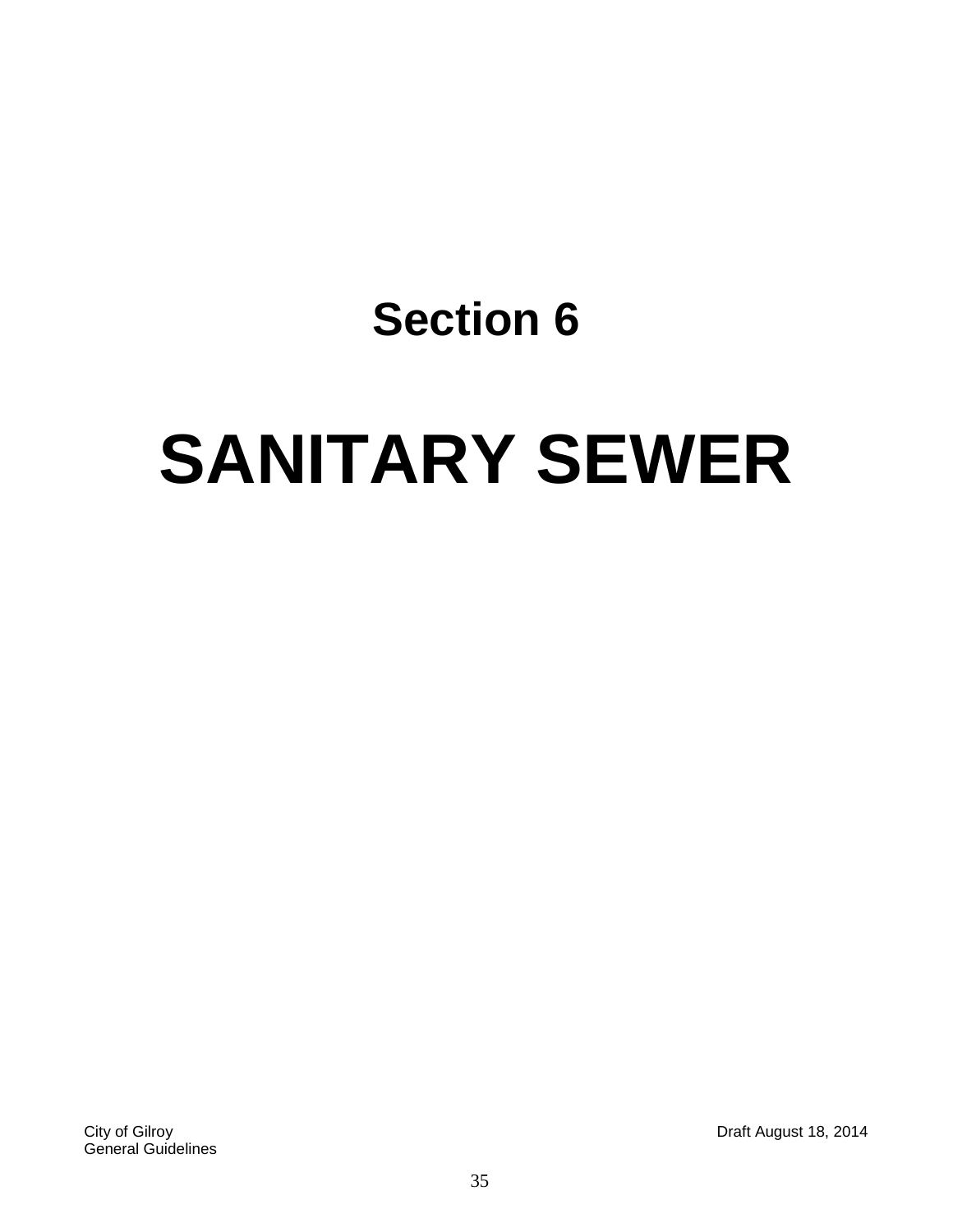## **SANITARY SEWER**

#### **1. GENERAL**

- (a) Sanitary sewers shall be designed as a gravity system without the use of pump stations or siphons, unless approved by the City Engineer, in accordance with accepted engineering principles and shall conform to these Design Standards and the Standard Details.
- (b) Storm water shall not be connected or discharged into a sanitary sewer.
- (c) The latest edition of the California State Department of Health Services "Criteria for the Separation of Water Mains and Sanitary Sewers" shall take precedence in horizontal and vertical alignment issues.
- (d) Engineering calculations are required for the design of proposed sanitary sewer systems and shall be submitted to the City Engineer. The calculations shall include the following items:
	- 1. A plan showing the proposed street system, tributary sub-areas, existing and future tributary areas, outside the project limits, zoning, projected land use, and any features affecting the system design.
	- 2. Design flows at major junction points including flows coming from outside the project limits.
	- 3. Size, length, slope, and invert elevations of all proposed lines and locations of manholes.
	- 4. Engineering calculations may be waived by the City Engineer.
- (e) Design of sanitary sewers shall not require backflow devices to be installed on sewer laterals unless required by the City Engineer.
- (f) Sanitary sewer mains shall be designed and sized at a minimum, in compliance with the City's Sanitary Sewer Master Plan. For commercial or industrial projects, project specific requirements shall be reviewed and used if they exceed the design assumptions in the Sanitary Sewer Master Plan.

#### **2. AVERAGE FLOW**

- (a) The average residential flows shall be computed on a per-capita basis using a minimum of 80 gallons per capita per day. Commercial and light industrial shall be computed at 500 gallons per acre per day. All other industrial shall be computed utilizing 2500 gallons per acre per day. When the exact density is not known, the zoning map and the General Plan shall be used to determine the appropriate densities. Multi-family residential shall be 2.5 persons per unit. All other uses shall be 3.5 persons per unit.
- (b) Schools and churches shall be computed at commercial/light industrial rates.
- (c) The averages indicated above are minimum flows and in some situations may have to be increased due to large point loads, higher densities or differing land uses.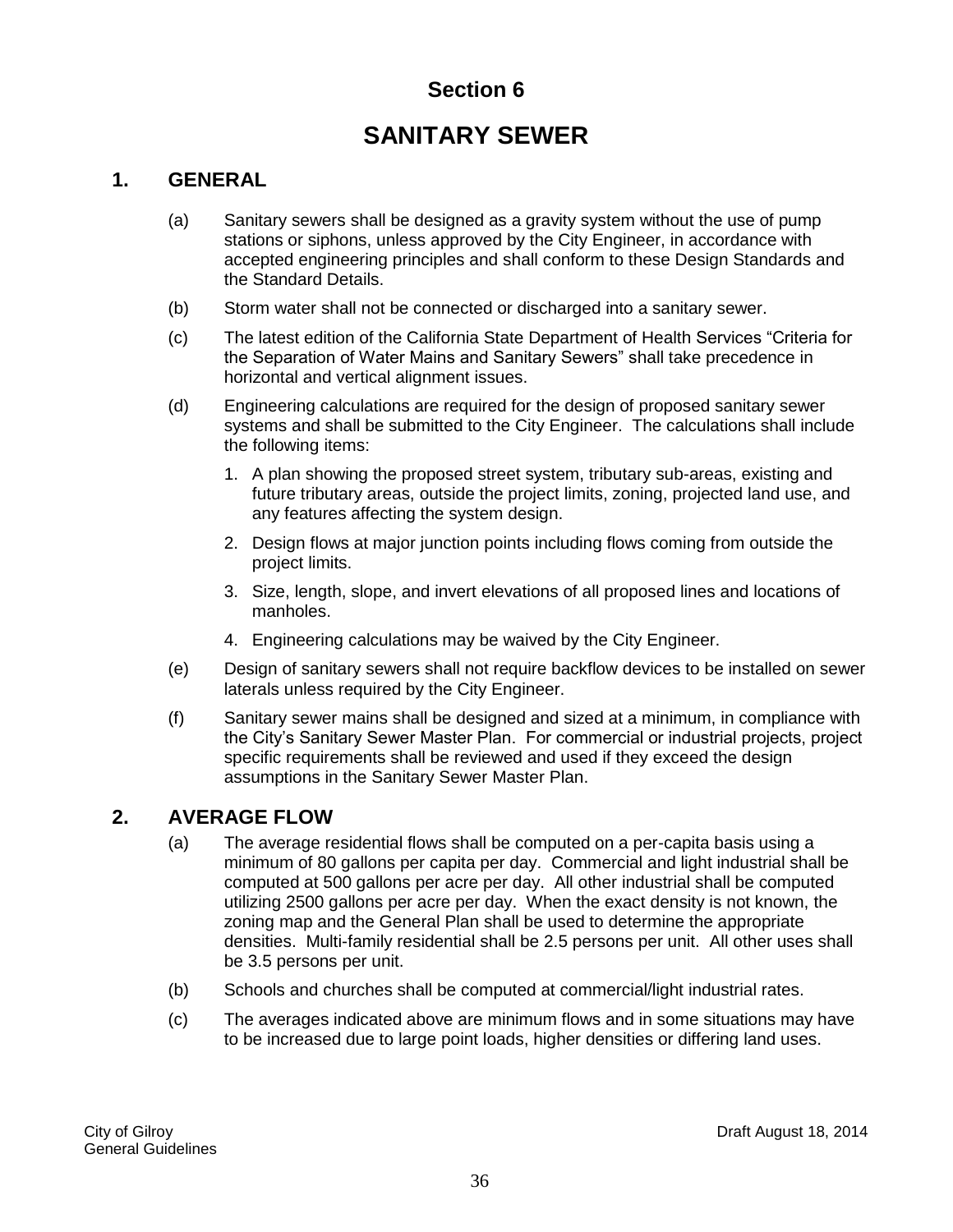# **3. DESIGN FLOW**

The total design flow shall be determined by multiplying the average base water flow by a peak factor of 3.0.

Sewer size/capacity shall be determined using Manning's equation, with "n" value equal to 0.013.

 $Q = 0.000039748* D^{2.6667} \sqrt{S}$ 

n

Where:

- $Q =$  the capacity in million gallons per day  $n =$  the Manning roughness coefficient
- $D =$  the diameter of the pipe in inches  $S =$  the sewer slope in percent
- -

Check downstream capacity of sewer using Sanitary Sewer Master Plan and computerized hydraulic sewer model.

# **4. VERTICAL ALIGNMENT**

- (a) The minimum cover on sanitary sewer lines shall be 36 inches. When minimum cover cannot be achieved, polyurethane-lined ductile iron, or PVC C900 shall be used.
- (b) Vertical separation between potable water and sanitary sewers, building drains or storm drains shall be in accordance with regulations and criteria set forth by the State of California Department of Public Health.

Sewers shall have a minimum of 12 inches clearance when crossing drains, gas mains, and other unspecified utilities. If 12 inches cannot be maintained at crossings, provide encasement of sewer for the width of the utility trench.

(c) At points of convergence of pipes of various sizes, the crown of the pipe elevations shall match within a manhole structure.

# **5. HORIZONTAL ALIGNMENT**

- (a) Sanitary sewers shall be placed within street rights-of-way unless placement in an easement is specifically approved by the City Engineer.
- (b) Alignment shall be parallel to the street centerline wherever possible.
- (c) Curved sewers are not allowed, unless approved in writing by the City Engineer.
- (d) Sanitary sewers shall not be constructed within 50 feet of any existing or proposed well site.
- (d) Horizontal separation between potable water and sanitary sewers, building drains or storm drains shall be in accordance with regulations and criteria set forth by the State of California Department of Public Health.

## **6. SLOPE**

- (a) Sanitary sewer design capacity shall be sized as follows:
	- 1. For sewers eight (8) and ten (10) inches in diameter, design capacity shall be based on pipes flowing two-thirds full  $(d/D < or = 0.67)$ .
	- 2. For sewers twelve (12) inches and larger in diameter, design capacity shall be based on pipes flowing full without surcharging  $(d/D < or = 1.0)$  to flow at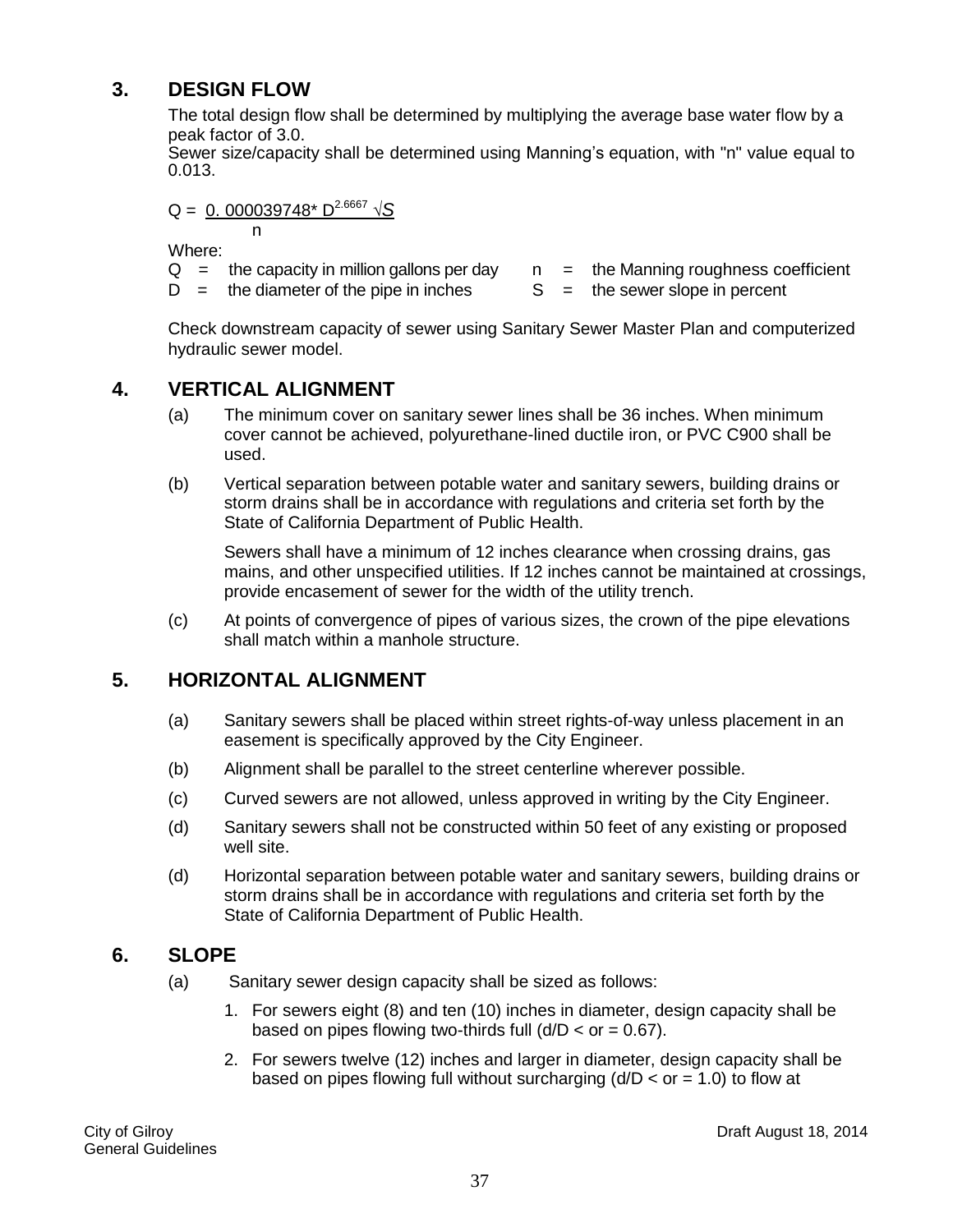$d/D=1.0$ .

(b) Design the sewers to have a scour velocity of 2.5 ft/sec at half flow capacity and a maximum velocity of 10 feet per second. See Table below for acceptable pipeline slope.

| Nominal   | Minimum     | Maximum         | Minimum         |
|-----------|-------------|-----------------|-----------------|
| Pipe Size | Design Flow | Design Flow     | Slope In        |
| In Inches | (Cubic feet | (Cubic feet per | <b>Feet Per</b> |
|           | per second) | second)         | Foot            |
| 8         | 0.0         | 0.81            | 0.0077          |
| 10        | 0.82        | 1.28            | 0.0057          |
| 12        | 1.29        | 1.57            | 0.0022          |
| 15        | 1.58        | 2.45            | 0.0015          |
| 18        | 2.46        | 3.53            | 0.0012          |
| 21        | 3.54        | 4.81            | 0.00095         |
| 24        | 4.82        | 6.28            | 0.0008          |

(c) As required by the City Engineer for areas with known odor and corrosion problems, the system design shall consider the potential generation of hydrogen sulfide and include mitigation for such generation such as odor control and corrosion prevention.

# **7. PIPE**

- (a) Pipe used for sanitary sewers shall have a minimum diameter of 8-inches when located in the street right-of-way. The pipe shall have rubber gasket joints or heat fused joints and shall conform to the latest edition of the following ASTM Standards. Unless other pipe materials are approved for a specific project by the City Engineer, acceptable pipe materials, for pipe up to 24" in diameter, area as follows:
	- i. VITRIFIED CLAY PIPE (Extra Strength)
	- ii. PVC Solid Wall SDR 26
	- iii. PVC Solid Wall C900 or C905
	- iv. HDPE SDR 17
- (b) Other pipe material may be considered on a project by project basis by the City Engineer.
- (c) Pipe material for pipe over 24" shall be approved by the City Engineer.

## **8. BUILDING LATERALS**

- (a) The minimum size lateral shall be 4 inches ABS Schedule 40 or PVC SDR 26 and installed per Standard Detail.
- (b) Lateral shall have a minimum of 2% slope. The minimum size of the 2-way cleanout shall be 4" and shall be accessible at all times.
- (c) A 2-way cleanout shall be installed at the back of walk, unless otherwise approved by the City Engineer.
- (d) Cleanout shall be topped with a removable sewer relieve valve and cap.
- (e) Other pipe material may be considered on a project by project basis by the City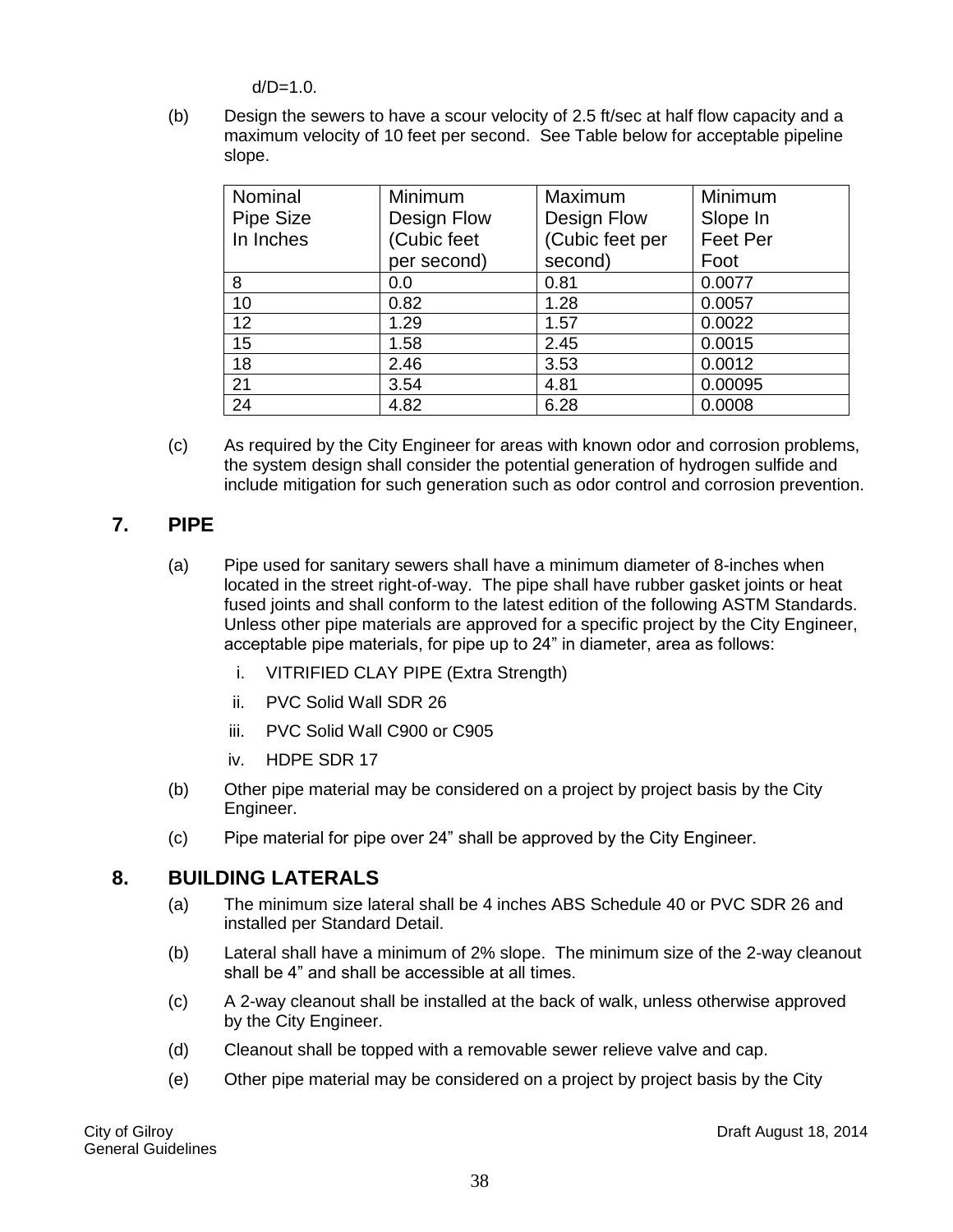Engineer.

# **9. MANHOLES**

Manholes shall be placed at the intersections of all sanitary sewers, at all locations where there is change in size, grade or direction.

Manhole spacing shall not exceed the following limits:

| Diameter           | Maximum Spacing |
|--------------------|-----------------|
| 8" to 24" 300 feet |                 |
|                    |                 |

Manholes shall be constructed at all service lateral connections where the main line is not at least 1.5 times the size of the service lateral.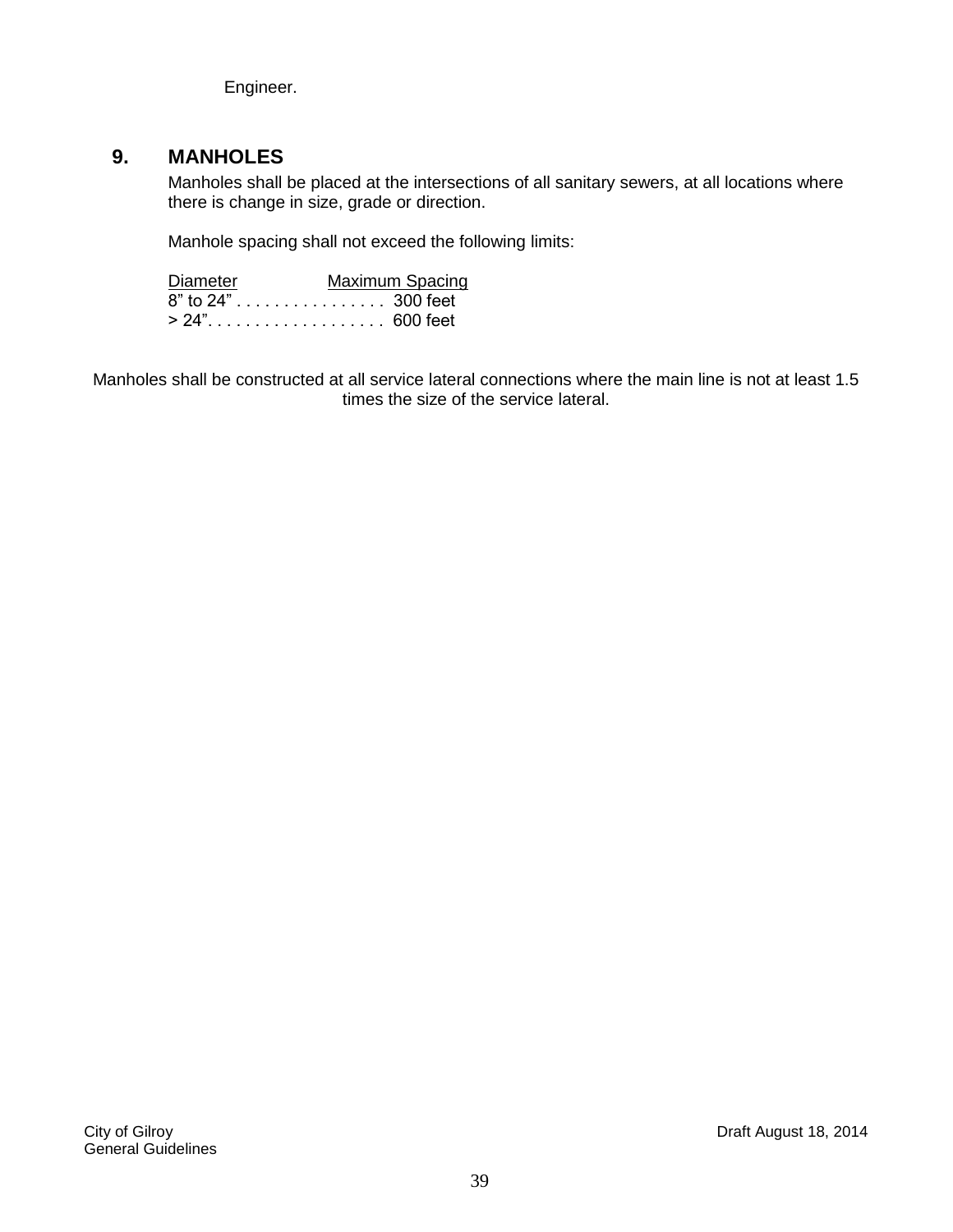# **Section 7 STORM DRAIN & STORM WATER QUALITY**

City of Gilroy Draft August 18, 2014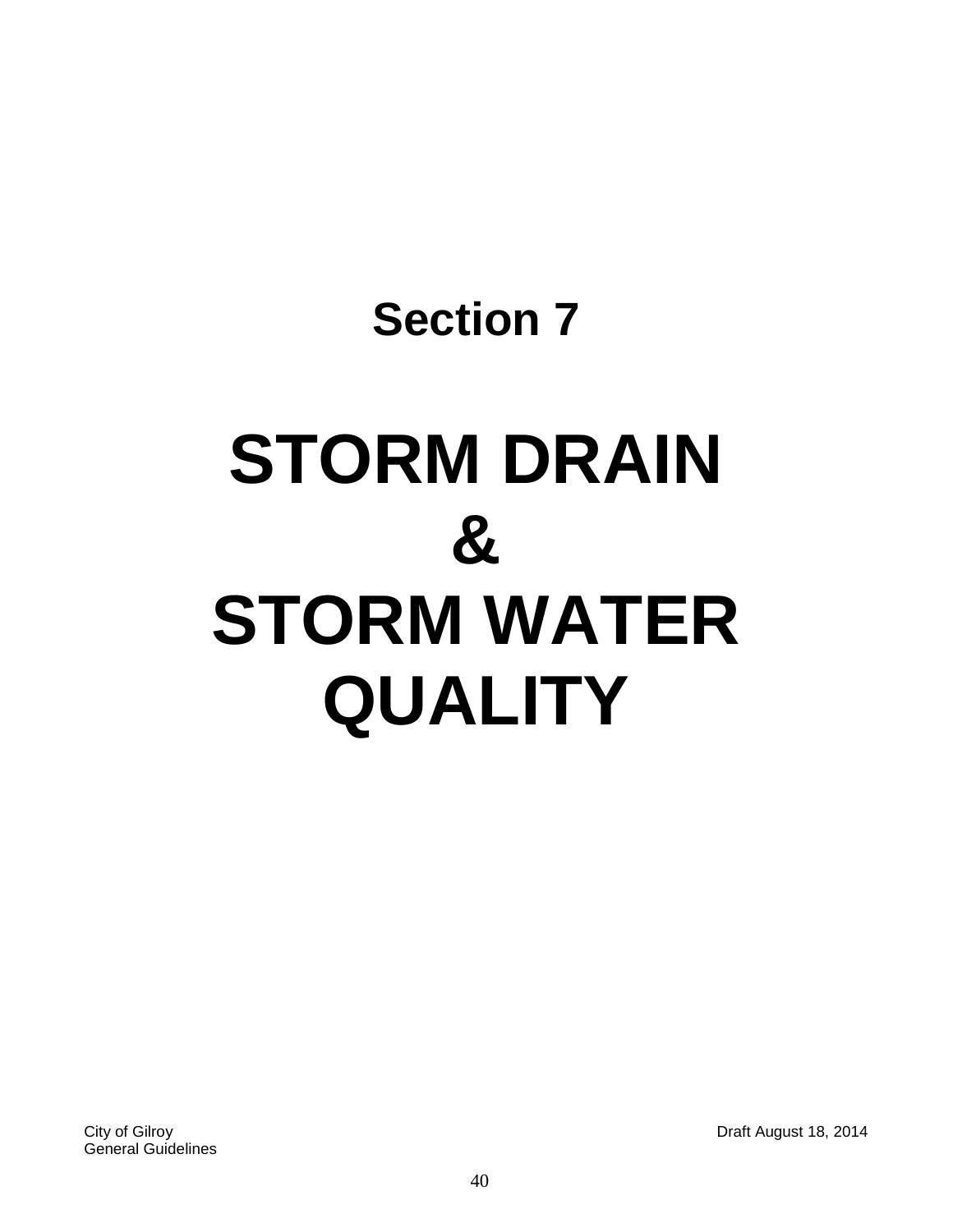# **STORM DRAIN & STORM WATER QUALITY**

# **1. GENERAL**

All drainage facilities shall be designed in accordance with accepted engineering principles, and shall conform to these Design Standards and the Standard Details.

# **2. STORM WATER QUALITY**

- (a) Projects shall incorporate Low Impact Development design strategies to minimize the post-construction impacts on storm water quality and shall conform to the water quality treatment, runoff retention and peak flow management per the Municipal Code Section 27.D.
- (b) Provide a copy of the SWPP, the WDID number, the name and phone number of the QSD and the QSP for the project.
- (c) An erosion control plan shall be required prior to any physical development of a property planned between October 15th and April 15.
- (d) Erosion control plans shall be required for all Hillside single family residential development regardless of time of year.
- (e) Erosion control bonds are required on all hillside single family residential development regardless of time of year.

# **3. STREET DESIGN FOR FLOOD CONTROL**

Street gradients shall be designed to fall toward the nearest existing or proposed 100 year design capacity flood control facility.

Overland release shall be shown and clearly noted on the plans.

# **4. PAD ELEVATION AND LOT GRADING**

House pad elevations shall be determined by the following criteria while assuming construction of a slab on grade foundation (first floor seven inches (7') minimum above pad). The latest Flood Insurance Rate map shall be used.

- (a) In a Flood Zone "AO", the lowest floor shall be at least 12" higher than the depth number specified on the FIRM or 12" above the nearest high point in the drainage release path, or 2 feet higher than lowest top of curb, whichever is greater.
- (b) In a Flood Zone "A", the lowest floor shall be at least 12" higher than the base flood elevation, as determined by this community or 12" above the nearest high point in the drainage release path, or 2 feet higher than lowest top of curb, whichever is greater.
- (c) In all other zone the lowest floor shall be at least 12" higher than the base flood elevation, as determined by this community or 12" above the nearest high point in the drainage release path, or 2 feet higher than lowest top of curb, whichever is greater.
- (d) Minimum finish floor grade of lots shall be 1%. No slopes shall be greater than 2:1 unless allowed by the soils report and approved by the Public Works Director/City Engineer.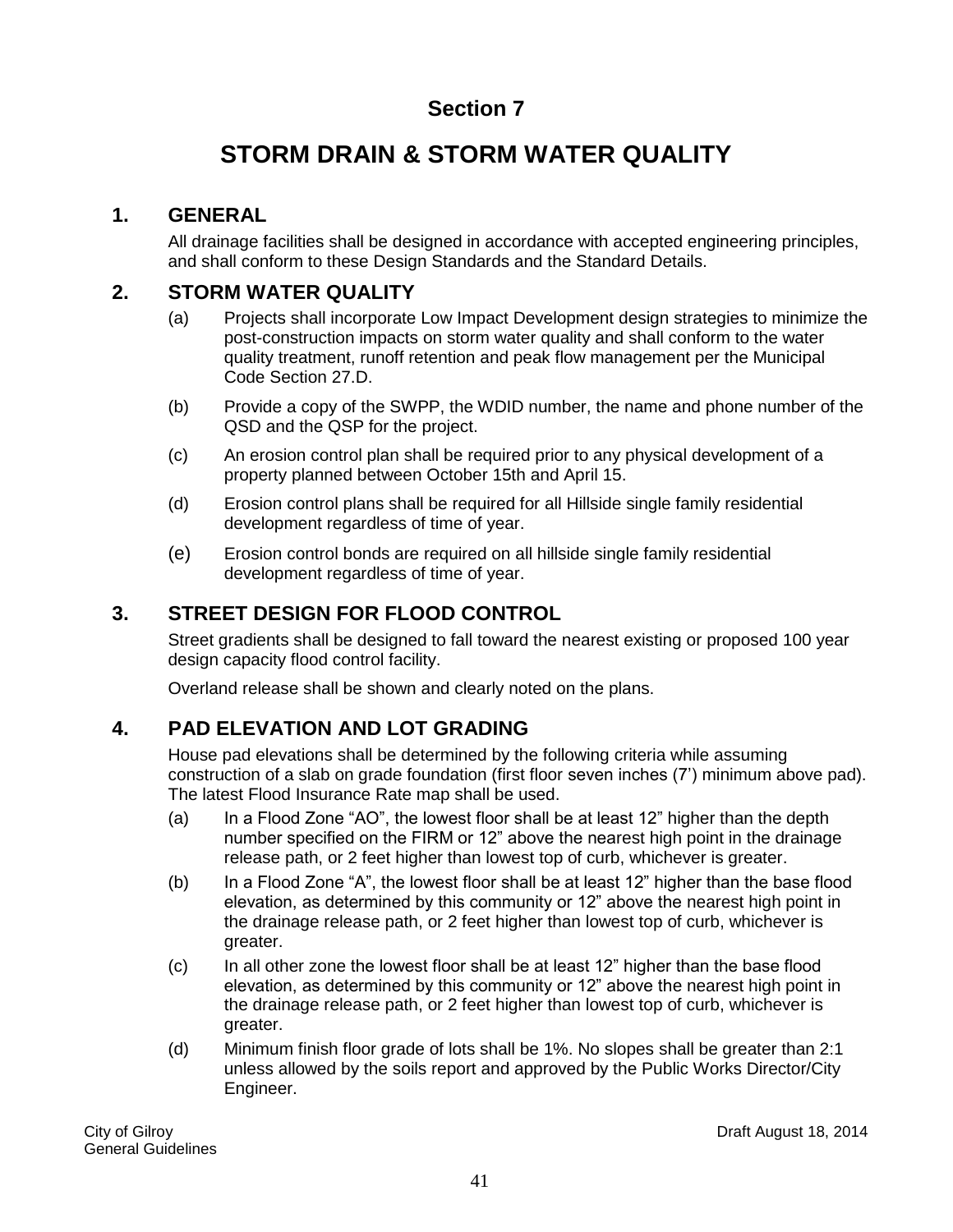# **5. HYDRAULIC GRADE LINE**

All storm drains shall be designed for the 10 year flow storm water entering the drain at the point of concentration and shall have a minimum of 1 foot of freeboard between the top of curb and the Hydraulic Grade Line at the 10 year event.

# **6. VERTICAL ALIGNMENT**

- (a) The minimum cover on main line storm drains shall be 3 feet from finished grade.
- (b) Catch basin laterals that have less than 36 inches of cover from finished grade shall be encased in concrete.
- (c) A minimum vertical clearance of 6 inches shall be maintained between a sanitary sewer, water main, and other underground utility.
- (d) At points of convergence of pipes of various sizes, the crowns of the pipe elevations shall match unless specifically approved by the City Engineer.

## **7. HORIZONTAL ALIGNMENT**

- (a) Storm drains shall be placed within street rights-of-way.
- (b) Alignment shall be parallel to the street centerline wherever possible.
- (c) Curved storm drains are not allowed unless special approval is given by the City Engineer.

### **8. SLOPE**

- (a) Storm drains shall have minimum slopes equal to that necessary to give a velocity of 2.0 feet per second when flowing full regardless of the slope of the Hydraulic Grade Line.
- (b) Catch basin laterals shall have a minimum fall of 0.30 feet between the catch basin and manhole.

#### **9. PIPE**

- (a) The minimum size for storm drains shall be 18-inch diameter.
- (b) All catch basin laterals shall have a minimum diameter of 15 inches.
- (c) All pipes shall conform to the following ASTM specifications:

CONCRETE PIPE

Reinforced pipe with rubber gasket joint C 76<br>Rubber Gasketed Joints C 36

C 361 Joint & C 443 Gasket

- (d) Cast-in-place concrete pipe may be used for pipelines 24 inches and larger.
- (a) Corrugate Metal Pipe (CMP) is not allowed, except outfall to SCVWD, as required by the SCVWD.

#### **10. MANHOLES**

- (a) Manholes shall be placed at the intersections of all storm drains, at all locations where there is a change in size, change in horizontal or vertical alignment and at the ends of all permanent lines.
- (b) Manhole spacing shall conform to the following limits: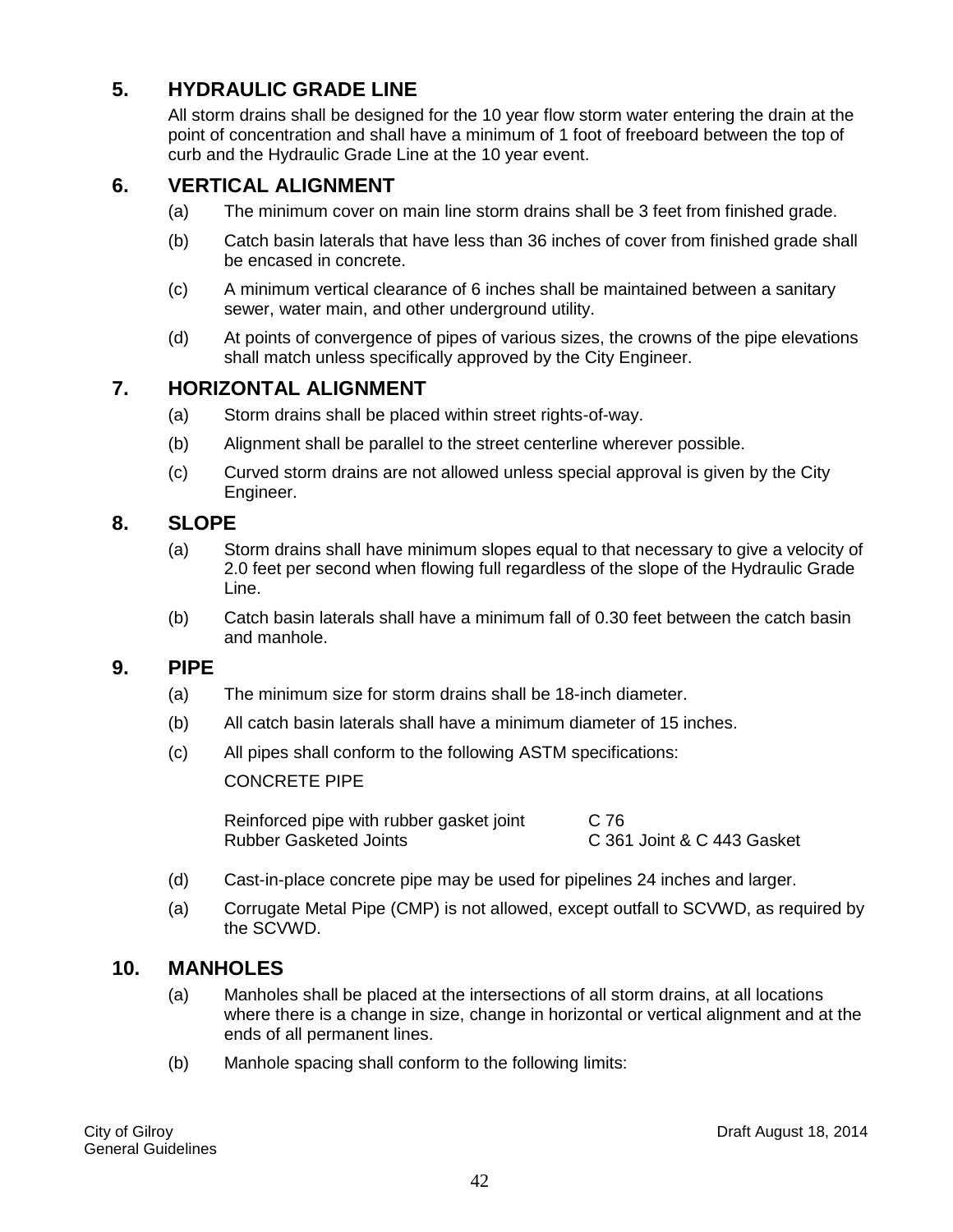Diameter Maximum Spacing

18" to 36". . . . . . . . . . . . . . . . . . . . . . . . . . . 400 feet > 36". . . . . . . . . . . . . . . . . . . . . . . . . . . 600 feet

(c) All storm drain manholes shall be constructed in conformance with the Standard Details.

## **11. CATCH BASINS**

- (a) Side inlet catch basins shall be located at all low points and shall be spaced in such a manner that design flows will be contained within the gutter pan.
- (b) The total gutter run contributing to any catch basin shall not exceed 350 feet. It is desirable to locate catch basins on the BCR or ECR which will intercept the most runoff and also keep the main pedestrian crossing as dry as possible. Additional catch basins may be required at the direction of the City Engineer.
- (c) Side inlet catch basins shall be used for all new storm drain inlets, except on steep roads where a combination side opening and vaned grate inlet should be used. Except as noted, no grated inlets are allowed on new installations.

## **12. ON-SITE DRAINAGE**

All developed areas larger than one acre shall tie on-site drainage into the City of Gilroy storm drain system.

# **13. DETENTION BASINS FOR FLOOD CONTROL**

Detention basins for flood control on private or public property shall be designed using the following criteria:

- (a) A 24-hour, 25-year storm, total rainfall of 4.79 inches shall be used if a reasonable outlet is provided (detention). If no disposal other than evaporation, percolation or irrigation is provided (retention), a 24-hour, 100-year storm, total rainfall of 5.59 inches, shall be used. 25% of the total basin volume shall be considered as freeboard.
- (b) The maximum water surface of the basin shall be 1 foot below the elevation of the top of curb at the lowest catch basin inlet within the tributary area and a maximum of one foot above the design hydraulic grade line at the basin.
- (c) Fencing with gates shall be provided around all basins greater than 3 feet in depth.
- (d) Adequate "all weather" access shall be provided.
- (e) The tributary drainage system shall be designed to connect to the City's future storm drainage system.
- (f) The maximum slope ratio for turfed or landscaped side slopes shall be 4:1.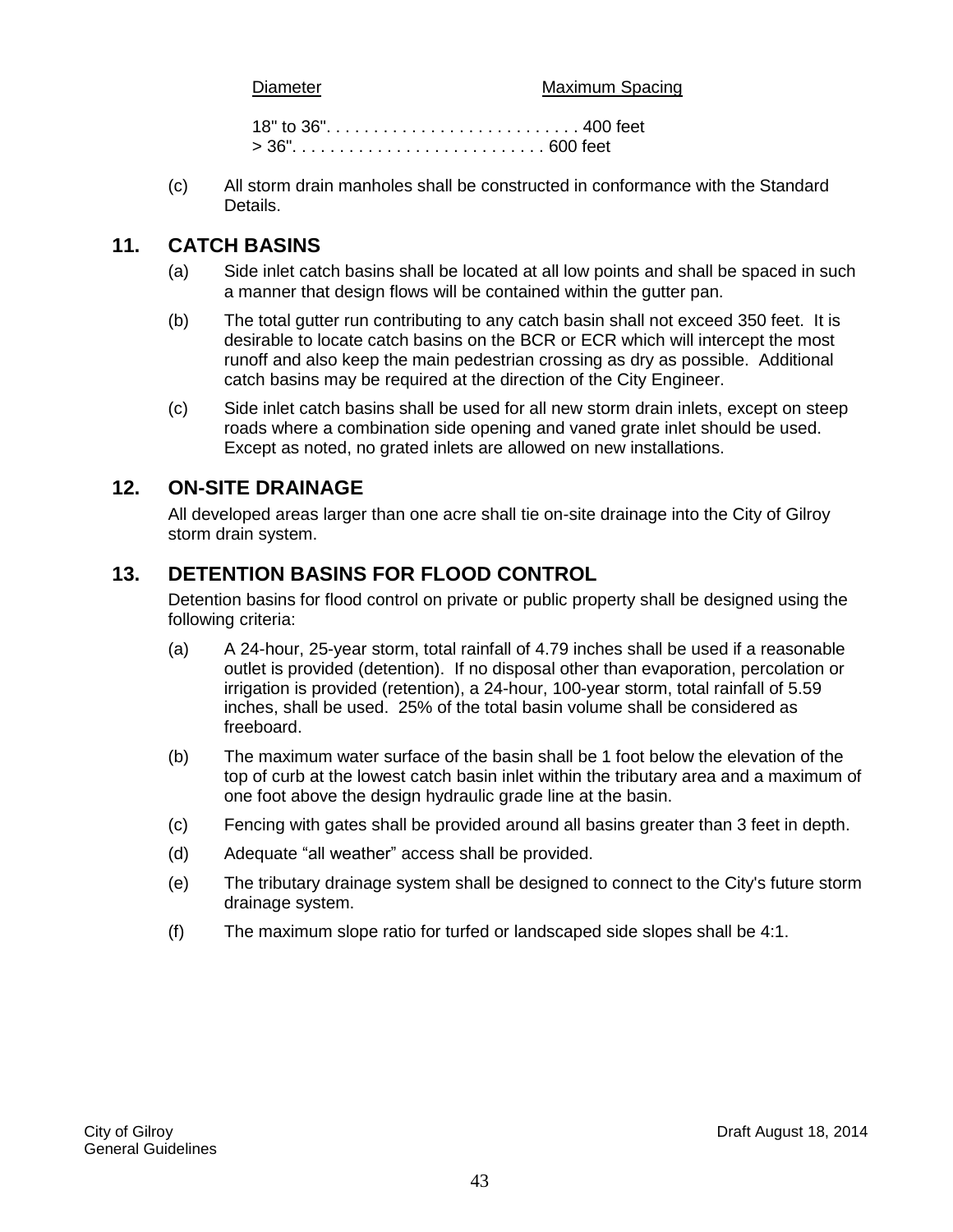# **HILLSIDE DEVELOPMENT**

City of Gilroy Draft August 18, 2014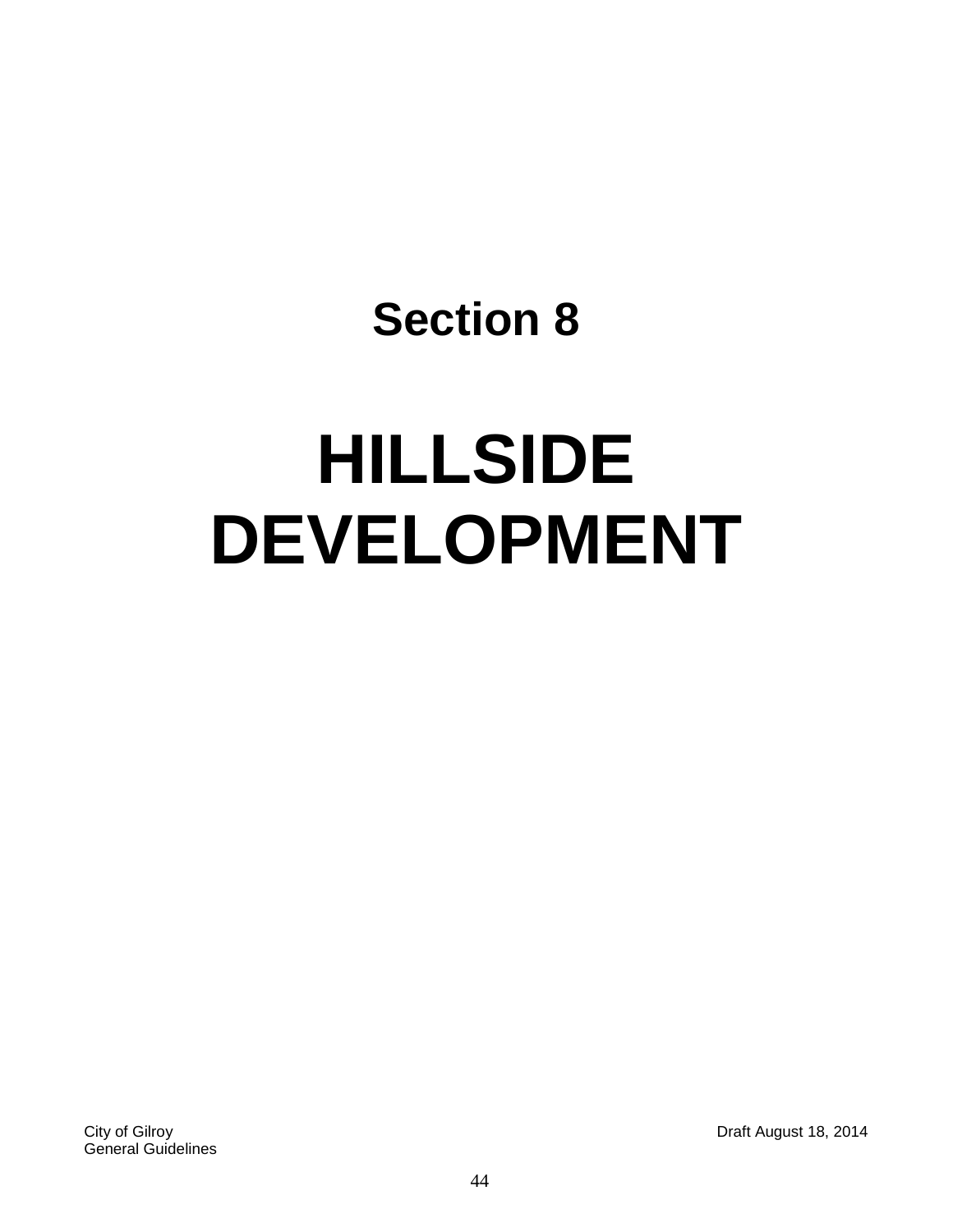# *HILLSIDE DEVELOPMENT*

# **1. GENERAL**

All projects within the RH (Residential Hillside) zone shall meet the requirements of Section 9 of the Zoning Code and the Community Development Department's Hillside Development Guidelines.

The purpose of the Hillside Development Guidelines is to provide specific requirements and guidelines for development in the City's hillside areas. These guidelines are incorporated by reference into the RH (Residential Hillside) zone and shall be used in conjunction with the City of Gilroy Standard Specifications and Details as criteria for design review of all projects within the RH zone.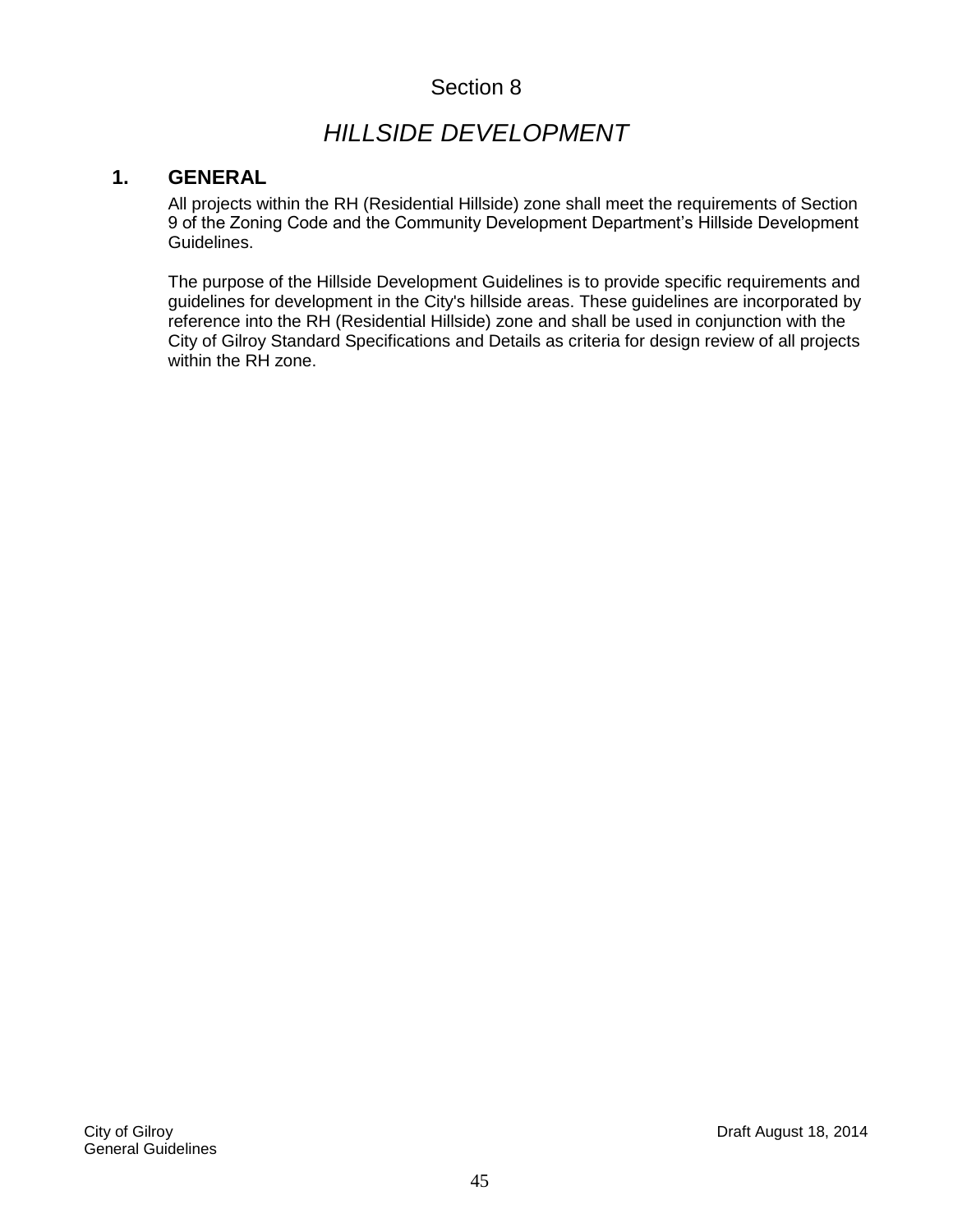# **LANDSCAPING**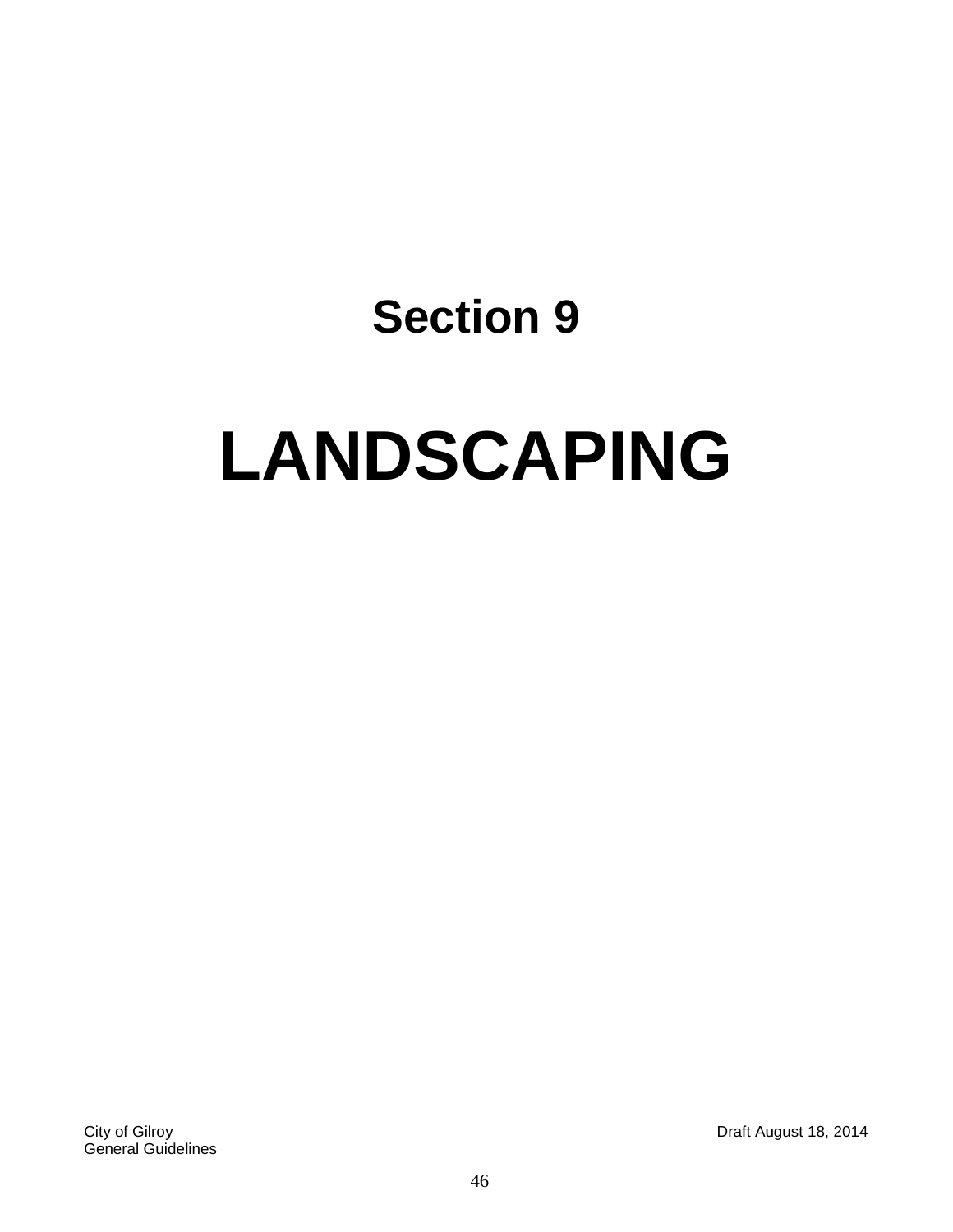# **LANDSCAPING**

# **1. PURPOSE**

All projects shall include landscaping in conformance with Zoning Code Section 38 and the City of Gilroy Consolidated Landscape Policy. In the case that a discrepancy is identified, the Zoning Code Section 38 and the City of Gilroy Consolidated Landscape Policy shall take precedence over these General Guidelines.

The purpose of the Landscaping guidelines is to provide specific requirements and guidelines for all Landscaping within the City of Gilroy. These guidelines are to be incorporated into all new developments within the City of Gilroy's Residential, Commercial, and Industrial areas. These guidelines shall be used in conjunction with the City of Gilroy Standard Specifications and Details and Technical Specifications as criteria for design review of all projects within the City of Gilroy.

# **2. LANDSCAPE MEDIANS IN PUBLIC RIGHT-OF-WAY**

- 1. If a median is less than three feet wide from face of curb to face of curb, no landscape shall be installed. Areas that are less than three feet from face of curb to face of curb shall be covered with dyed red, stamped concrete.
- 2. All public landscaped medians shall include an eighteen inch maintenance strip inside curb constructed of red dyed, stamped concrete.
- 3. Trees shall only be planted in medians that are more than ten feet in width from face of curb to face of curb.

# **3. GENERAL DESIGN GUIDELINES**

- 1. Residential Development
	- A. Multi-family residential developments shall landscape all yard areas, which are not specifically used for driveways, walkways, patios or similar purposes. At least 35% of the required landscaped area shall be designed to be usable as open recreational area.
	- B. All residential development in the RH Zoning District shall provide landscaping plans consistent with the following criteria:
		- 1. Native vegetation shall be thinned of all dead limbs to reduce foliage mass, and all dead plants and plant litter shall be removed within a distance of thirty (30) feet from all proposed structures and fifteen (15) feet from the main access drive to a dwelling.
		- 2. New landscaping introduced to the site, which is within thirty (30) feet from any structure, shall be fire-resistant and shall be augmented with an irrigation system.
		- 3. New landscaping within fifteen (15) feet from any structure shall consist of selected vegetation with low-growing characteristics;
		- 4. New trees shall be kept a minimum distance of twenty (20) feet from all proposed chimneys.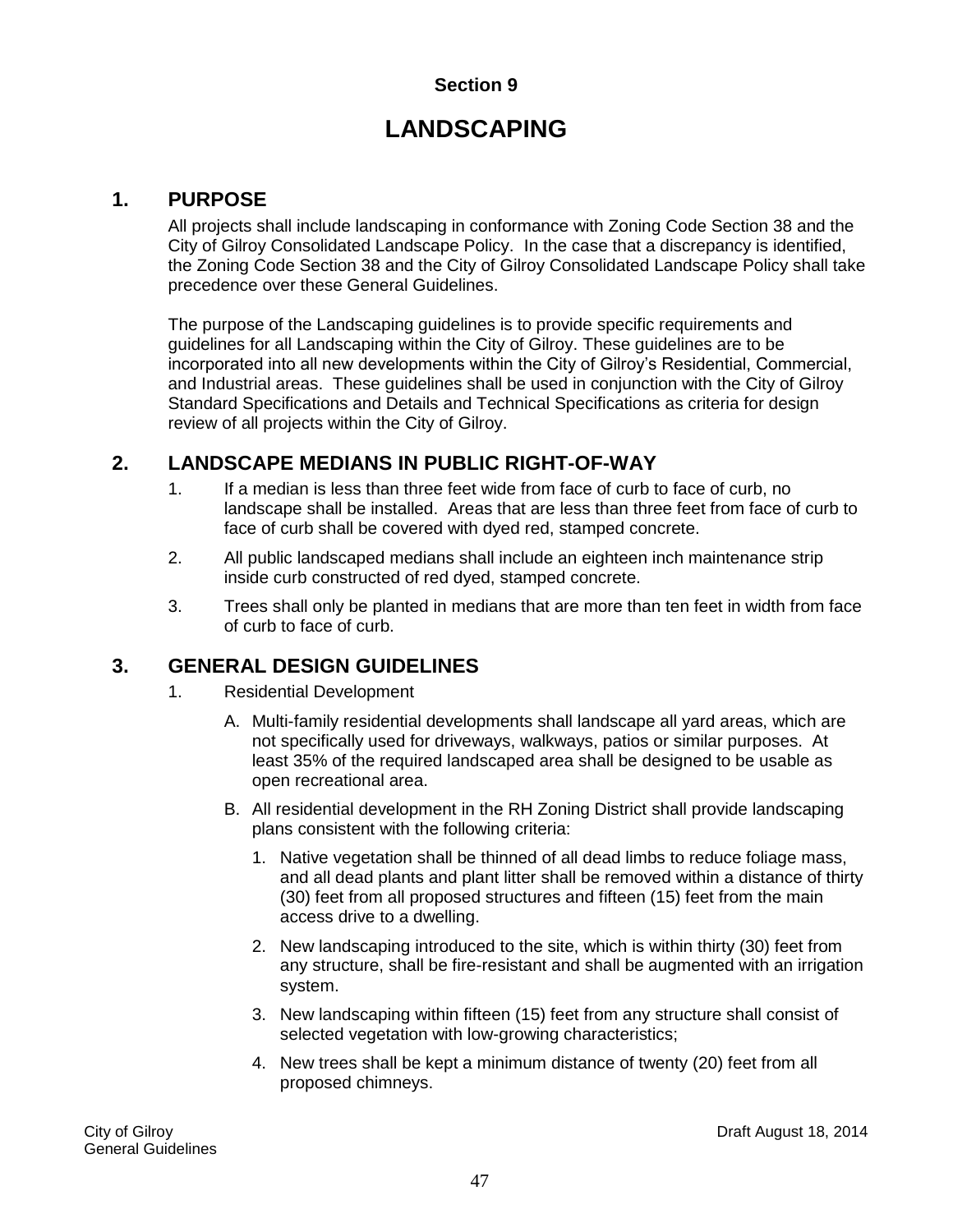- 5. New landscaping within twenty (20) feet from a publicly dedicated street shall consist of selected vegetation with low-growing and fire-resistant characteristics.
- 2. Commercial Development
	- A. All commercial development shall provide landscaping within the areas of the development most visible from adjacent streets.
	- B. A minimum twenty-one (21) foot wide planter area, measured from the face of curb, shall be provided along each street frontage.
	- C. At least eight percent (8%) of the gross land area in addition to the public right-ofway shall be landscaped, except in the Downtown Specific Plan districts where front and side yard setbacks are not utilized.
	- D. All portions of a site over forty (40) square feet in area not specifically used for parking, driveways, walkways or similar access shall be landscaped.
	- E. Landscaped islands shall be located in parking lots at the rate of fifty (50) square feet for every twelve (12) stalls, and shall be evenly distributed throughout the parking area.
	- F. All planter areas shall be at least five (5) feet wide, except as approved by the Director of Planning due to a specific site situation where the minimum width is impractical.
- 3. Industrial Development

All industrial developments are required by City Zoning Ordinance to landscape the front and side yard areas adjacent to streets that are not specifically used for parking, driveways, walkways, or similar paved access. Such paved areas shall not exceed fifty percent (50%) of the area of said setbacks. In no case shall landscaping planters adjacent to a street be less than 18.5 feet wide (measured from the face of curb). Additional landscaping shall be required to fully screen exposed storage yards. Industrial development in the CI (Campus Industrial) zoning district shall provide a minimum of 15 percent of the gross land area in landscaping. In all industrial zones, planter areas shall be at least five (5) feet wide.

## **4. IRRIGATION**

(Per Zoning Ordinance Section 38)

- 1. Dedicated landscape water meters shall be provided for landscape areas greater than 5,000 square feet, except where irrigation water if provided by recycled water or an onsite well.
- 2. A minimum 2" water service line shall be provided for all landscape irrigation systems that are to be owned and maintained by the City.
- 3. Automatic irrigation controllers utilizing either evapotranspiration or soil moisture sensor data for irrigation scheduling are required.
- 4. Sensors (rain, freeze, wind, etc.), either integral or auxiliary, that suspend or alter irrigation operation during unfavorable weather shall be provided on all irrigation systems.
- 5. The irrigation hardware for each hydrozone shall include a separate valve. Where feasible, trees shall be placed on separate valves from shrubs, groundcover, and turf.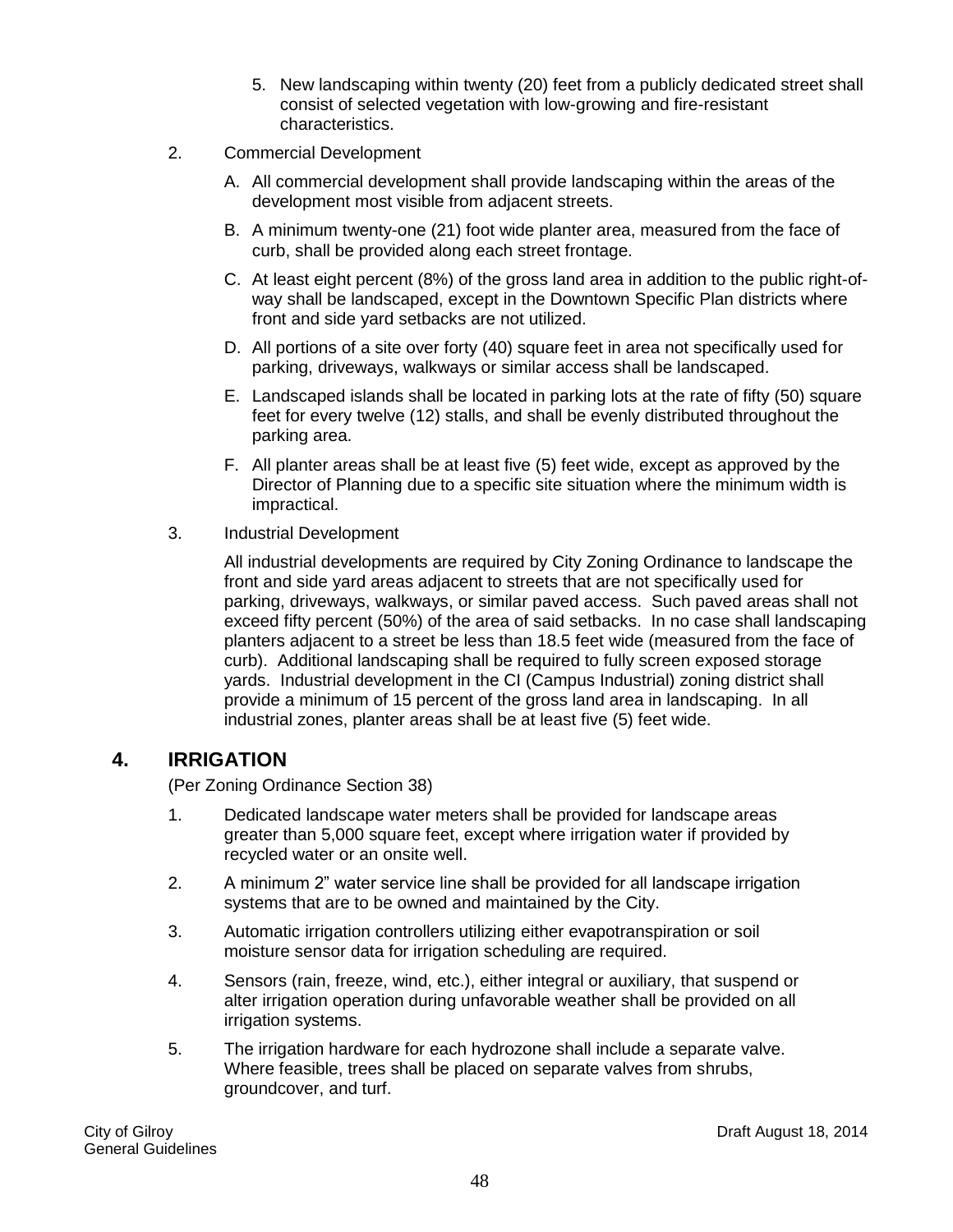- 6. The irrigation system shall be designed to prevent runoff, low head drainage, overspray, or other similar conditions.
- 7. Low-volume irrigation shall be required in mulched areas, in areas with slopes greater than 25%, within 24"of non-permeable surface, or in any narrow or irregularly shaped areas that are less than 8' in width in any direction.
- 8. Average irrigation efficiency is assumed to be 70%. Irrigation systems shall be designed, maintained and managed to meet or exceed an average landscape irrigation efficiency of 70%.
- 9. Irrigation shall be scheduled between 8:00 p.m. and 10:00 a.m., unless unfavorable weather prevents it or otherwise renders irrigation unnecessary. Operation of the irrigation system outside the normal watering window is allowed for auditing and system maintenance.
- 10. For all utility design and installation, contact the following (contact information can be found in the Reference section on page four of the Landscape Standards):
	- (a) City of Gilroy Water and Sewage to obtain the correct static water pressures and the correct locations and elevations of water and sanitary sewer lines.
	- (b) Pacific Gas and Electric for all electrical applications, such as line placement, regulations, etc.

# **5. STREET TREES**

Street trees shall be specified on the landscape improvement plans per the City of Gilroy Master Street Tree Planting and Tree Removal Policy and Chapter 26 for the City of Gilroy Municipal Code.

# **6. PLAY AREA IMPROVEMENTS**

All components of the play equipment shall be International Play Equipment Manufacturers Association (IPEMA) certified, and conform to the California Health and Safety Code.

# **7. SPORT & RECREATION SITE IMPROVEMENTS**

Mandatory park amenities include the following item and shall be in compliance with approved mater plans and as may be determined by the Gilroy City Council.

- A. Mandatory Amenities
	- Play structures (applicable to age types).
	- Picnic area with tables and seating.
	- Shade structures (all weather).
	- **•** Benches.
	- Trash Receptacles.
	- Park trial (with lighting).
	- Turf area.
	- **•** Trees.
- B. Acceptable Amenity Options

General Guidelines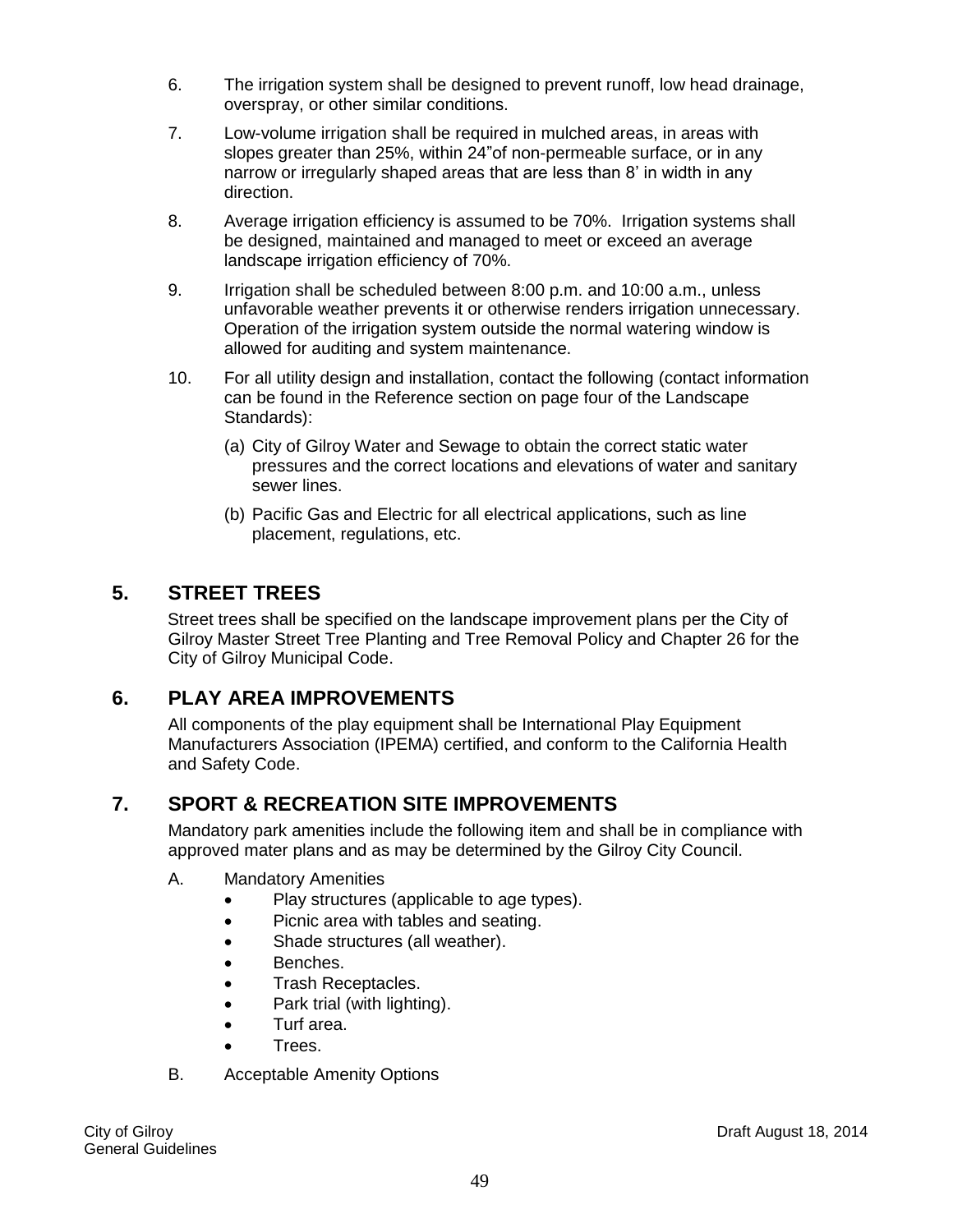- Basketball Court (non-lighted).
- Tennis Court (non-lighted).
- Bocce/Petanque Court
- Volleyball Court.
- Horseshoe Court.
- Game Table (chess).
- Fitness Stations.
- Drinking Fountain.
- Barbecue Grill
- Bike Racks.
- Climbing Wall.
- Additional Shade Structure.
- C. Acceptable Amenities with a Public Art Flair: Consider including a public art flair to the acceptable amenities already being installed, such as:
	- Include Decorative bike racks with vibrant colors in cool and creative shapes (i.e. Gilroy's Library red bike rack shaped like a stack of books).
	- Include colored or textured concrete walkways.
	- Include curved or playful walks (rather than just straight).
	- Include permanent hop-scotch lining the walkways or concreted areas.
	- Include decorative trash receptacles.
	- Include decorative water faucets where their foundations or lower portions can include decorative tiles, colored concrete and/or textures.
	- Include colorful, decorative rounded tables with attached round benches that may include accent tiles or other interesting features.
	- Include a vibrant, colorful and creative park sign.
- D. Unacceptable Amenity Options
	- Skateboard, BMX Park.
		- Water Feature.
		- Restrooms.
		- Dog Park.
		- Off Street Parking.
		- Other Amenities with Regional Appeal.
		- Lighting other than on Park Trail.

# **8. OTHER LANDSCAPE FACILITIES**

All other Landscape Facilities, such as pump stations, parking lots, etc. must comply with the standard specifications and details presented by the City of Gilroy. Any designs which do not comply will be reviewed in a case by case manner.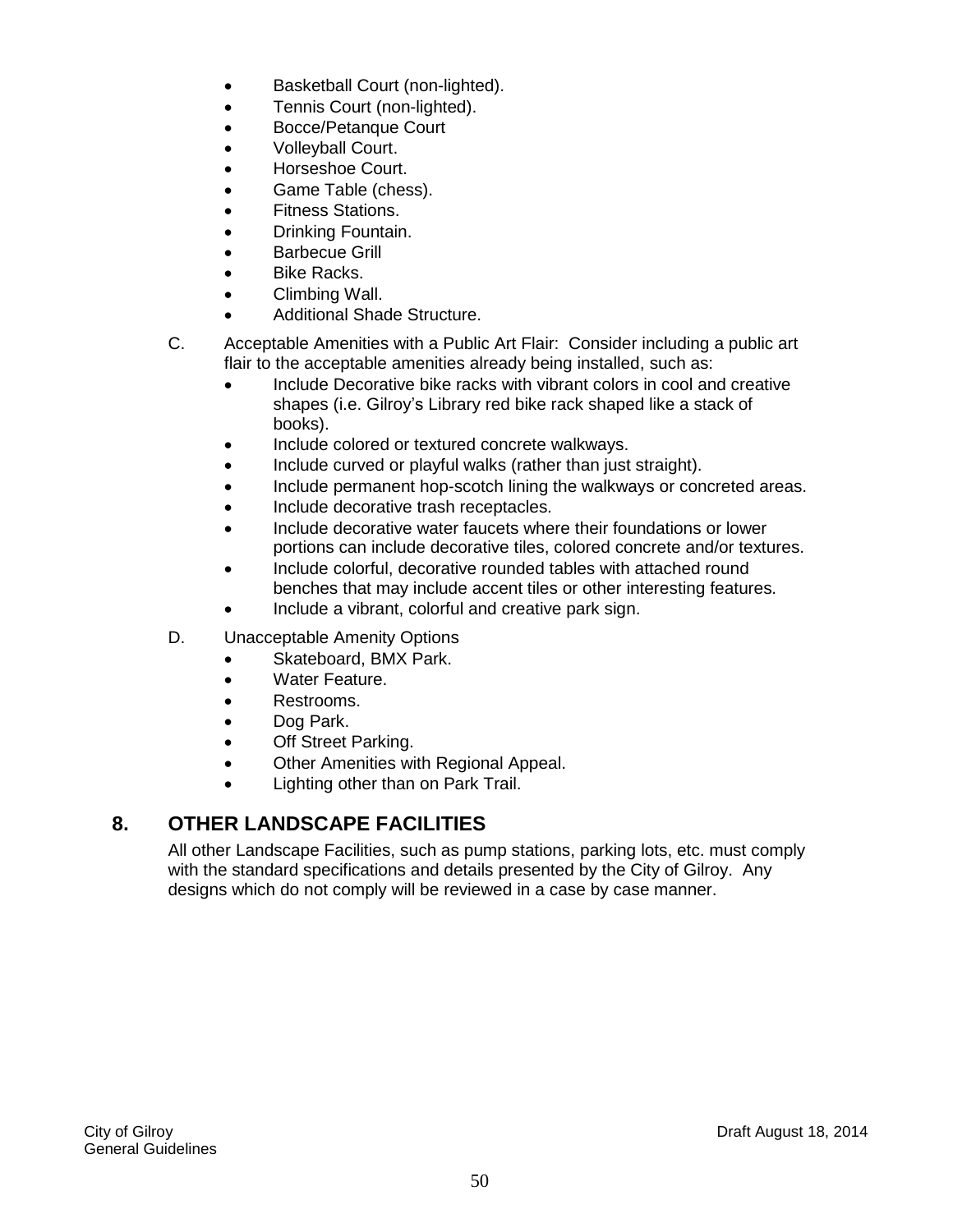# **Appendix A**

# **IMPROVEMENT PLANS**

City of Gilroy Draft August 18, 2014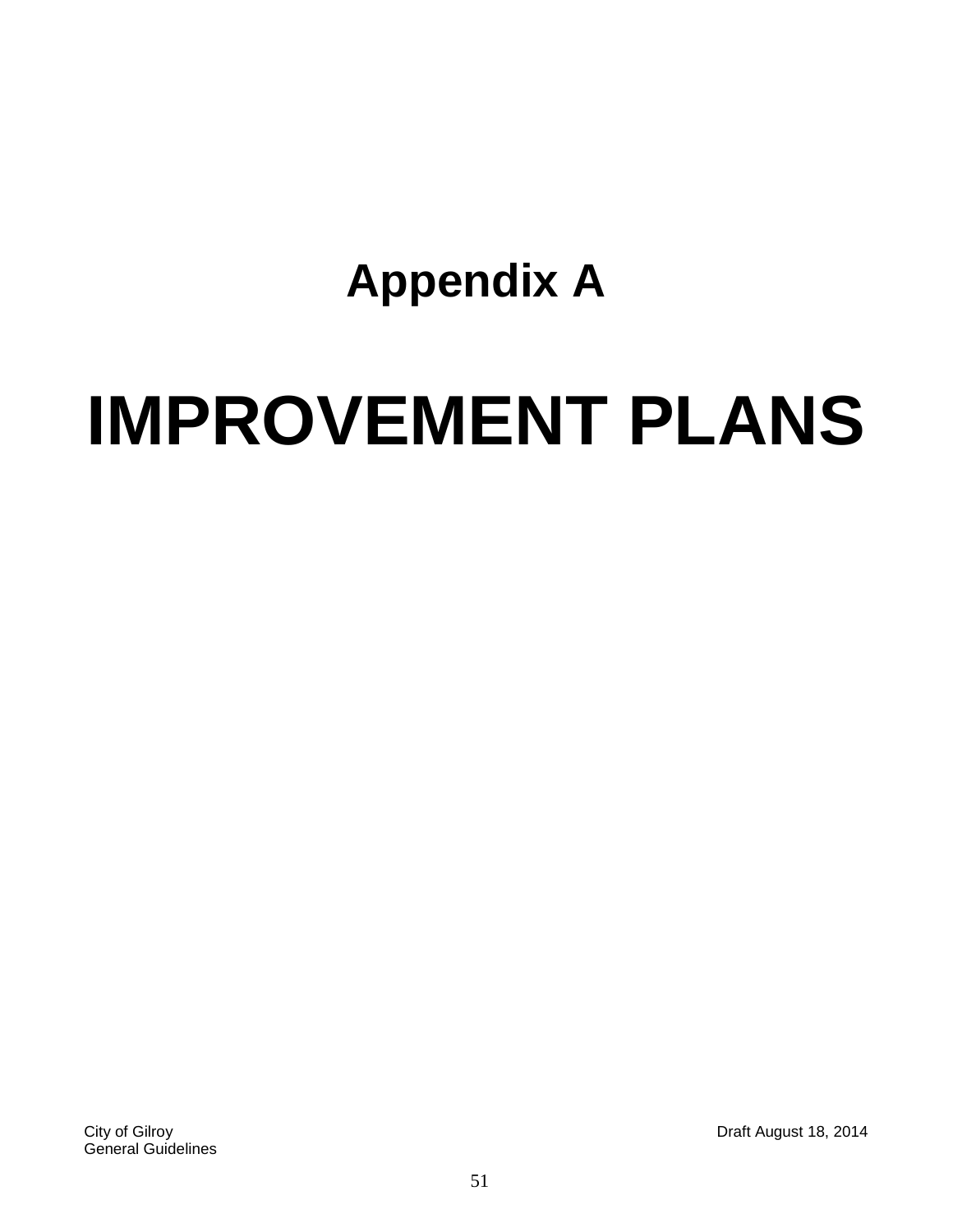# **IMPROVEMENT PLAN REQUIRED GENERAL NOTES**

The following General Notes are required on all improvement plans submitted for approval to the City of Gilroy Public Works Department, Engineering Division, and shall not be modified. Additional notes may be added under the title of Project Notes. However, conflicts between the City's required General Notes and the Project Notes shall be resolved by the City Engineer.

- 1. Temporary Bench Mark Based on a City approved benchmark as shown on these plans. Elevation Location
- 2. All existing elevations shall be field verified by contractor unless otherwise noted.
- 3. All survey monuments shall be installed at locations shown on the corresponding final map before acceptance of the subdivision.
- 4. Contractor shall not destroy existing permanent survey monuments. Any monuments destroyed shall be replaced at the contractor's expense.
- 5. All work shall conform to the latest edition of the City of Gilroy Standards which is hereby made a part of these plans. Deviations from the Standards must be approved by the City Engineer in writing.
- 6. Developer shall arrange for a pre-construction meeting with the City Engineer (Municipal Code 17.32.250b) prior to commencing any construction. An encroachment permit shall be obtained from the City of Gilroy Public Works Department, Engineering Division upon completion of said meeting and prior to construction of any improvements within an existing or offered for dedication right-of-way, public utility easement or public service easement. A completed set of plans signed by the City Engineer is equal to an encroachment permit.
- 7. A grading permit shall be obtained from the City of Gilroy Building Division prior to any grading of building pads. Applicant for the grading permit shall provide a plan review letter from the Soils Engineer. A grading permit does not give contractor permission to commence off-site (street) grading. Only upon City approval (plans signed by City Engineer) of the improvement plans and completion of a pre-construction meeting, shall contractor commence off-site grading.
- 8. The final lot grading shall be confirmed by letter by the project engineer prior to the final inspection of the building.
- 9. Contractor shall notify the Public Works Department two (2) working days prior to commencement of any work phase.
- 10. Contractor shall preserve all surrounding property by confining operations to within the "Limits of Work" and/or within site property lines. Contractor shall be responsible for maintaining access for all adjoining residents, places of business, and properties at all times and in a safe manner. Contractor shall make proper notification two weeks in advance and again three days in advance of any interruption in access or service to the above property owners as well as to the City Engineer's Representative.
- 11. Contractor shall only use equipment provided with a spark arrestor device to reduce a potential fire hazard.
- 12. Right of Modification:
	- a. Approval of this plan does not release Developer of the responsibility for correction of mistakes, errors, or omission, contained therein. If during the course of construction, public interest requires a modification of or a departure from these improvement plans or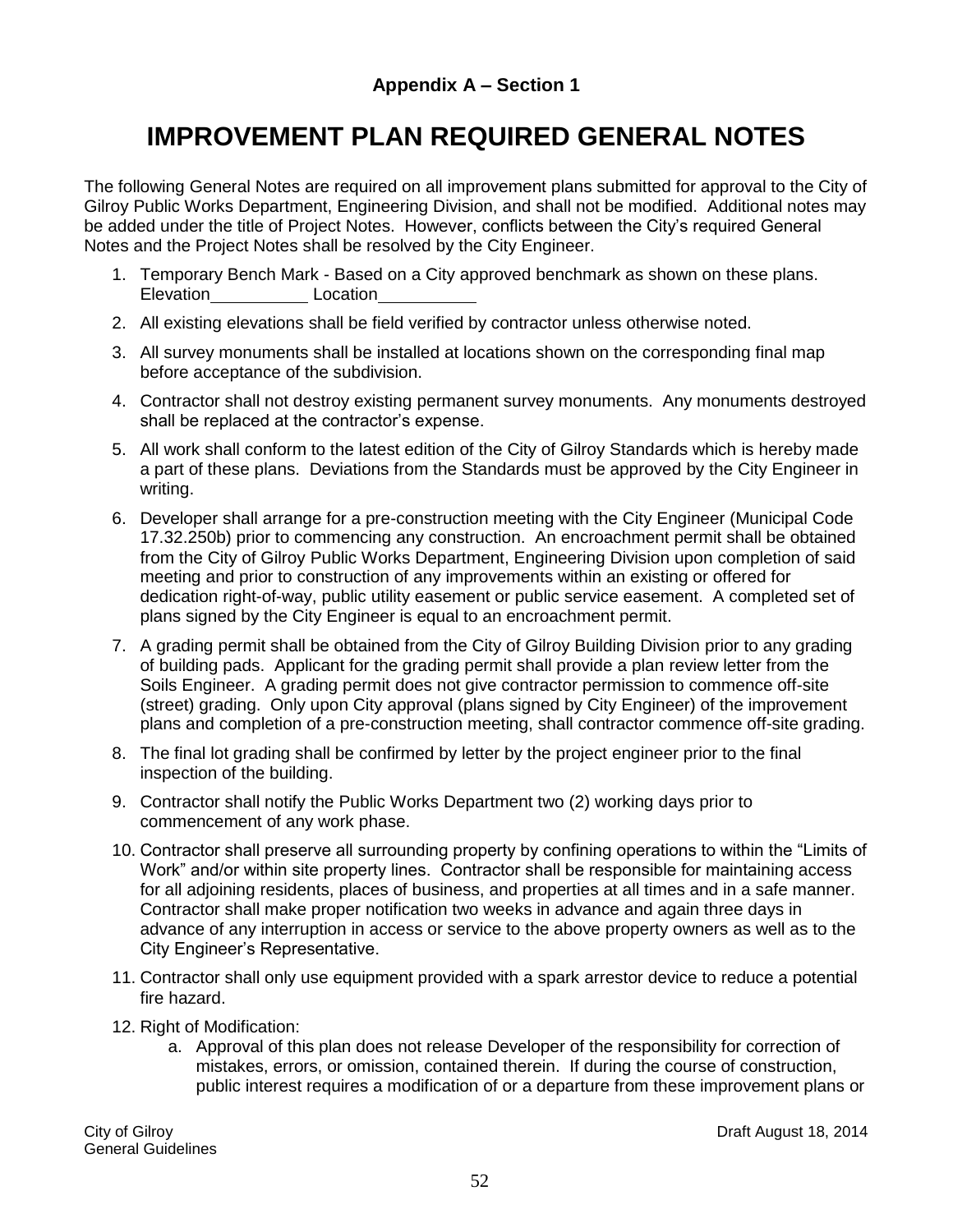the City Standards, the City Engineer shall have the authority to require such modifications and departures and to specify the manner in which the same is to be made.

- 13. Off-Site Water & Dust Control:
	- a. Contractor shall provide a water truck onsite at all times. Contractor will be allowed to draw water from the City of Gilroy Water Distribution System only after paying for construction water as a part of the Final Map and Improvement Plan approval or after obtaining a hydrant meter from the Public Works Department and an inspection of the water truck for a proper backflow device or air-gap filling pipe. Developer has paid for off-site construction water which shall be used for site grading only.Contractor shall keep down dust from construction activity to the maximum extent possible. Contractor shall clean all existing streets, curbs, gutters, and sidewalks affected by the project at the end of each working day.
	- b. Water all active construction areas at least twice daily or as often as needed to control dust emissions.
	- c. Cover all trucks hauling soil, sand, and other loose materials and/or ensure that all trucks hauling such materials maintain at least two feet of freeboard.
	- d. Pave, place aggregate, apply water twice daily, or as often as necessary, to control dust, or apply non-toxic soil stabilizers on all unpaved access roads, parking areas and staging areas at construction sites.
	- e. Sweep daily, or as often as needed, with water sweepers all paved access roads, parking areas and staging areas at construction sites to control dust.
	- f. Sweep adjacent public streets daily, or as often as needed, to keep streets free of visible soil material.
	- g. Hydroseed or apply non-toxic soil stabilizers to inactive construction areas.
	- h. Enclose, cover, water twice daily or apply non-toxic soil binders to exposed stockpiles (dirt, sand, etc.).
	- i. Limit vehicle traffic speeds on unpaved areas including roads to 15 mph.
	- j. Replant vegetation in disturbed areas as quickly as possible.
	- k. Install erosion control measures, per the erosion control plan, as necessary to prevent silt runoff to public roadways
- 14. Material Storage:
	- a. No material shall be stored near the edge of pavement, traveled way, sidewalk, gutters, driveway, or shoulder line which may create a hazard for vehicular and pedestrian traffic, or wash into the storm drain system.
- 15. Traffic Control:
	- a. If traffic control plans are not included with the Improvement Plans, traffic control plans shall be prepared in accordance with latest edition of the *California Manual on Uniform Traffic Control Devices (CA MUTCD).* Plans shall be prepared by a California-licensed Professional Engineer with experience in preparing traffic control plans for approval a minimum of 10 working days prior to any work within the existing public street. Traffic control plan shall be designed to address specific site/project conditions. Examples, samples, or "typical" drawings are not allowed. Traffic control plan shall be submitted for each phase of work, particularly when phases alter traffic patterns/flow. Two traffic lanes (10' min.) shall be open to vehicular traffic during all hours, weekends, and holidays. One lane one way traffic, may be permitted under the control of not less than 2 (two) competent flagmen during construction operations. Lane closures**,** Street closures and detours shall only take place upon City Engineer approval. Improvement plans must be approved by the City before or concurrent with traffic control plan approval. The City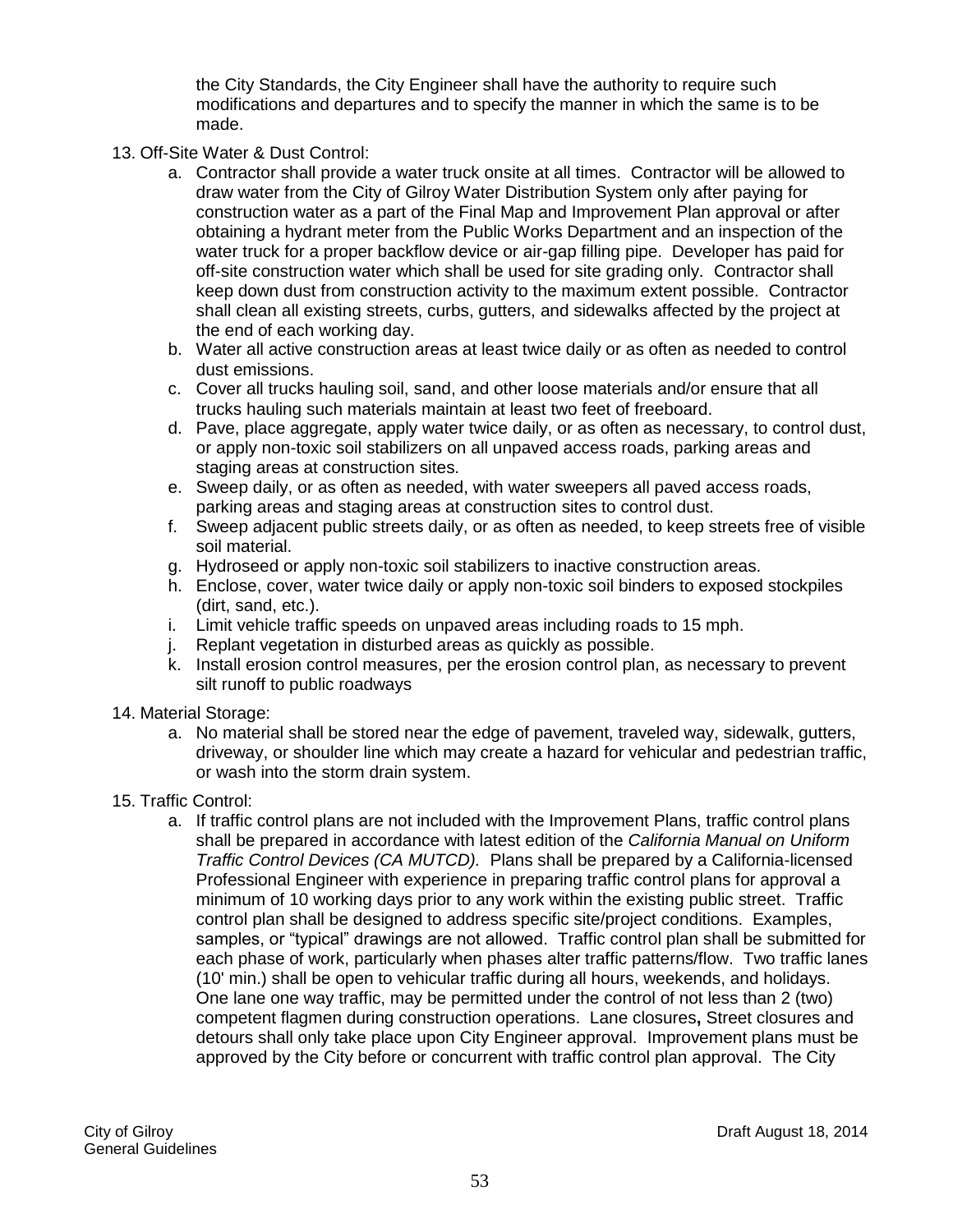Engineer shall be notified of any closure date and its duration at least 5 working days in advance of closure.

- 16. Trench restoration shall be according to City of Gilroy Standards.
- 17. Trench Safety:
	- a. It shall be Contractor's responsibility to provide all necessary trench safety measures for excavations. All trench safety measures shall be in accordance with the latest CAL-OSHA guidelines. Contractor shall provide evidence of a CAL-OSHA trenching permit at the pre-construction meeting for all trenching over 4 feet.
- 18. Excavations within the public right-of-way shall be backfilled, compacted, and temporarily paved with cold mix cut back type A.C. to allow for vehicular and pedestrian traffic prior to 4:00 P.M. The use of trench plates is allowed, provided the Contractor covers all edges of the plates with cold mix material. Non-skid trench plates shall be used in the pavement areas on all arterials.It shall be the Contractor's responsibility to maintain on a daily basis, including weekends, the amount of material necessary to maintain the trench surface flush with the existing street or sidewalk. In addition, the Contractor shall respond to and correct shifting trench plates regardless of the time of day. If Contractor fails to correct sinking backfill material or shifting trench plates in a timely manner, City shall reserve the right to correct the problem and back charge the contractor.
- 19. Joining Existing Pavement:
	- a. Existing pavement which is to be joined by new pavement shall be saw cut vertical to provide straight, true and neat joints. Overlapping of existing pavement without saw cutting or grinding shall not be permitted. The vertical edges shall be tacked prior to paving. Terminals of all surfacing indicated on the plans shall join any existing surface in a smooth butt joint. Conform paving by method of abrasive grinding will be allowed upon approval of the City Engineer.
- 20. Sanitary Sewers:
	- a. All manholes, sewer mains, and laterals must pass a leakage test as described in the City of Gilroy Standard Details for Construction. After all backfill, testing, and pavement restoration has been completed, the contractor shall flush and clean all sewer lines 24 inches or less in diameter by the Wayne Ball Method. After the leakage test, but prior to paving, a television inspection shall be performed at all locations of newly installed sewer mains at contractor's expense. The underground contractor must keep an accurate record of manholes and the distance between them and each wye branch lateral, and their direction.
	- b. Before any upstream sewers are constructed, the contractor shall expose and verify the elevation and location of existing sewer lines to be connected.
- 21. Water Lines:
	- a. All water lines shall be installed with line and grade.
	- b. Contractor shall not turn off or on any valves belonging to the City's water system without permission of the Water Division. Only (Public Department) personnel shall open the necessary valves to connect new lines. Failure to follow this requirement shall be considered an "unlawful connection" and may result in issuing of a citation and fines as specified in Section 13.04 of the Gilroy Municipal Code. The Water Division may authorize the contractor to operate designated valves.
	- c. If an existing water main is being replaced, all laterals shall be replaced if fed from the main being replaced. All laterals shall be copper.
	- d. Connections requiring shut down of the system shall be done between the hours of Midnight and 6:00 AM, and only upon coordination with the Public Works Department.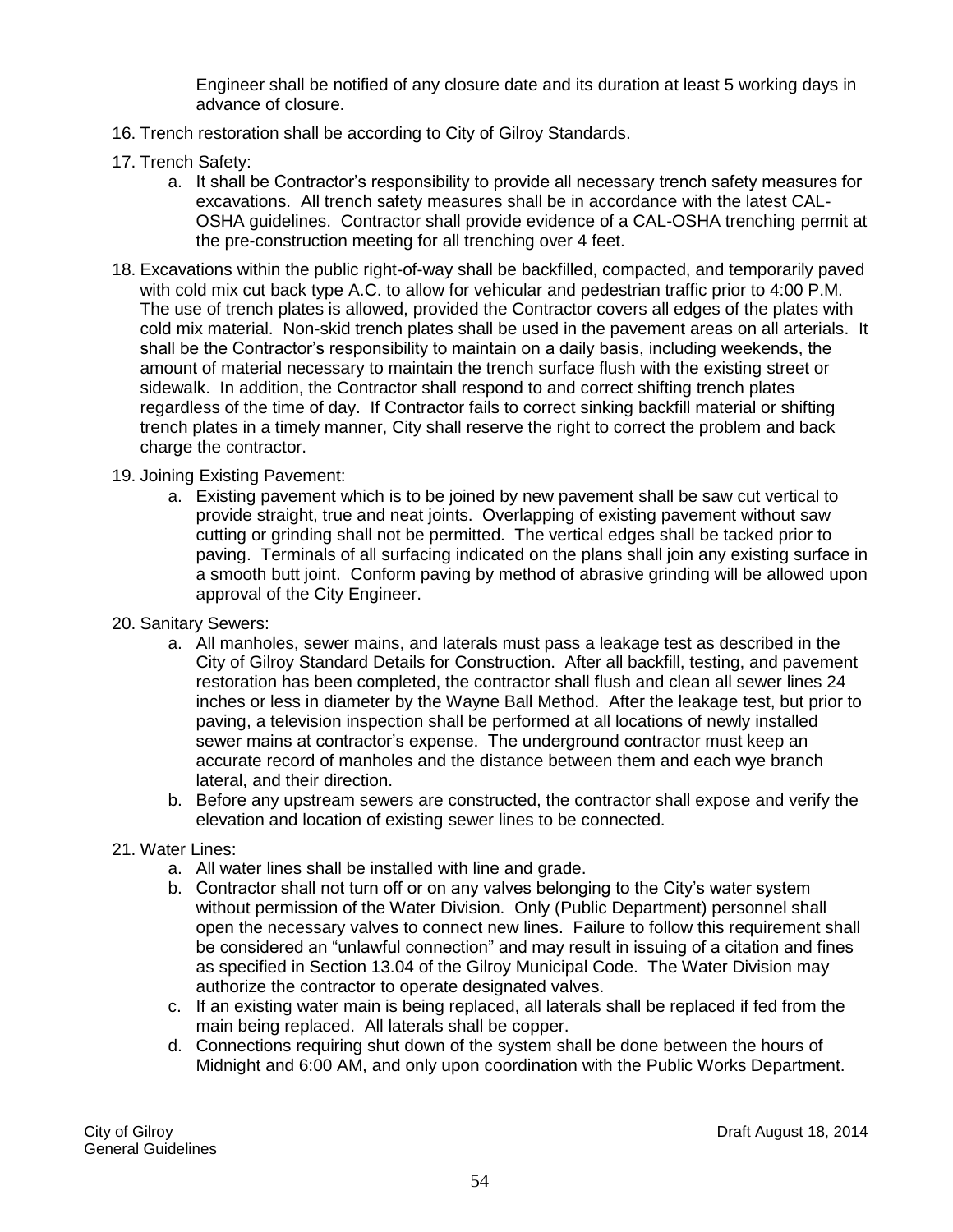- e. All water lines shall be tested after completion of the trench backfill and compaction of the final base material, but prior to placement of the final roadway surface.
- f. Contractor shall place marker posts adjacent to all air relief valves and blow off assemblies along water mains located in unimproved areas or fields. The markers shall be blue 72" curb-flex utility markers with an appropriate label.
- 22. Backfill & Compaction:
	- a. Backfill material shall be in accordance with City Standards.
	- b. Jetting and/or flooding of trench backfill material will **not** be permitted.
	- c. Any excess excavation material may be deposited onsite in areas and at depths designated by the Owner, and with written approval of the City Engineer and the Soils Engineer.
	- d. The minimum relative compaction for trench backfill, subgrade and base material shall be 95% throughout the project unless recommended otherwise in the Soils Report and approved by the City Engineer.
	- e. Contractor shall provide compaction test results of the lifts specified in the soils report to the City Engineer from a certified testing laboratory at contractor's expense.
	- f. Any aggregate base that becomes contaminated during construction shall be removed and replaced with uncontaminated base.
- 23. Erosion Control:
	- a. An erosion control plan shall be required prior to any physical development of a property planned between September  $15<sup>th</sup>$  and May 1<sup>st</sup>. Said plan shall meet the minimum standards and specifications of the City of Gilroy Code, Chapter 27C and NPDES General Permit for the City of Gilroy.. Contractor shall be responsible for initiating the required erosion control measures during the above time period.
- 24. Electroliers:
	- a. All electroliers shall be installed per City Standards, at the locations shown on the approved plans. See Electrical Section of the Standard Details.
- 25. Streets:
	- a. All work shall be installed in accordance with the latest edition of the State of California Department of Transportation (Cal-Trans) Standard Specifications and shall conform to the minimum standards and/or specifications of any applicable local, state, or federal governing codes.
	- b. Permits required for any construction depicted in these plans shall be paid for and obtained by the contractor unless otherwise noted.
	- c. The contractor shall verify the locations of all existing utilities, structures, and services before commencing work. The locations of utilities, structures and services shown in the contract documents shall be deemed to be approximations only. All discrepancies between what is shown and the actual field conditions shall be reported to the owner's representative. The contractor shall contact Underground Service Alert (USA) at 811/1- 800-227-2600 a minimum of 2 working days prior to any demolition or excavation upon completion of USA marking operations, contractor shall record all utility markings on a separate set of drawings. This set shall be kept on-site for reference for duration of contract. Notify the owner's representative immediately should conflicts arise and redirect work to avoid delay.
	- d. The contractor shall protect all existing utilities and features on and adjacent to the project site during construction. The contractor shall repair, at no additional cost to the owner, all damage resulting from construction operations or negligence. All repairs shall be made to an "as-was" or better condition per the discretion of the owner(s).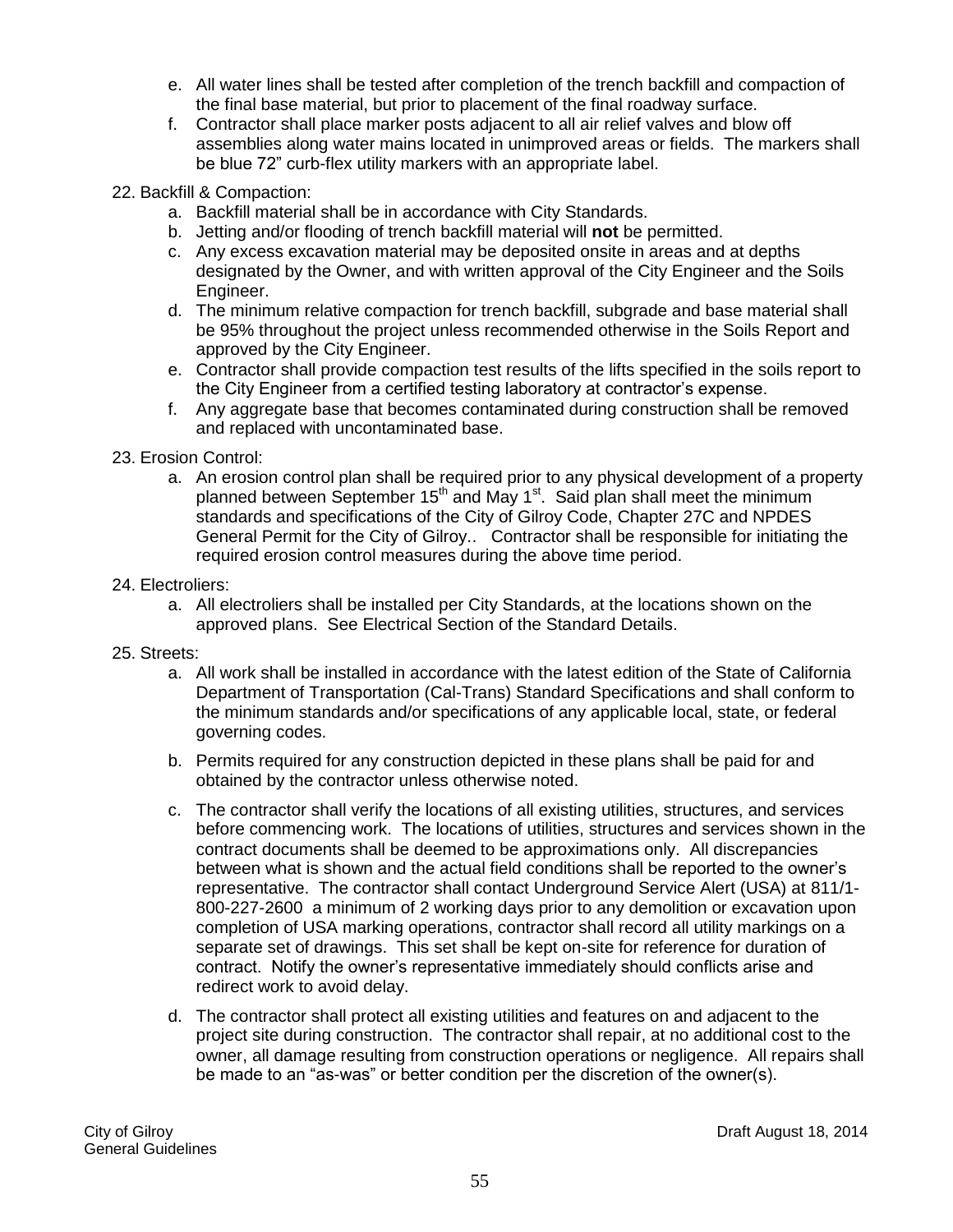- e. The contractor shall be responsible for coordinating the work with the owner(s), owner's representative, utility companies, and other construction trades and governing agencies.
- f. For items of work requiring inspection or observation, the contractor shall give the owner's representative a minimum of two working day notice prior to the time of required inspection or observation.
- g. Prior to bidding, the contractor shall visit the site and familiarize themselves with the existing site conditions. Contractor shall immediately notify the owner's representative if discrepancy is suspected between the site and what is contained in the contract documents. No allowances will be made to the contractor due to their lack of familiarity with the site conditions.
- h. Contractor shall provide and maintain erosion control measures in conformance with the standard construction practices as required to protect the project and/or adjacent properties from damages due to natural or man-made erosive forces. Contractor shall be responsible for repairing or replacing damages or damaged areas to an "as-was" or better condition if it can be reasonably construed that such damages were due to the contractors construction activity or lack of ample protective measures. Repairs shall be made subject to the discretion of the owner's representative.
- i. Upon completion of the work, the contractor shall certify that all work has been installed in accordance with the contract documents. All variations from the documentation must be presented to the owner's representative accurately and/or graphically on record drawings prior to final acceptance. Refer to specifications for additional closeout information and procedures.
- j. Contractor shall diligently strive to protect the project site and all construction materials from vandalism damage until project final acceptance. Contractor shall be responsible for all damages and/or losses due to vandalism until project final acceptance.
- k. Contractor shall develop and implement a Safety Program and diligently protect workers and the public from injury due to any construction activity. Protective measures shall conform to those described in Cal-Trans State specification section 7-1.09 "Public Safety" at a minimum.
- l. Contractor shall provide drinking water and portable restroom facilities for worker use during construction at contractor expense.
- m. All permanent street name signs shall be installed immediately after the curb and gutter construction is completed.
- 26. Landscaping:
	- a. For those areas that will be planted with publicly maintained landscaping, after grading, but prior to planting, a horticulture suitability soil test shall be completed. Soil amendments will be based on lab recommendations from the tests. Testing shall be the Perry Laboratory Horticulture Appraisal Package or approved equal. Soil samples shall be a composite of the planting area. Contact the soil labor the city for information on the number of samples required based on the project area. Submit lab results to the city.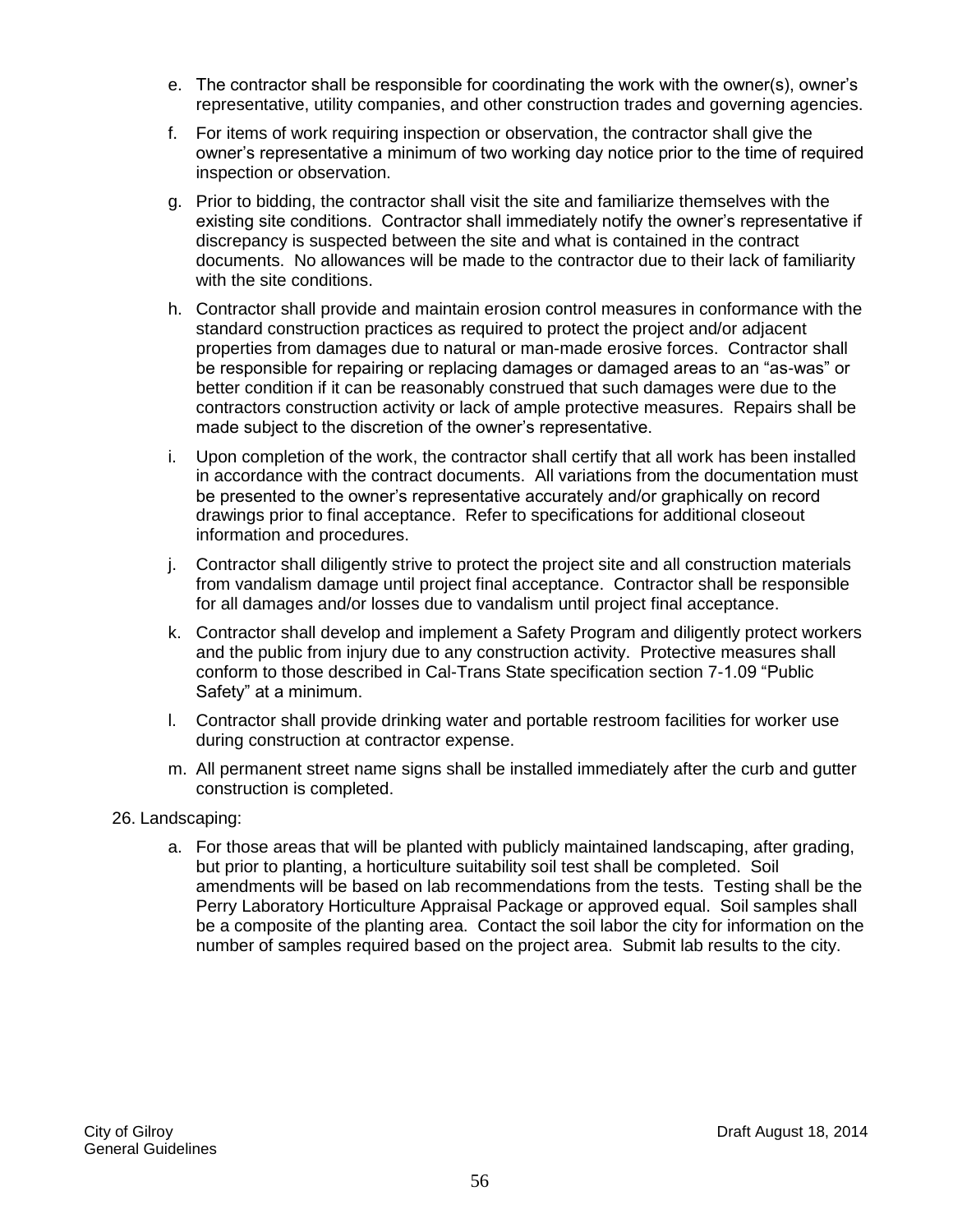# **Capital Improvement Projects shall include the following notes:**

#### 1. General Notes:

*These notes are for the general reference in conjunction with, and as a supplement to the written specifications and details associated with any city issued contract documentation.*

- a. The contractor shall visit the site prior to bid submittal to determine the exact extent of the site demolition required and verify compliance with drawings. The project manager shall be notified immediately of any discrepancies.
- b. The contractor shall perform all clearing, demolition, removal of obstructions and site preparations necessary for the proper execution of all work shown on the plans and as described within the specifications.
- c. Locations of Existing structures and utilities shown on the plans are based on the best available information. Contractor is responsible for the removal of all designated items per site conditions at direction of the City. The project manager and landscape architect assume no responsibility for the accuracy of this information or inadvertent omission of any such information.
- d. Prior to beginning of work, verify all existing utilities in the field. Failure to do so shall act as acceptance by the contractor of existing conditions and utilities in the field. Locations shown on the plans are approximate.
- e. The contractor shall become familiar with the locations of existing and future underground services and improvements which may affect the work being done. Contractor shall be responsible for notification of all the utility companies, 48 hours prior to beginning work. Contact the Underground Service Alert (USA) at 811/1-800-227- 2600, a minimum of 48 working hours prior to start of construction. Notify the City Engineer or his/her designee immediately should conflict arise.
- f. The contractor shall be responsible for repairing and replacing at contractor's expense, any structure, paving, fencing, walls, or plant material damaged or destroyed by the subcontractor's operations. Contractor shall be responsible for repairing or replacing any and all damaged on site and adjacent properties. The damaged items will be restored to their original condition or replaced and to the satisfaction of the city.
- g. All existing items and/or structures are to remain unless otherwise noted on the plan.
- h. For protection of existing trees refer to tree protection specifications.
- i. Notify the project manager in writing two weeks prior to start of demolition phase, before removal of any items.
- j. When construction fencing is shown within limit of work, contractor shall provide and maintain full access as required. When work is required between limit of work and construction fencing, submit a written request to the owner stating work to be performed and approximate time of completion. No work shall be allowed within these areas without prior approval of the owner. Fencing shall be replaced promptly following completion of said work.
- k. Demolition shall include: Removal of item and any foundation or structural support related to item and to dispose of offsite in a manner acceptable to the owner and in compliance with all Federal, State and Local codes and ordinances.
- l. "Remove and Return" shall mean carefully disassemble or dismantle without damage. Any unnecessary damage, as deemed by the owner during removal, shall be repaired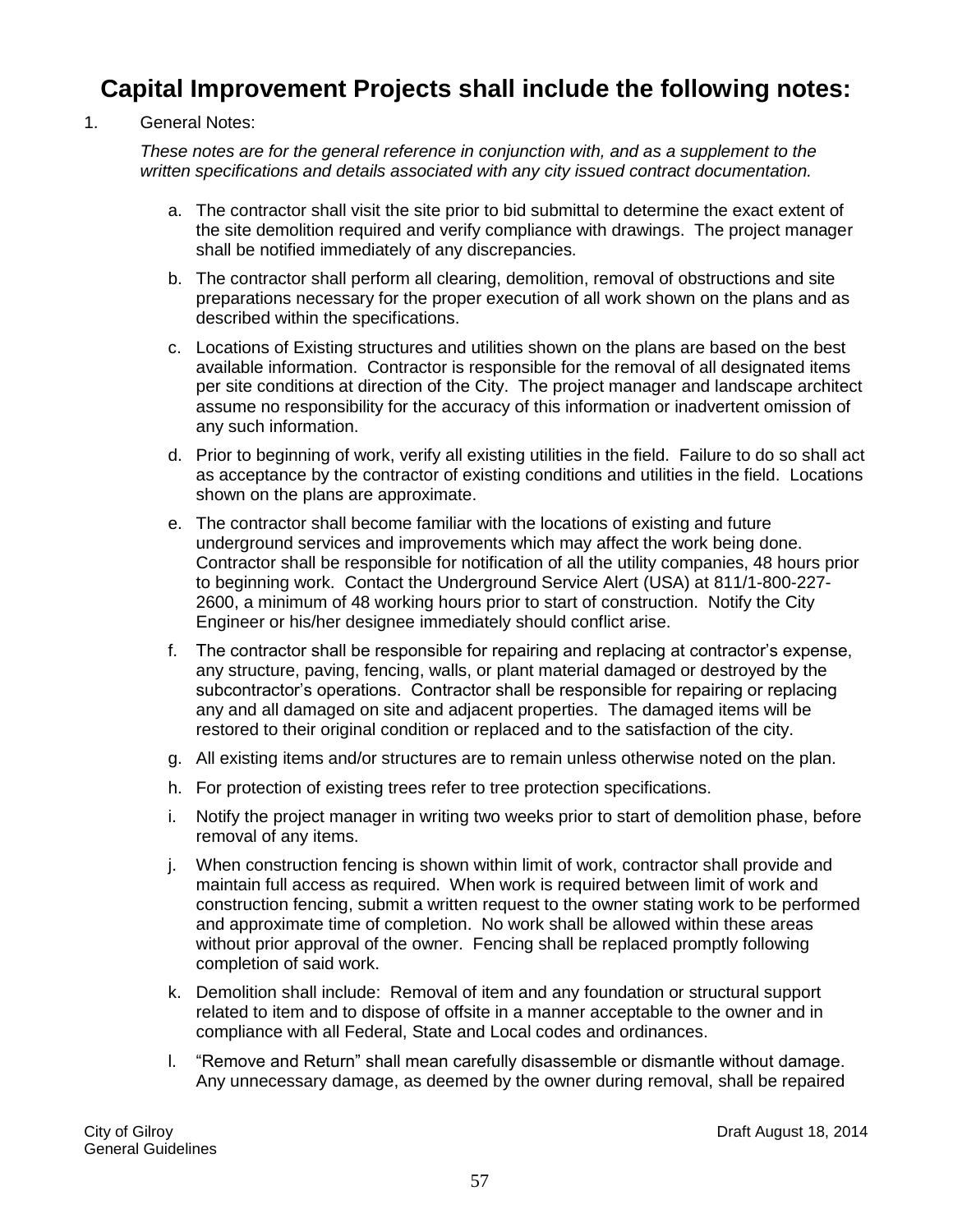and replaced by the contractor at no additional cost.

- 2. Demolition
- 3. The contractor shall perform all clearing, demolition, removal of obstructions and site preparations necessary for the proper execution of all work shown on the plans and as described within the specifications.
- 4. The contractor shall visit the site prior to bid submittal to determine the exact extent of the site demolition required and verify compliance with drawings. The project manager shall be notified immediately of any discrepancies.
- 5. The contractor shall verify the locations of all existing structures, utilities, and services prior to commencing work. Contractor is responsible for the removal of all designated items per site conditions at direction of the Public Works Director/City Engineer or his/her designee. The City Engineer or his/her designee and project design engineer or architect assume no responsibility for the accuracy of this information or inadvertent omission of any such information. The locations of structures, utilities, and services shown in the plans, specification, and contract documents shall be deemed to be approximations only. All discrepancies between what is shown and the actual field conditions shall be reported to the Public Works Director/City Engineer or their designee. The contractor shall contact Underground Service Alert (USA) at 811/1-800-227-2600, a minimum of 48 hours prior to any demolition or excavation. Upon completion of USA Marking operations, contractor shall record all utility markings on a separate set of drawings. This set shall be kept on site for reference for the duration of the contract/project. Notify the Public Works Director/City Engineer or their designee immediately should conflicts arise and redirect work to avoid delay.
- 6. All existing items are to remain unless otherwise noted. The contractor shall be responsible for repairing and replacing at contractor's expense, any existing item damaged or destroyed by construction operations. Contractor shall be responsible for repairing or replacing any and all damages to adjacent properties. The damaged items shall be restored to an "as-was" or better condition or replaced per the discretion of the owner's representative.
- 7. Prior to any demolition work, contractor shall install self-supporting interlocking chain-link temporary construction fencing to enclose and secure the project area limit of work. The fencing shall contain pedestrian and/or vehicular access gates as necessary and shall be minimum 6 feet high with a top and bottom rail with knuckled top and bottom selvage (no barbed wire permitted). The construction fencing work shall be subject to the discretion of the Public Works Director/City Engineer or their designee.
- 8. Prior to any demolition work, contractor shall protect all existing plant material not scheduled for removal by installing temporary 4-foot high "Blaze Orange" construction safety fencing at the drip line or perimeter. The fencing shall be secured with driven metal stakes. All tree protection work shall be subject to the discretion of the Public Works Director/City Engineer or their designee.
- 9. Contractor shall verify location of all exiting utilities and provide the required coordination for their temporary disconnection, protection, removal and/or storage as may be required during construction. Contractor shall coordinate with the owner to determine whether temporary services are necessary.
- 10. Demolition shall include the removal of item(s) and any foundation or structural support related to the item(s) for plan material. This shall include stumps and roots over 2 inches in diameter. Disposal shall be off site in a legal manner acceptable to the City Engineer or his/her designee and in compliance with all Federal, State and Local codes and ordinances.
- 11. Refer to specifications for additional clearing, grubbing, topsoil, stockpiling and other pertinent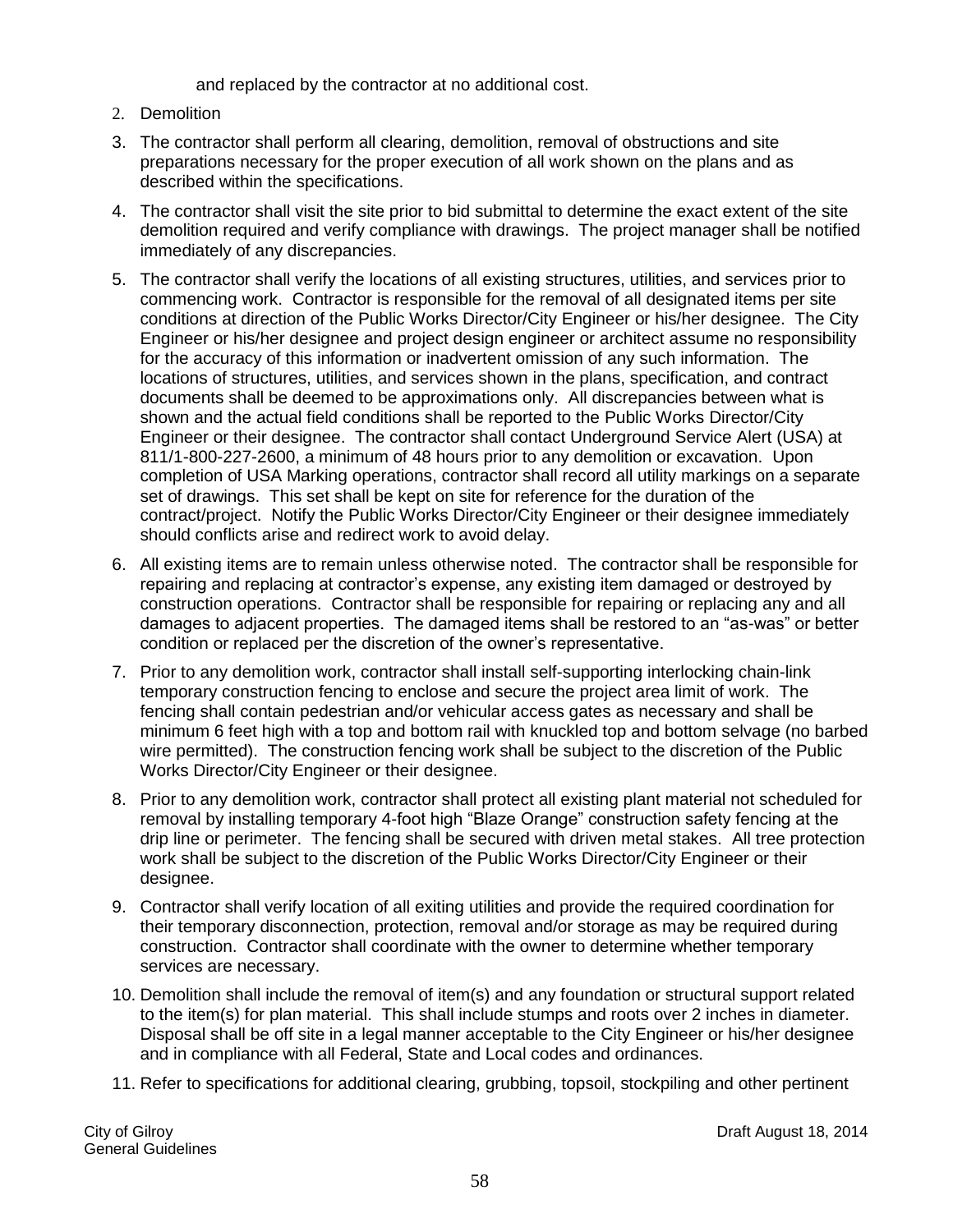information.

- 12. Grading & Drainage Notes
	- a. Existing grades are based on information provided by a surveyor. Contractor shall verify existing grades for accuracy prior to the start of grading. Contractor shall notify the City Engineer or his/her designee immediately should conflict arise and should redirect work to avoid delay.
	- b. The contractor shall verify the locations of all existing structures, utilities, and services prior to commencing work. The locations of structures, utilities and services shown within the plans, specifications and contract documents shall be deemed to be approximations only. All discrepancies between what is shown and the actual field conditions shall be reported to the Public Works Director/City Engineer or their designee. The contractor shall contact Underground Service Alert (USA) at 811/1-800-227-2600, a minimum of 48 hours prior to any demolition or excavation. Upon completion of USA Marking operations, contractor shall record all utility markings on a separate set of drawings. This set shall be kept on site for reference for the duration of the contract/project. Notify the City Engineer or his/her designee immediately should conflicts arise and redirect work to avoid delay.
	- c. Proposed grades shall meet existing grades with a smooth and continuous transition as to avoid trapping water. Contractor shall notify Public Works Director/City Engineer or his/her designee if puddling is suspected and redirect work so as to avoid delay while awaiting response.
	- d. All existing drainage structures, boxes, utility vaults, etc., shall be brought to final finish grade prior to final surface treatment.
	- e. Any conditions not specifically noted or detailed on the plans shall be called to the attention of the Public Works Director/City Engineer or his/her designee for review prior to installation.
	- f. Contractor shall be responsible for adjusting all existing drainage structures and existing utilities to finished grades. If final grades differ from those noted on plans, contact district representative for approval. Any changes to grades shown shall be recorded on as-built plans.
	- g. Contractor shall be responsible for cleaning all existing drainage structures and pipes to remain.
- 13. Layout/Material
	- a. The contractor shall coordinate all construction elements including utility locations and required sleeving prior to installation. Verify critical dimension, reference point locations and construction conditions prior to initiating construction. Temporary benchmarks or reference points shall be set by the contractor as necessary. Notify the City Engineer or his/her designee immediately should discrepancy arise and redirect work to avoid delays.
	- b. All dimensions shall be verified in field and chalked, string-lined or flagged by the contractor prior to construction. Any minor adjustments made to achieve overall design layout shall be accepted by the City Engineer or his/her designee prior to construction.
	- c. Layout is based on the point(s) of beginning (P.O.B.) and baseline(s) or grid system as shown. Dimensions shown are rounded to the nearest inch.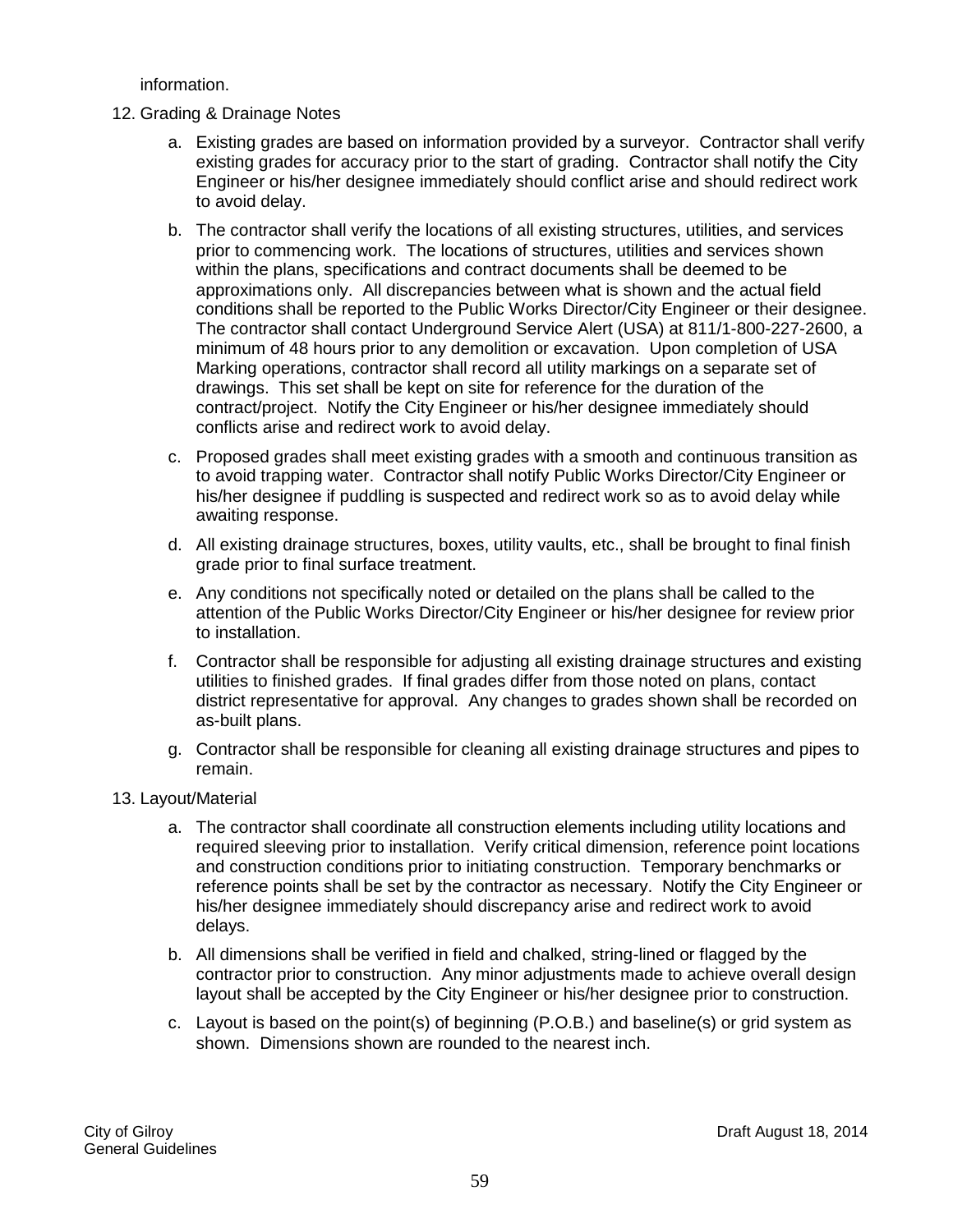# **CHECKLIST FOR IMPROVEMENT PLANS**

| Planning Division Name: Name: Name and Allen Contract Contract Contract Contract Contract Contract Contract Co                                                                                                                |                                |
|-------------------------------------------------------------------------------------------------------------------------------------------------------------------------------------------------------------------------------|--------------------------------|
|                                                                                                                                                                                                                               |                                |
| Assessor's Parcel No: \\contact \\contact \\contact \\contact \\contact \\contact \\contact \\contact \\contact \\contact \\contact \\contact \\contact \\contact \\contact \\contact \\contact \\contact \\contact \\contact |                                |
|                                                                                                                                                                                                                               |                                |
|                                                                                                                                                                                                                               | Job Number: __________________ |
|                                                                                                                                                                                                                               | Telephone Number:              |
| (Appropriate sections to be checked off by the Engineering firm and provided along with 1st submittal)                                                                                                                        |                                |
|                                                                                                                                                                                                                               | <b>Engineers Checklist</b>     |
| () 1st Check () 2nd Check () 3rd Check                                                                                                                                                                                        |                                |
| 4 Sets of Improvement Plans (including all utilities, streets,<br>Landscaping, irrigation, and joint trench)<br>2 copies of Irrigation Water Budget Calculations                                                              |                                |
| 2 Sets of Hydrology Map and Calculations                                                                                                                                                                                      |                                |
| 2 Sets of Storm Water Control Plans                                                                                                                                                                                           |                                |
| 2 Copies of Engineer's Estimate                                                                                                                                                                                               |                                |
| 2 Copies of Soils Report and Pavement Design Calculations                                                                                                                                                                     |                                |
| 2 Sets of Sewer Map and Calculations                                                                                                                                                                                          |                                |
| 2 Sets of Water System Analysis (MDD & MDD+Fire), including<br>phasing if applicable<br>1 Copy of Final Conditions of Approval (Resolutions)                                                                                  |                                |
| Copies of Fireflow Calculations (commercial)                                                                                                                                                                                  |                                |
| Accompanying list of requested deviations from the City's<br>General Guidelines, Technical Specifications, and/or Standard Details<br><b>REVIEWED BY:</b>                                                                     |                                |
| 1. Planning Division                                                                                                                                                                                                          |                                |
| 2. Engineering Division                                                                                                                                                                                                       |                                |
| <b>City of Gilroy Fire Marshal</b><br>3.                                                                                                                                                                                      |                                |
| Sent to PG&E, Telephone & Cable TV by Engineer<br>4.                                                                                                                                                                          |                                |
| 5. Other Agency Review - by Engineer                                                                                                                                                                                          |                                |
| a. Santa Clara Valley Water District                                                                                                                                                                                          |                                |
| b. Other (specify)                                                                                                                                                                                                            |                                |
| <b>SECTION 1 -- DRAWINGS</b>                                                                                                                                                                                                  |                                |
| A. GENERAL (Applicable to every sheet)                                                                                                                                                                                        |                                |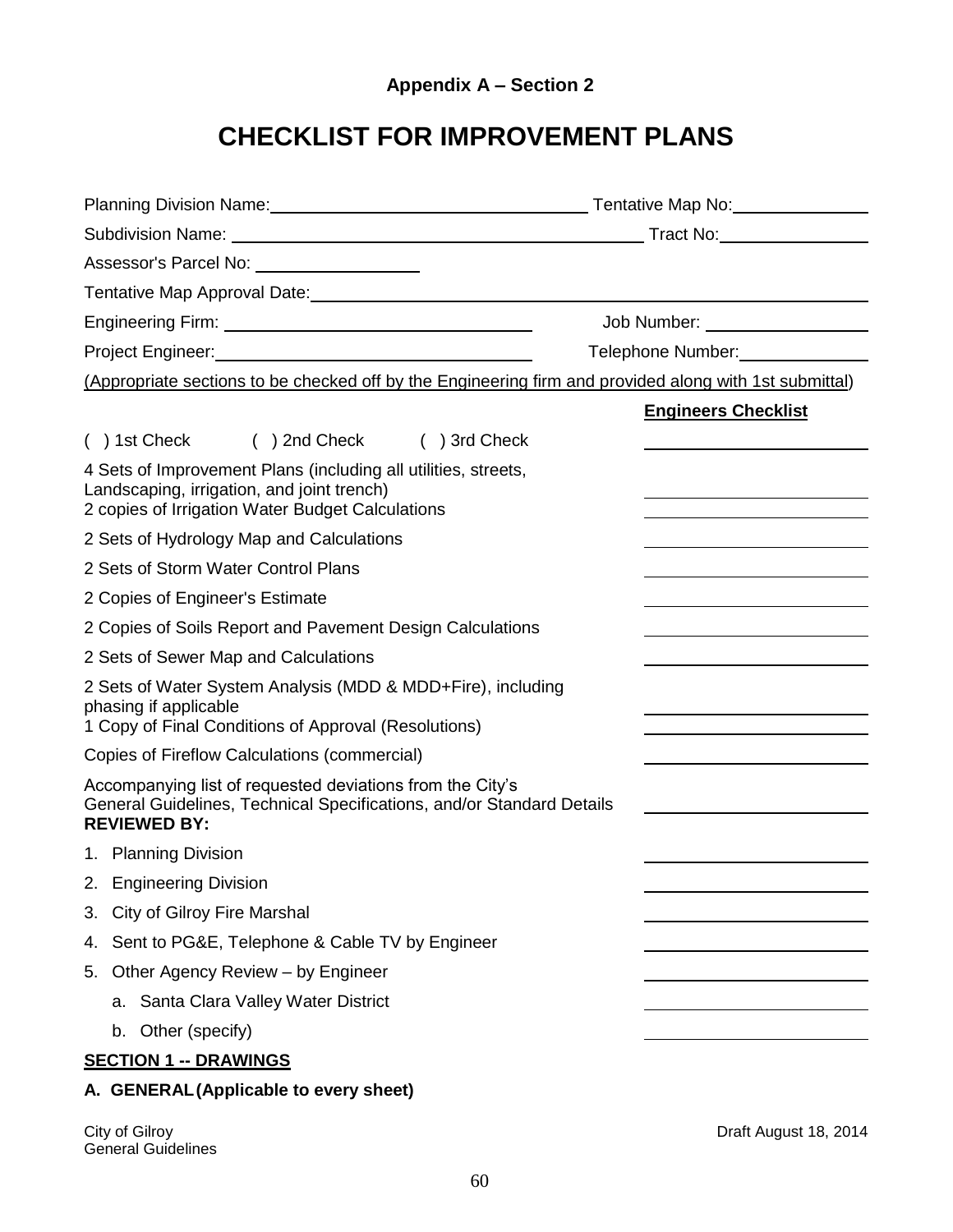| 1. | Sheet size is 24"x36" with 2" space on left side of border and<br>1" space on right side |                                                   |
|----|------------------------------------------------------------------------------------------|---------------------------------------------------|
| 2. | Title Block/Border of each sheet (contains as a minimum):                                |                                                   |
|    | City Engineer's signature block (Sheet 1 only)<br>а.                                     |                                                   |
|    | Design Engineer's signature block (Sheet 1 only)<br>b.                                   |                                                   |
|    |                                                                                          |                                                   |
|    | Design Engineer's seal, R.C.E. number and original signature<br>c.                       |                                                   |
|    | (stamped signatures are not acceptable on final submittal)<br>d.                         |                                                   |
|    | Horizontal scale (1"=40' max) & Vertical scale (1"=4' max)<br>е.                         |                                                   |
|    | f.<br>Name of Subdivision or Project and Sheet Name                                      |                                                   |
| 3. | Stationing referenced to nearest intersection                                            |                                                   |
| 4. | All offset distances measured from centerline                                            |                                                   |
| 5. | City Standard Details referenced correctly & unchanged (with border)                     | <u> 1989 - Johann Barbara, martxa alemaniar a</u> |
| 6. | Details other than standard, properly detailed                                           |                                                   |
|    |                                                                                          |                                                   |
| В. | <b>TITLE SHEET</b>                                                                       |                                                   |
|    | 1. Project Area Diagram:                                                                 |                                                   |
|    | Project limits shown as well as any City-County boundaries<br>а.                         |                                                   |
|    | Phase boundaries (if applicable)<br>b.                                                   |                                                   |
|    | Lots and lot numbers<br>c.                                                               |                                                   |
|    | New/existing abutting right of ways, easements & street names<br>d.                      |                                                   |
|    | New electroliers<br>е.                                                                   |                                                   |
|    | f.<br>TBM shown with reference to an approved City benchmark                             |                                                   |
|    | <b>Plan Sheet references</b><br>g.                                                       |                                                   |
| 2. | Sheet Index                                                                              |                                                   |
| 3. | Symbol/Abbreviations Legend                                                              |                                                   |
| 4. | Location Map with North Arrow                                                            |                                                   |
| 5. | Construction quantities/Scope of Work shown and itemized                                 |                                                   |
| 6. | Required City General Standard Notes - can be on separate sheet                          |                                                   |
|    |                                                                                          |                                                   |
|    | <b>SECTION 2 -- GRADING PLANS</b>                                                        |                                                   |
| 1. | Erosion control plan.                                                                    |                                                   |
| 2. | Existing elevations or contours shown                                                    |                                                   |
| З. | Existing and proposed storm drain lines and structures shown                             |                                                   |
| 4. | Proposed pad grades & lot numbers shown                                                  |                                                   |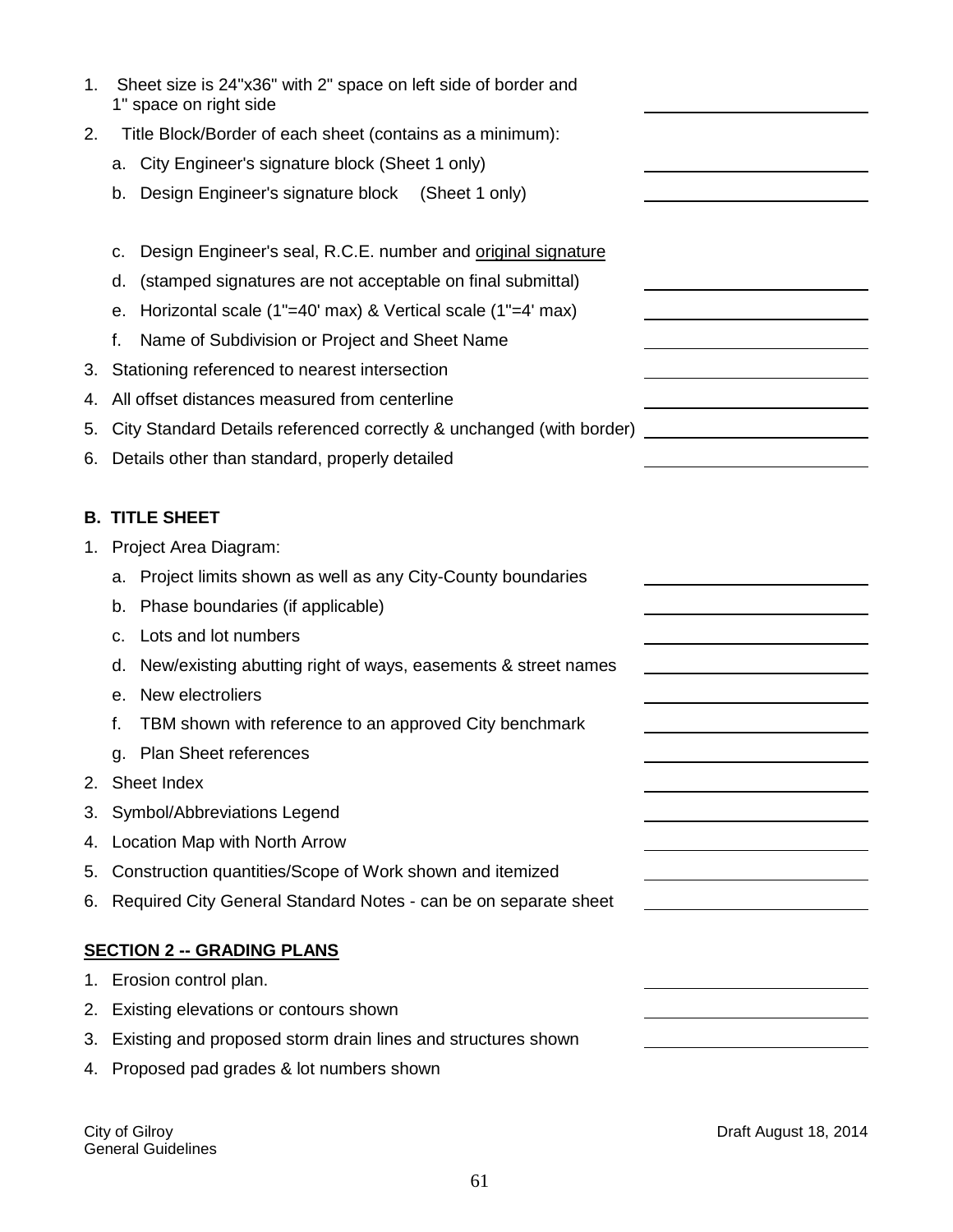|     | Minimum grade of lots 1% - Commercial & Multifamily<br>a.                                        |
|-----|--------------------------------------------------------------------------------------------------|
|     | Minimum finish grade of residential lots 1% (shown on plot plans)<br>b.                          |
| 5.  | Lowest Floor shall be minimum 1' above calculated high water point or FIRM base flood elevation, |
|     | whichever is greater. See Design Standards for further details.                                  |
| 6.  | Retaining walls and sound walls shown                                                            |
| 7.  | Section of typical lot shows property lines and slopes/grades                                    |
| 8.  | Elevations at rear of lots shown - Commercial & Multifamily (Elevations at rear of lots for      |
|     |                                                                                                  |
| 9.  | Elevation of surrounding lots shown within 50'or as needed to show area wide drainage            |
| 10. | Show grading required to manage existing off-site drainage                                       |
| 11. | Profile shows back-of-curb/sidewalk and original ground                                          |
| 12. | Grading conforms to adjacent properties per LID design concepts                                  |
| 13. | Drainage does not occur across lot lines. Lots shall drain to streets where practicable          |
| 14. | All slopes are maximum 2:1 or per Soils Report                                                   |
| 15. | Show overland drainage release                                                                   |
|     | <b>SECTION 3 -- STREETS</b>                                                                      |
| А.  | <b>PLAN VIEWS</b>                                                                                |
| 1.  | Access ramps are designed per Standard Details and meet ADA req.                                 |
| 2.  | Property corner cutoffs used where handicap ramps installed                                      |
|     | otherwise concentric with curb.                                                                  |
| 3.  | Curb curve data given-central angle, length, and radius.                                         |
| 4.  | Phase boundary shown (if applicable).                                                            |
| 5.  | R/W and street width dimensions shown.                                                           |
| 6.  | Centerline stationing at 100' and at BC & EC of horizontal curves.                               |
| 7.  | Lot/parcel lines and numbers/letters shown.                                                      |
| 8.  | Cul-de-sac cross slopes from high point to gutter lip-.020 min.                                  |
| 9.  |                                                                                                  |
| 10. | TC elevation and station at property line extensions.                                            |
| 11. | TC elevation and station at grade breaks and at curb returns.                                    |
| 12. | 0.0050 minimum slope observed on all streets at curb line with                                   |
|     | minimum 0.2 foot fall around returns.                                                            |
| 13. |                                                                                                  |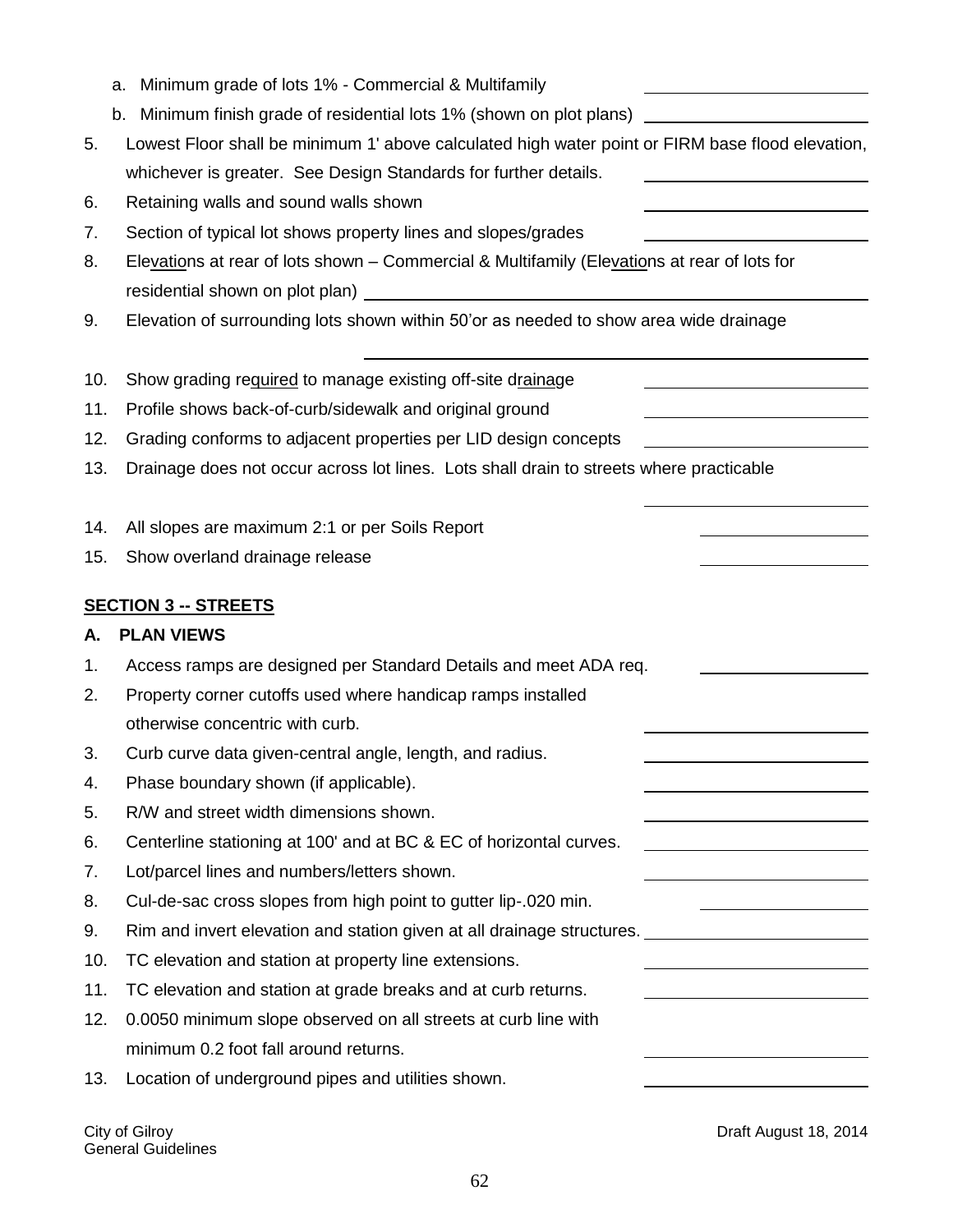| 14. | Fire hydrant and electrolier per Standard Detail                                                    |
|-----|-----------------------------------------------------------------------------------------------------|
| 15. | Street monuments shown.                                                                             |
| 16. | Street names shown.                                                                                 |
| 17. | All notes and standard symbols conform to legend.                                                   |
| 18. | All ex. utility poles, manholes, valves, signs, mail, boxes, trees, etc.                            |
|     | shown. Indicates those to be removed, relocated or adjusted to grade.                               |
| 19. | Continuations and cross streets properly referenced i.e. (see sheet #__)                            |
| 20. | Street signs, traffic signs and barricades shown in proper locations. _____________________________ |
| 21. | Driveway locations & stationioning shown. Width 16'-24' (residential).                              |
| 22. | Shows existing manholes, water valves and other facilities to be                                    |
|     | adjusted to grade.                                                                                  |
| 23. | North arrow shown for each plan view area.                                                          |
|     | <b>B. PROFILES</b>                                                                                  |
| 1.  | Vertical curves designed for proper speeds per Highway Design Manual.                               |
| 2.  | Minimum vertical curve lengths observed.                                                            |
| 3.  | Vertical scale $1" = 2'$ or $1" = 4'$                                                               |
| 4.  | Vertical curves used for grade-breaks where algebraic difference exceeds 1%.                        |
|     | (Except at crown of two intersecting streets; grade-break shall not exceed 4%) _______              |
| 5.  | Cul-de-sacs, show profiles @ centerline through radius point to TC                                  |
|     | at end of cul-de-sac (dashed line).                                                                 |
| 6.  | 2% maximum grade observed across intersections.                                                     |
| 7.  | All underground pipes and utilities shown; including storm drain,                                   |
|     | water and sewer.                                                                                    |
| 8.  | Existing grade on centerline shown.                                                                 |
| 9.  | Finished grade profile at centerline or crown.                                                      |
| 10. | Centerline profiles of intersecting streets shown to their point of intersection.                   |
| 11. | New road profile conforms to off-site existing road profile.                                        |
| 12. | Centerline stations and elevations shown @ all BVC, EVC, PIVC,                                      |
|     | grade breaks, low points and high points.                                                           |
| 13. | All slopes in profile shown.                                                                        |
| 14. | Shows all utility crossings with clearances indicated, 12"min                                       |
| 15. | Manhole invert, rim, and flowline elevations shown.                                                 |
| 16. | Elevation at high and low points of water mains shown.                                              |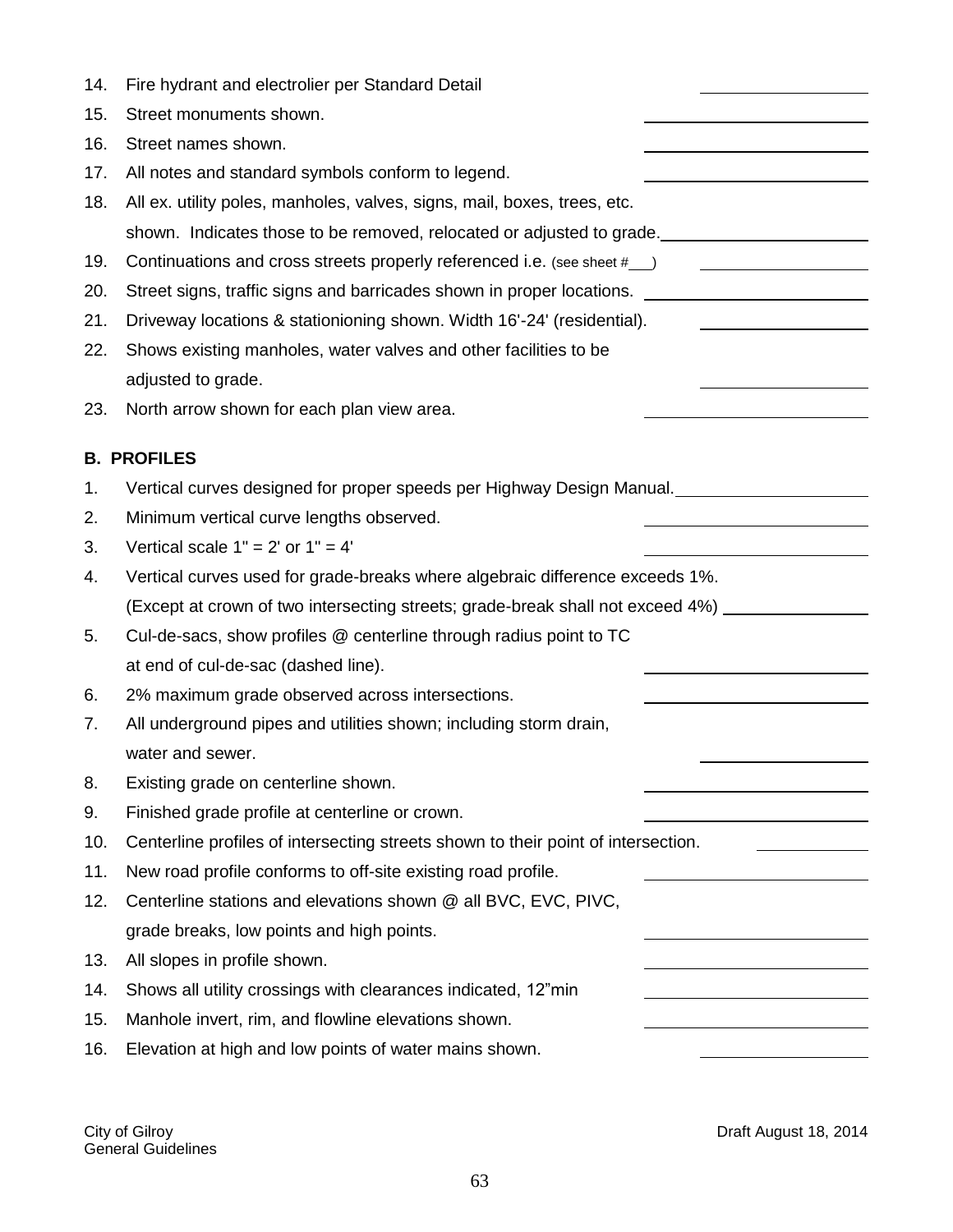# **SECTION 4 -- WATER**

| 1.  | Design conforms to City of Gilroy Design Standards and the Standard Details. |
|-----|------------------------------------------------------------------------------|
| 2.  | Design conforms to Water Master Plan, water system analysis w/               |
|     | recent fire flow test from City, including phasing if applicable             |
| 3.  |                                                                              |
| 4.  | Length shown as distance between crosses or tees.                            |
| 5.  | Air relief valves at high points.                                            |
| 6.  | Invert elevations shown at all grade breaks and air relief valves.           |
| 7.  | Sizes of all existing lines shown.                                           |
| 8.  | Fire services shown. (if applicable)                                         |
| 9.  | Size and type of pipe shown in profile.                                      |
| 10. | Blowoffs at dead-end lines.                                                  |
| 11. | Valves on all legs of a "cross" or "tee" (except at fire hydrants).          |
| 12. | Minimum cover 36 inches.                                                     |
| 13. | Minimum water service size 1 inch.                                           |
| 14. | Size and location of water services laterals and meter boxes shown.          |
| 15. | Fire Hydrant spacing per General Guidelines Section 5.6.                     |
| 16. | Valves spaced per General Guidelines Section section 5.7.                    |
|     | <b>SECTION 5 -- SANITARY SEWERS</b>                                          |
| 1.  | System in agreement with approved tentative map and master plan.             |
| 2.  | Design conforms to City Design Standards and Details.                        |
| 3.  | Adequate cover. 3' min to top of pipe finished grade.                        |
| 4.  | Minimum horizontal and vertical clearances from water main.                  |
| 5.  | Pipe size, type, slope, and length between structures shown.                 |
| 6.  | Connection to existing facilities shown. Manhole installed when tying        |
|     | to existing lines.                                                           |
| 7.  | Extend sewer lines to subdivision boundary                                   |
| 8.  | Station and invert & rim of manhole elevations shown.                        |
| 9.  | Sizes of existing lines shown.                                               |
| 10. | 300' maximum distance from manhole to manhole for pipe                       |
|     | less than or equal to 24", 600' spacing for manholes on                      |
|     | trunk lines greater than 24" and 150' from manhole to                        |
|     | clean out (at end of line).                                                  |
| 11. | Scour velocity shall be 2.5 fps half flow capacity, 10 fps maximum           |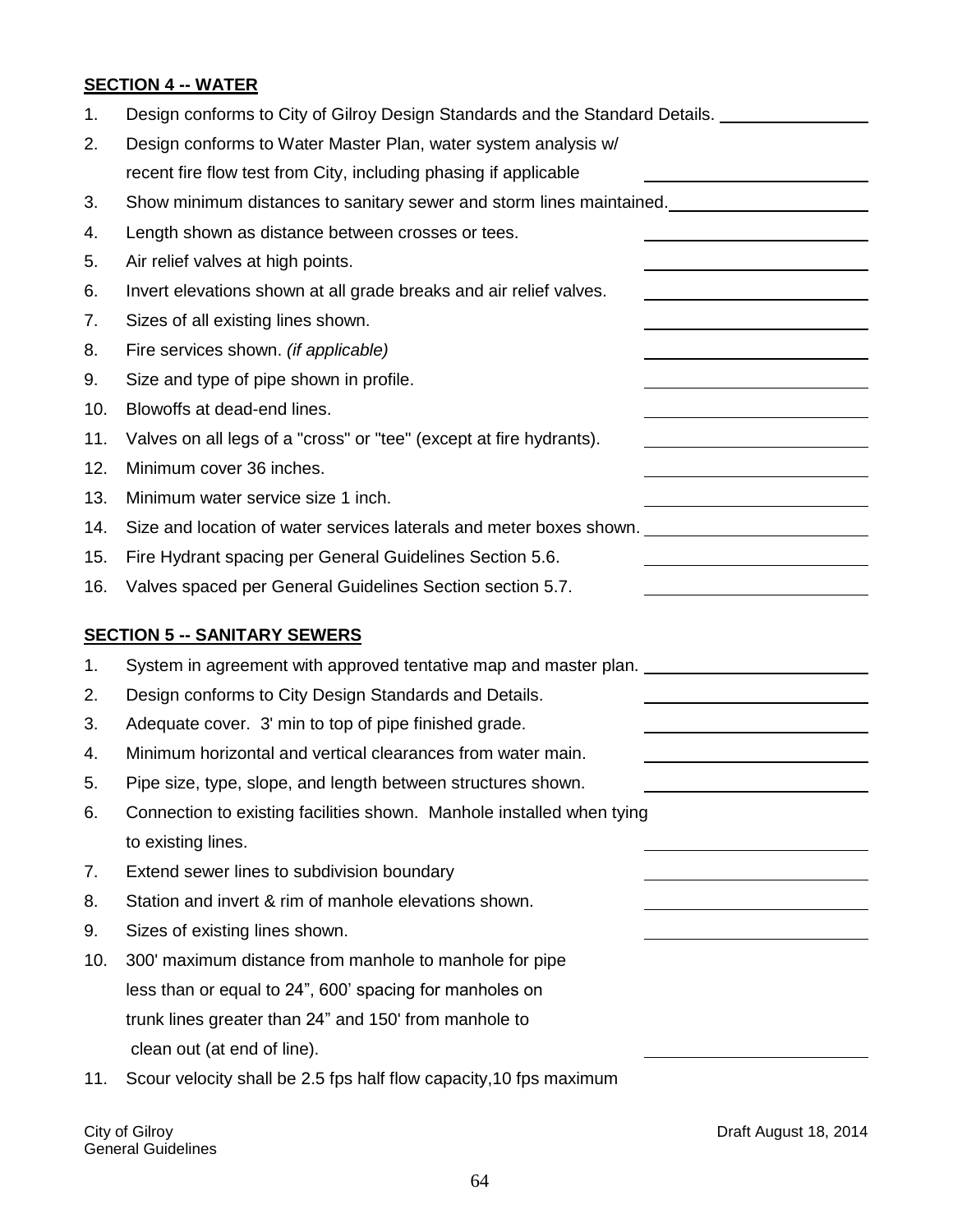velocity

| 12. | 0.1' drop around corner through manhole, or matches soffit elevation. Under the manner of the manner of the ma |                                                                                                                       |
|-----|----------------------------------------------------------------------------------------------------------------|-----------------------------------------------------------------------------------------------------------------------|
| 13. | Points of convergence of pipes shall be crown to crown.                                                        |                                                                                                                       |
| 14. | Lockable manhole covers for any off street manholes.                                                           | <u> 1980 - Johann Barn, amerikan bestemannten bestemannten av den stadt som bestemannten av den stadt som bestema</u> |
| 15. | In unimproved areas, manholes extended 1' above ground.                                                        |                                                                                                                       |
| 16. | Elevations, slopes and distances all mathematically correct.                                                   |                                                                                                                       |
| 17. |                                                                                                                |                                                                                                                       |
|     | <b>SECTION 6 -- DRAINAGE</b>                                                                                   |                                                                                                                       |
|     | A. HYDROLOGY-HYDRAULICS REPORT                                                                                 |                                                                                                                       |
| 1.  | Calculations conform to City Design Standards. Underground system                                              |                                                                                                                       |
|     | designed to handle a 10-year storm, streets designed to carry a                                                |                                                                                                                       |
|     | 100 year storm.                                                                                                |                                                                                                                       |
| 2.  | Tributary drainage system designed to connect to City's future storm                                           |                                                                                                                       |
|     | drainage system and conforms to Storm Drainage Master Plan.                                                    |                                                                                                                       |
| 3.  | Calculations shall include: HGL, FL EI, Q, A, S, V, freeboard at                                               |                                                                                                                       |
|     | structures, structure losses, & tailwater assumptions.                                                         |                                                                                                                       |
| 4.  | All starting water surface calculations adequately verified.                                                   |                                                                                                                       |
| 5.  | Drainage map showing street system, existing and proposed drainage                                             |                                                                                                                       |
|     | system, slope arrows, tributary sub-areas in acres, peak flow in all                                           |                                                                                                                       |
|     | pipes $(1" = 100'$ preferred)                                                                                  |                                                                                                                       |
| 6.  | All pipe in tributary areas labeled to correspond with calculations.                                           |                                                                                                                       |
| 7.  | Base Flood Elevation verified for the project area.                                                            |                                                                                                                       |
| 8.  | Show overland storm water release path.                                                                        |                                                                                                                       |
|     | <b>B. EASEMENTS</b>                                                                                            |                                                                                                                       |
| 1.  | Off-tract improvements (plan and profile) and accompanying                                                     |                                                                                                                       |
|     | easements shown.                                                                                               |                                                                                                                       |
| 2.  | Prior to final approval, executed grant deed, plan, and                                                        |                                                                                                                       |
|     | legal description for off-tract offers of dedication for                                                       |                                                                                                                       |
|     | drainage easement or right of way submitted for review.                                                        |                                                                                                                       |
| 3.  | Off-tract work to be done but no easement required; right-of-entry                                             |                                                                                                                       |
|     | submitted for review.                                                                                          |                                                                                                                       |
| 4.  | Easement widths indicated.                                                                                     |                                                                                                                       |
|     | <b>C. STRUCTURES</b>                                                                                           |                                                                                                                       |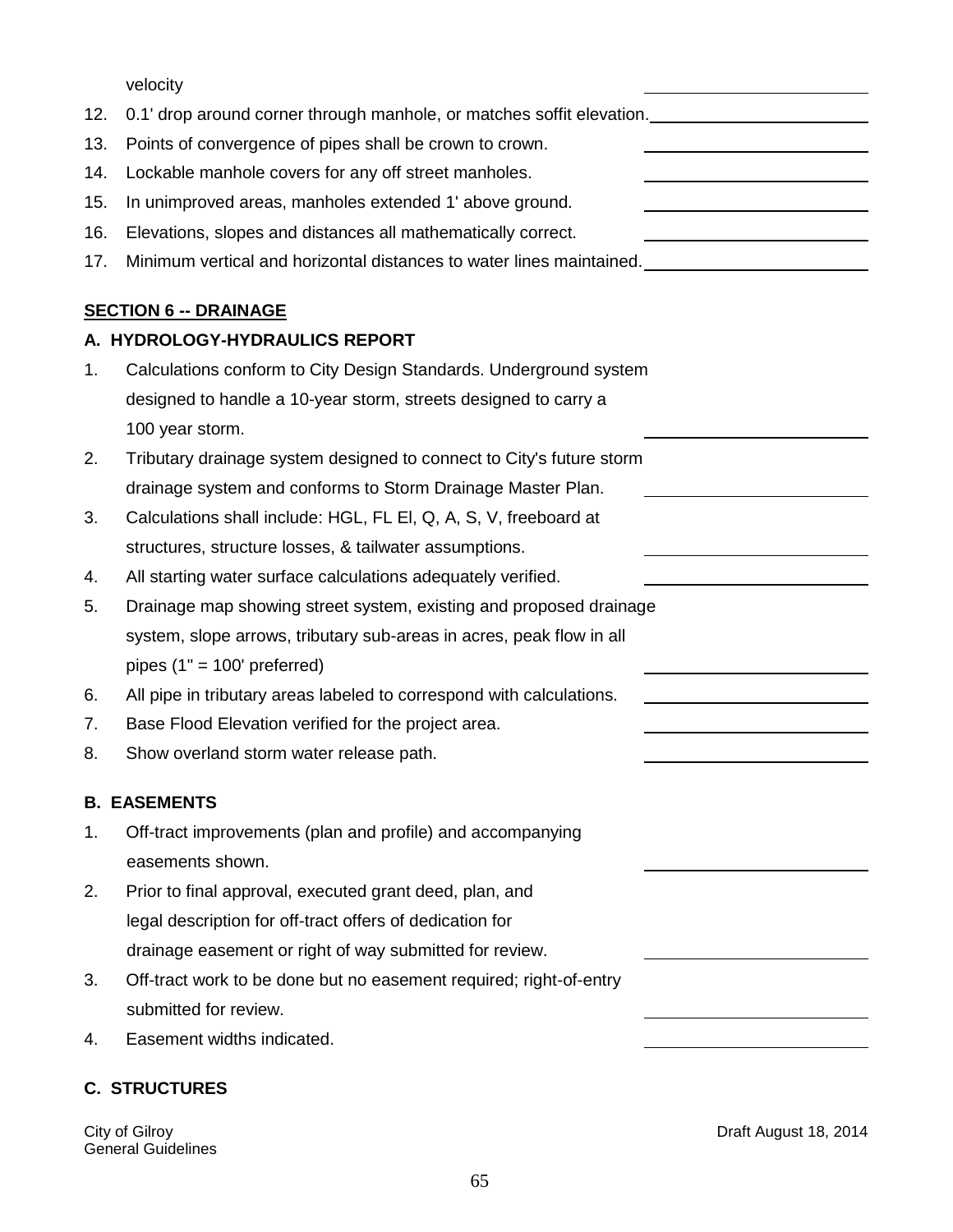|  | 1.00' minimum HGL to TC at DIs and manholes for 10 year storm. |
|--|----------------------------------------------------------------|
|--|----------------------------------------------------------------|

2. Special structure calculations provided.

#### **D. PIPE**

| Minimum slope for flow of 2 fps. Size (15" min. laterals & 18" min. |                                                                          |
|---------------------------------------------------------------------|--------------------------------------------------------------------------|
|                                                                     | mains), class, slope, length, and, type of pipe (RCP) shown in profiles. |

- 2. Indicate clearly on plans where non-standard pipes are used.
- 3. Elevations, slopes and distances all mathematically correct.
- 4. Matches hydraulic/hydrology calculations.
- 5. Manhole inverts and rim elevations shown along with catch basin invert elevations.

#### **E. CHANNELS**

- 1. Maximum velocity in earth channel verified by soils report.
- 2. Channel side slopes as specified by soils report.
- 3. Channel design per City Specific Plan (if applicable)

#### **F. STORM DRAIN DETENTION BASINS FOR FLOOD CONTROL**

- 1. Runoff and volume calculations per City Design Standards.
- 2. High water level shown on basin section.
- 3. Basin bottom 5' above water table unless statement from soils engineer indicates range of depths, then 2' minimum allowed.
- 4. Outfall protection using rip-rap required.
- 5. Chain link fence with slats required around basins greater than 3 feet in depth.
- 6. Basins have an access road around the basin.
- 7. Easement boundary shown.
- 8. Maximum sloped ratios for turfed or landscaped side slopes = 4:1

#### **SECTION 7 – STORM WATER QUALITY FOR POST-CONSTRUCTION**

- 1. Storm Water Control Plan per Municipal Code Chapter 27.D.
- 2. Storm Water Control Plan Checklist
- 3. Performance Requirement Certifications
- 4. Show overland release path.

#### **SECTION 8 – LANDSCAPE PLANS**

1. Specify all planting materials

General Guidelines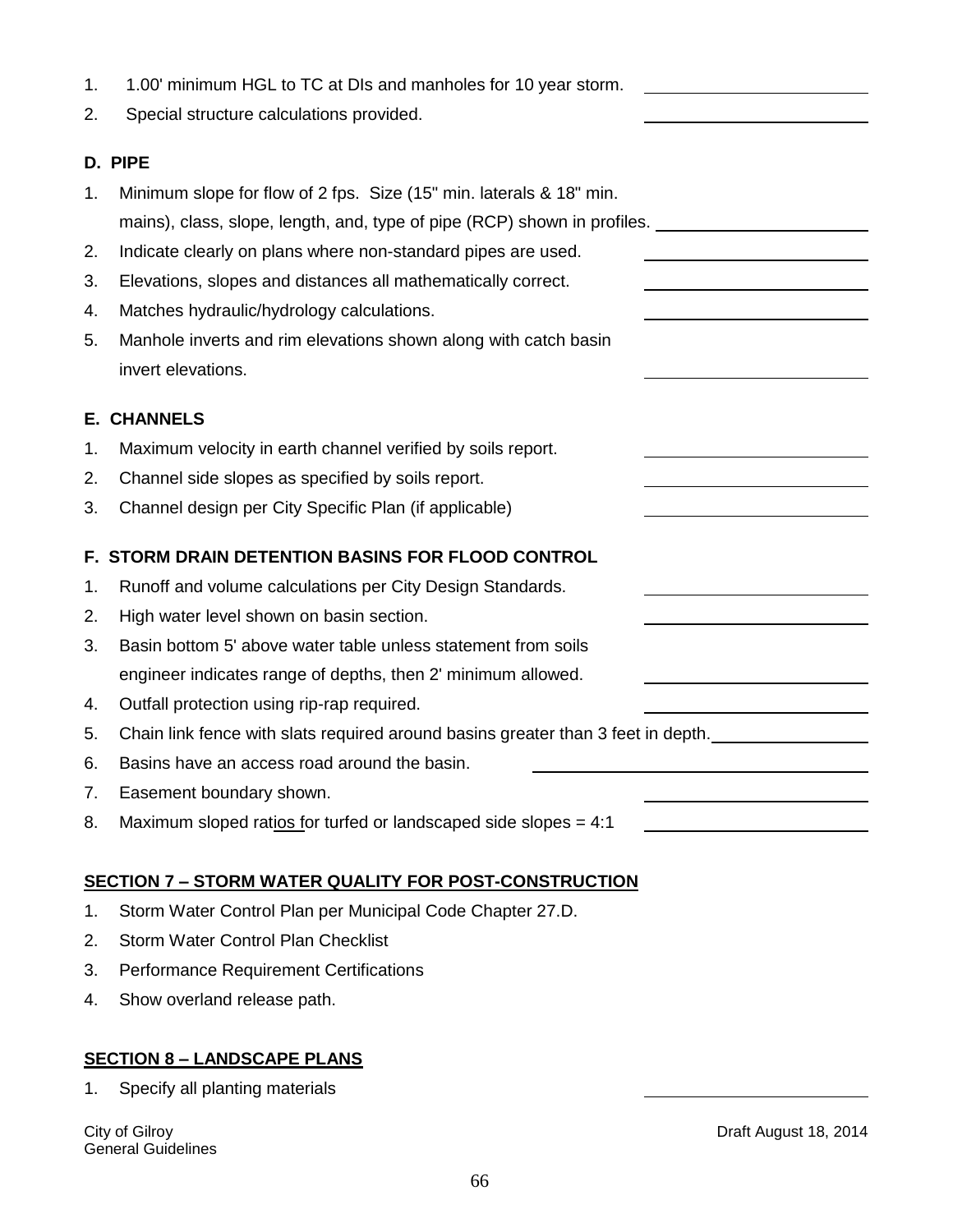| 2. | Specify irrigation system                                                                                                  |  |
|----|----------------------------------------------------------------------------------------------------------------------------|--|
| 3. | Provide water budget calculations                                                                                          |  |
| 4. | Show point of connection to water system                                                                                   |  |
| 5. | Show point of connection to electrical power                                                                               |  |
|    |                                                                                                                            |  |
|    | <b>SECTION 9 - JOINT TRENCH INTENT PLANS</b>                                                                               |  |
| 1. | Show all utility box locations                                                                                             |  |
| 2. | Show all conduit runs                                                                                                      |  |
| 3. | Show all points of connection                                                                                              |  |
| 4. | Provide PG&E approval (prior to final approval)                                                                            |  |
| 5. | Project Engineer shall review improvement plans,<br>landscape plans, and Joint Trench and attest there are no<br>conflicts |  |
|    | <b>SECTION 8 - GENERAL</b>                                                                                                 |  |
| 1. | Shows winterization procedures and erosion control measures.                                                               |  |
| 2. | SWPPP with QSP name and phone number, & WDID Number                                                                        |  |
| 3. | Santa Clara Valley Water District Well Map/Site must be checked                                                            |  |
| 4. | Trash can pad for roads less than 30' wide                                                                                 |  |
| 5. | Street Names approved by Street Naming Committee                                                                           |  |
| 6. | Lot numbers on improvement plans match lot numbers on Final Map                                                            |  |
| 7. | <b>Tract number on First Plan Sheet</b>                                                                                    |  |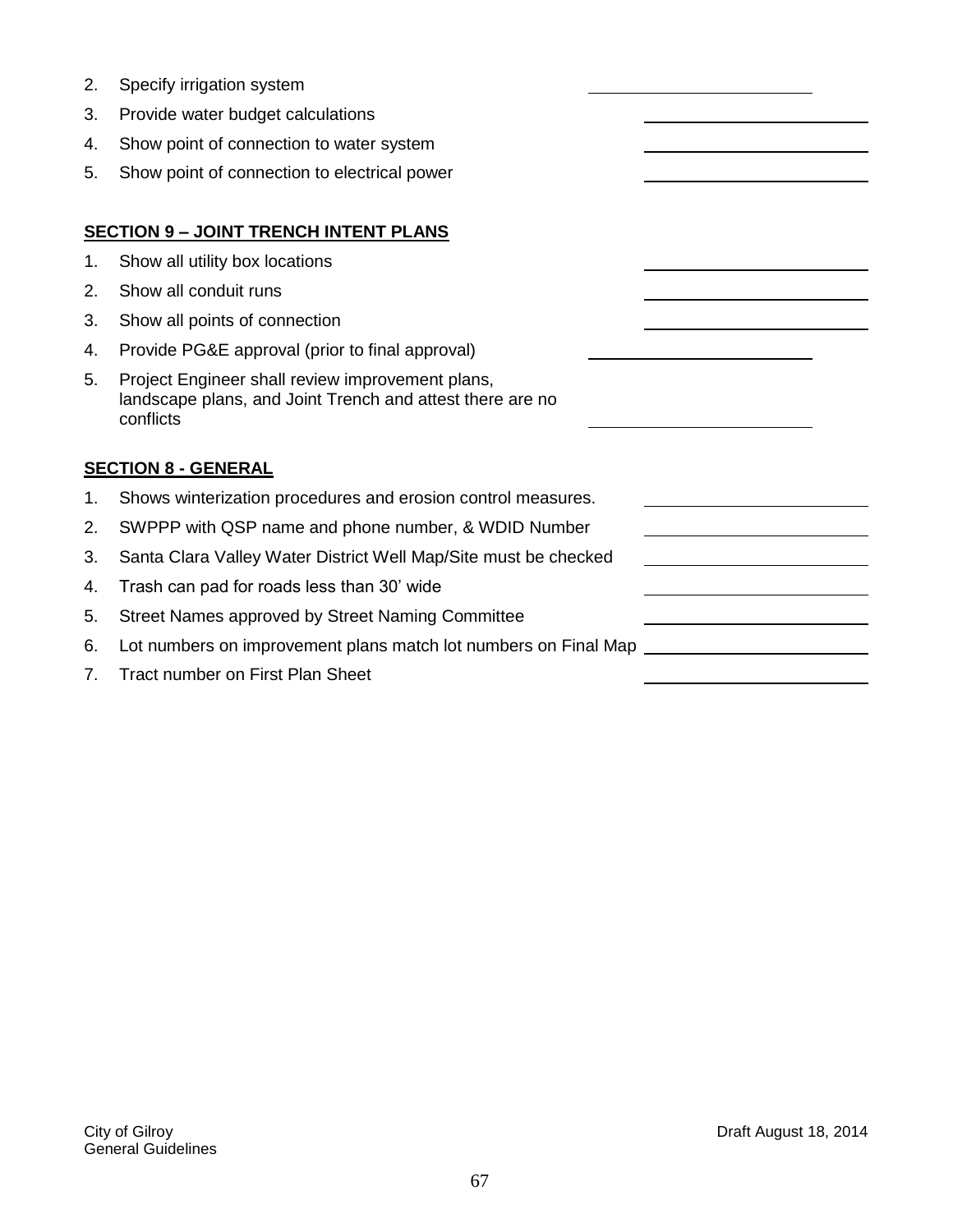# **Development Project Closeout**

#### *The following information serves as an informational checklist for contractors and/or developers to identify the process for the completion of a new development.*

- 1. City of Gilroy, Engineering Division provides a Punch List of final items required for completion and acceptance of the project.
- 2. Developer/Contractor shall complete all field work identified on the Punch List to the City of Gilroy, Engineering Division.
- 3. Developer shall provide the contractor's final pay request in Excel format, and copies of all invoices.
- 4. Developer shall provide electronic files of all job site mark-ups and "as-built" plans and maps.
- 5. Developer shall provide operation and maintenance manual for storm water quality structural control measure maintenance.
- 6. Engineering Division will review contractor's final pay request cost and compare with Engineer's Estimate of Probable Costs included with Improvement Plans, and determine final plan check and inspection fee.
- 7. Upon the determination of the fees, If they are:
	- i. Due by the Developer to the City of Gilroy, a request for payment is sent to Developer.
	- ii. Owed to the Developer by the City of Gilroy, a refund will be processed for the over-payment.
- 8. The Engineering Division shall review electronic files as-built to determine completeness.
- 9. Developer requests final inspection.
	- i. Final inspection by City includes a review by ALL City Departments. All Departments are to make comments at which time, comments will be forwarded to the Developer to address.
- 10. After Final Inspection is complete, Developer to shall submit within 14 days Record Drawings, prepared per job site mark-up, for Improvement Plans as per General Guidelines Section 1.5 of Standards. Submittal shall include:
	- i. Mylar set of plans
	- ii. Electronic set of plans in the following format:
		- 1. Autocad DWG format, Autocad (call city for latest version)
- 11. Items 1-9 to be completed prior to sending the Notice of Completion of Project to the City Council.
- 12. Once approved by Council, the NOC is recorded.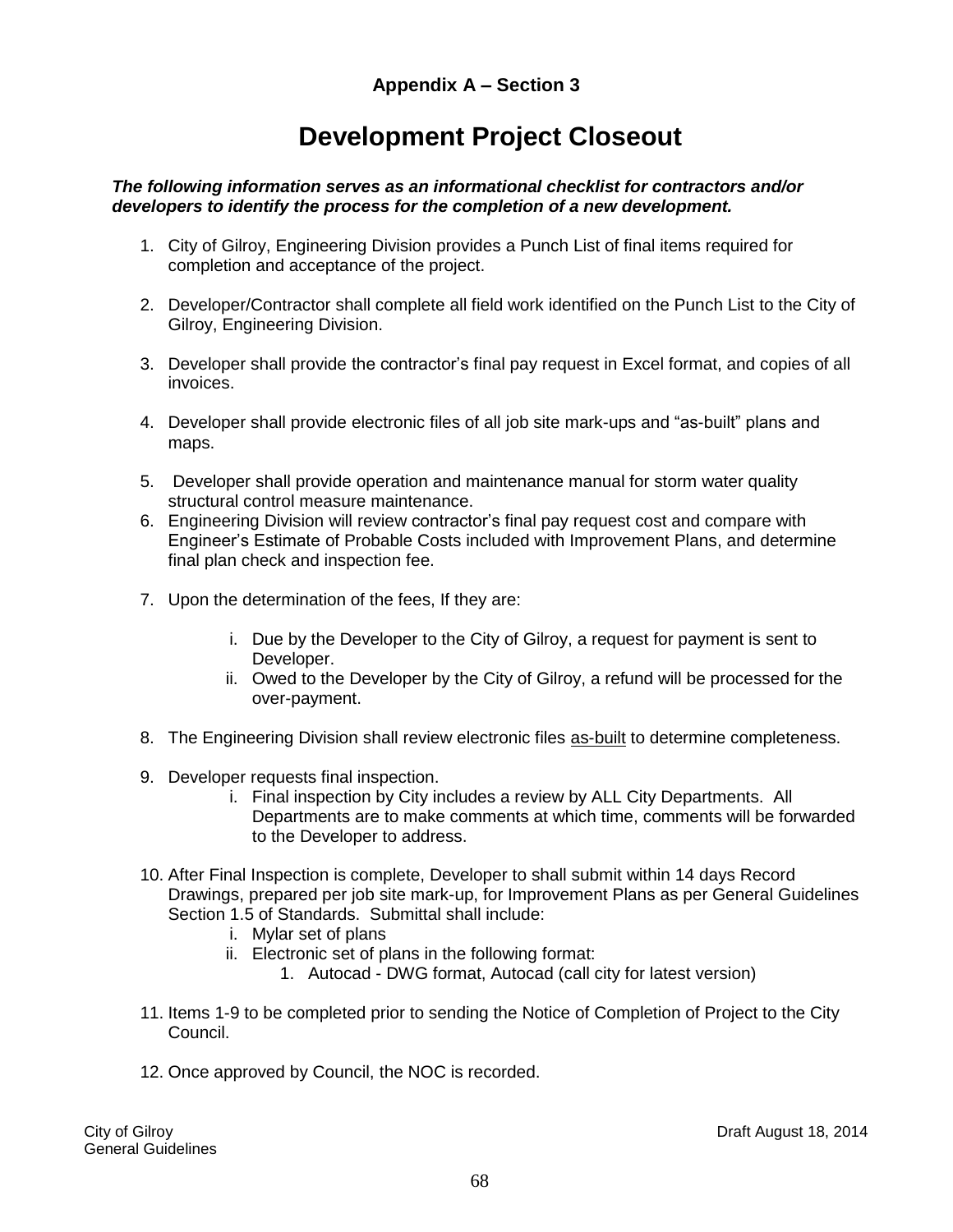- 13. Developer to request a partial release of their bond (bond release cannot occur until 35 days after county notification of recording of the Notice of Completion and no liens have been filed against the City).
- 14. City sends Developer in writing the determination of the bond reduction.
	- i. If approved, Bond reduction released in exchange for maintenance bond. Maintenance bond is to be for a one-year period (one year from the Council meeting date of acceptance), automatically renewable.
- 15. Inspectors review project one month prior to expiration of maintenance bond and advises contractor/developer of any deficiencies to be completed prior to release of maintenance bond.
	- i. This inspection by City includes a review by ALL City Departments. All Departments are allotted two weeks (Minimum) to make comments at which time, comments will be forwarded to the Developer to address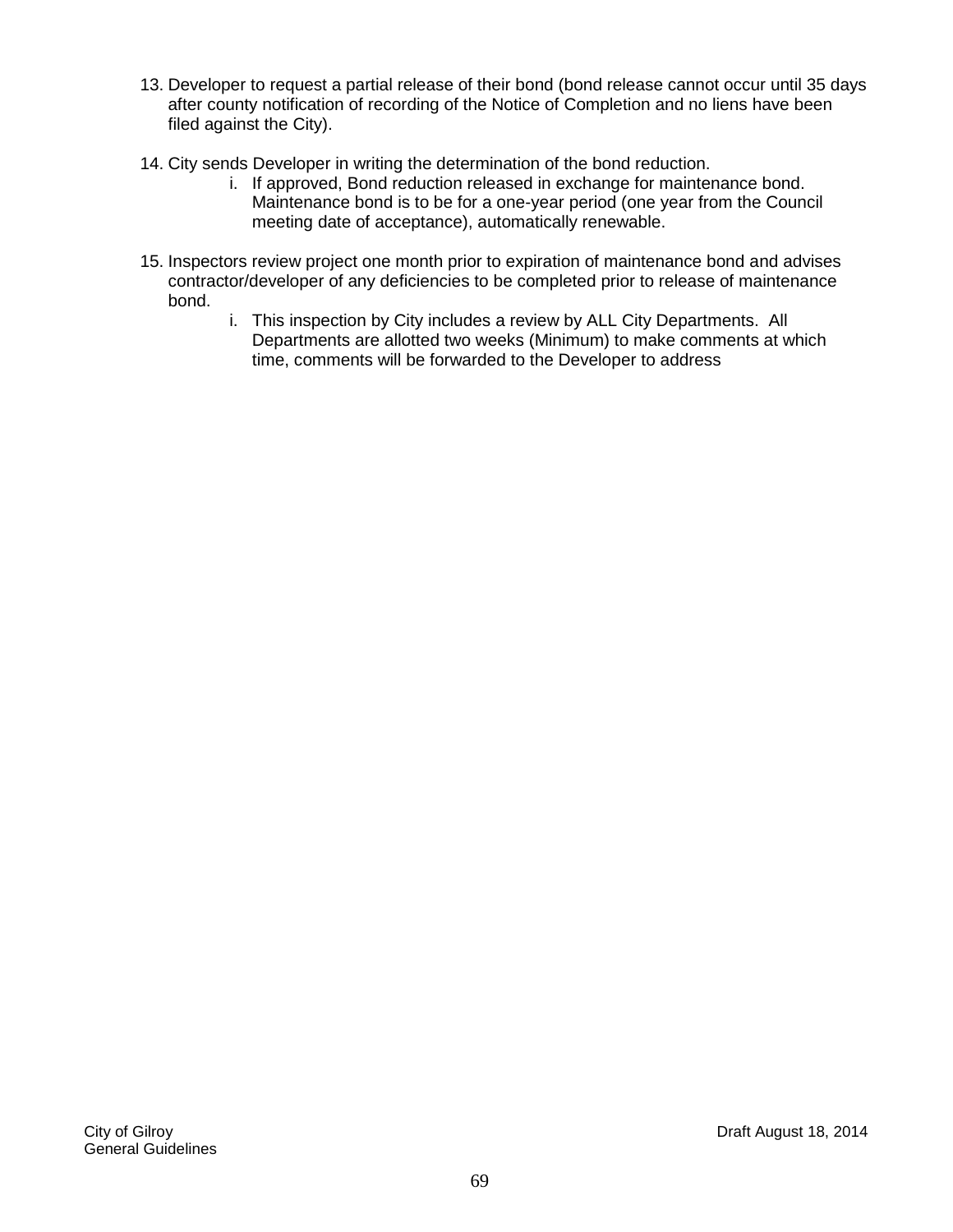# **Appendix B FINAL MAPS**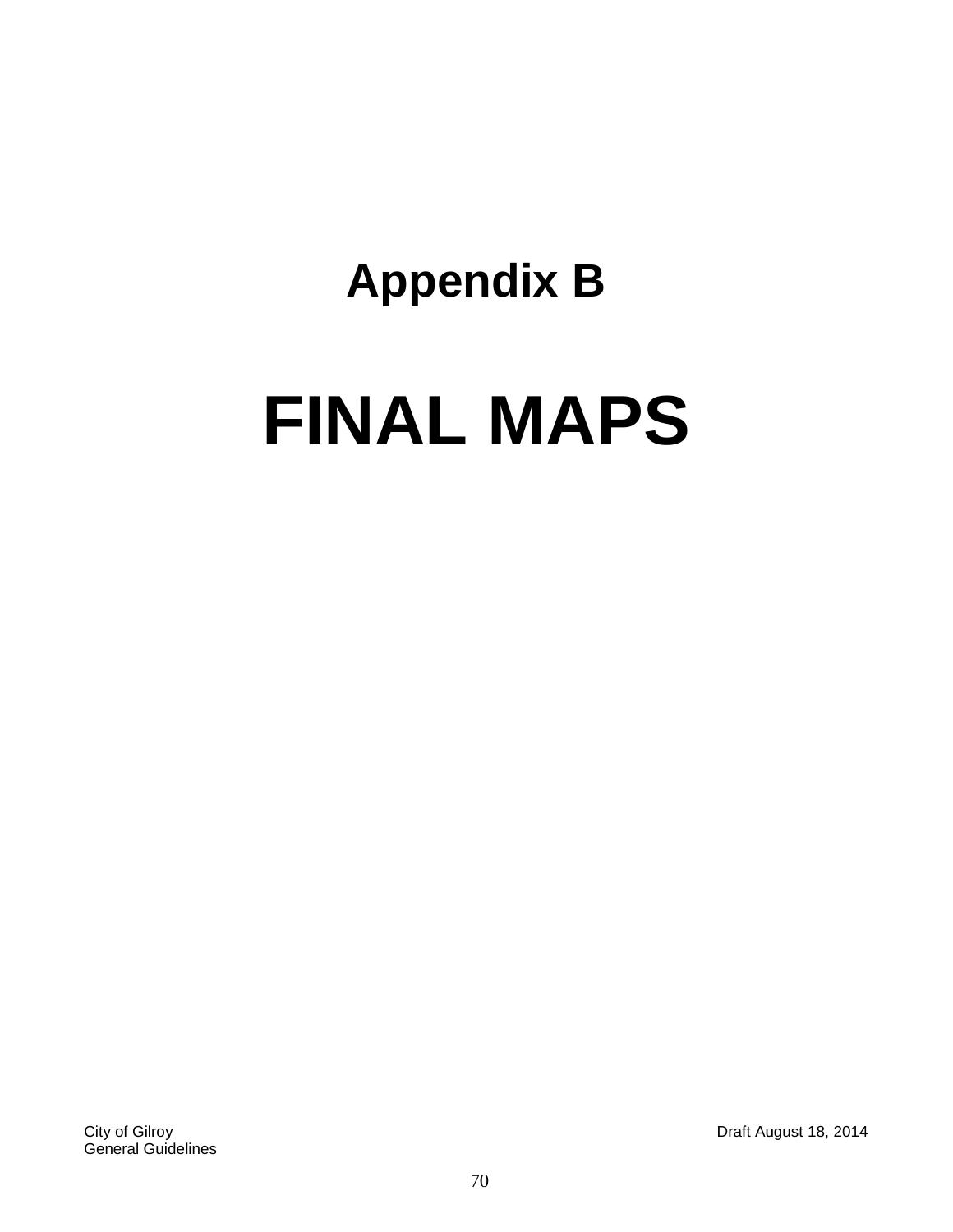# **CHECKLIST FOR FINAL MAPS**

|    | Subdivision No.                                                                                                                                                                                       |                            |
|----|-------------------------------------------------------------------------------------------------------------------------------------------------------------------------------------------------------|----------------------------|
| А. | <b>GENERAL</b>                                                                                                                                                                                        | <b>Engineers Checklist</b> |
|    | 1.<br>Agrees with the approved Tentative Map.<br>2.<br>Compliance with conditions of approval:<br>(i.e. survey, dedications, notes).                                                                  |                            |
|    | 3.<br>Easements and monuments correspond with Improvement Plans.<br>Title Report current (within six months)<br>4.                                                                                    |                            |
| В. | <b>DEDICATION AND CERTIFICATION</b>                                                                                                                                                                   |                            |
|    | 1.<br><b>Owner's Statement.</b><br>2.<br>Trustee's Statement. Note: Check signature requirements,<br>Land Development.                                                                                |                            |
|    | Surveyor's/Engineer's Statement, including signature, seal and number.<br>3.<br>Name of person authorizing map.<br>4.<br>All certificates signed and acknowledged with signatures and<br>5.           |                            |
|    | Notary seals legible, using black India ink (final submittal).<br>Statement of the Planning Commission.<br>6.<br>7.<br>Certificate of the City Clerk.<br>8.<br><b>Recorder's Certificate</b>          |                            |
| C. | 9.<br><b>City Engineer's Statement</b><br><b>MONUMENTATION</b>                                                                                                                                        |                            |
|    | 1.<br>All found monuments tied by survey and described with tag<br>numbers and recorded reference.                                                                                                    |                            |
|    | Basis of Bearings, two found monuments of record must appear<br>2.<br>in a statement and be labeled on each sheet of the map.                                                                         |                            |
|    | 3.<br>Tie to Basis of Bearings.<br>Monument R/W at B.C., E.C. and property line, if necessary.<br>4.<br>A monumented line shall be shown on all new subdivision streets,<br>5.                        |                            |
|    | with ties to right-of-way.<br>Chisseled "+"at the prolongation of property line to curb or<br>6.<br>back of walk, whichever applies                                                                   |                            |
| D. | <b>MATHEMATICAL ACCURACY AND GEOMETRY</b>                                                                                                                                                             |                            |
|    | 1.<br>All bearings, distances and curve information shown to<br>nearest .01 ft. and nearest second.                                                                                                   |                            |
|    | 2.<br>Curve data (Delta, Radius, Length).<br>3.<br>Radial bearing, non-tangent curve.<br>4.<br>Sum of increments equals total distance or delta.                                                      |                            |
|    | 5.<br>Areas net and gross (as required to nearest .01 of area).<br>6.<br>Minimum road centerline radius; 750, 500, 250. Street width<br>setback lines, and/or required widening must be shown on map. |                            |
|    | 7.<br>Math closures must be correct to 1 part in 20,000 and they<br>must be certified.                                                                                                                |                            |

City of Gilroy<br>General Guidelines

Draft August 18, 2014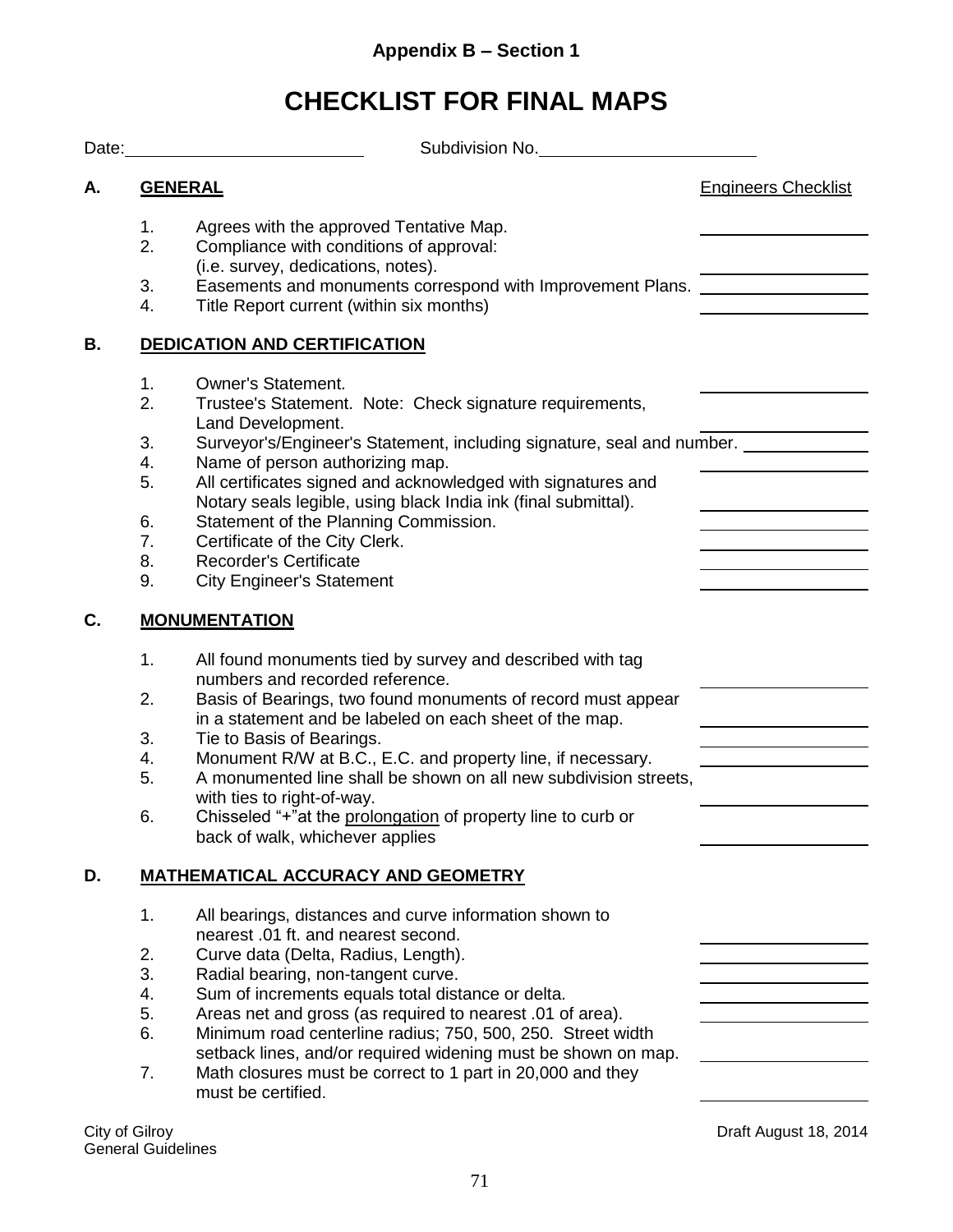8. Individual parcel area, table form or per lot.

### **E. MAP BODY Engineers Checklist**

- 2. Full map size 18" x 26" on mylar with 1" border (16" x 24" inside border). Should have scale 40 ft., 50 ft., or 60 ft. to 1"; other scales must have Engineering Division's approval.
- 3. Legend: Found mon., solid; set mon., open; show corner monument type, size and tag no.; show on each map sheet.
- 4. Distinctive border.
- 5. Map tie to next street intersection or a vicinity map.
- 6. Road names, spelling R/W width, setback lines and/or required widening.
- 7. Parcel designation, lots designated by numbers; parcels designated by letters.
- 8. City boundaries must appear on the map, when applicable.
- 9. Future street lines and original property lines.
- 10. Each lot/parcel must be shown completely on one sheet. If more than one sheet is required, the first sheet shall contain a small-scale, undimensioned map of the parcel.
- 11. Key or index map showing sheet numbers.
- 12. Chisseled "+"at the prolongation of property line to curb or back of walk, whichever applies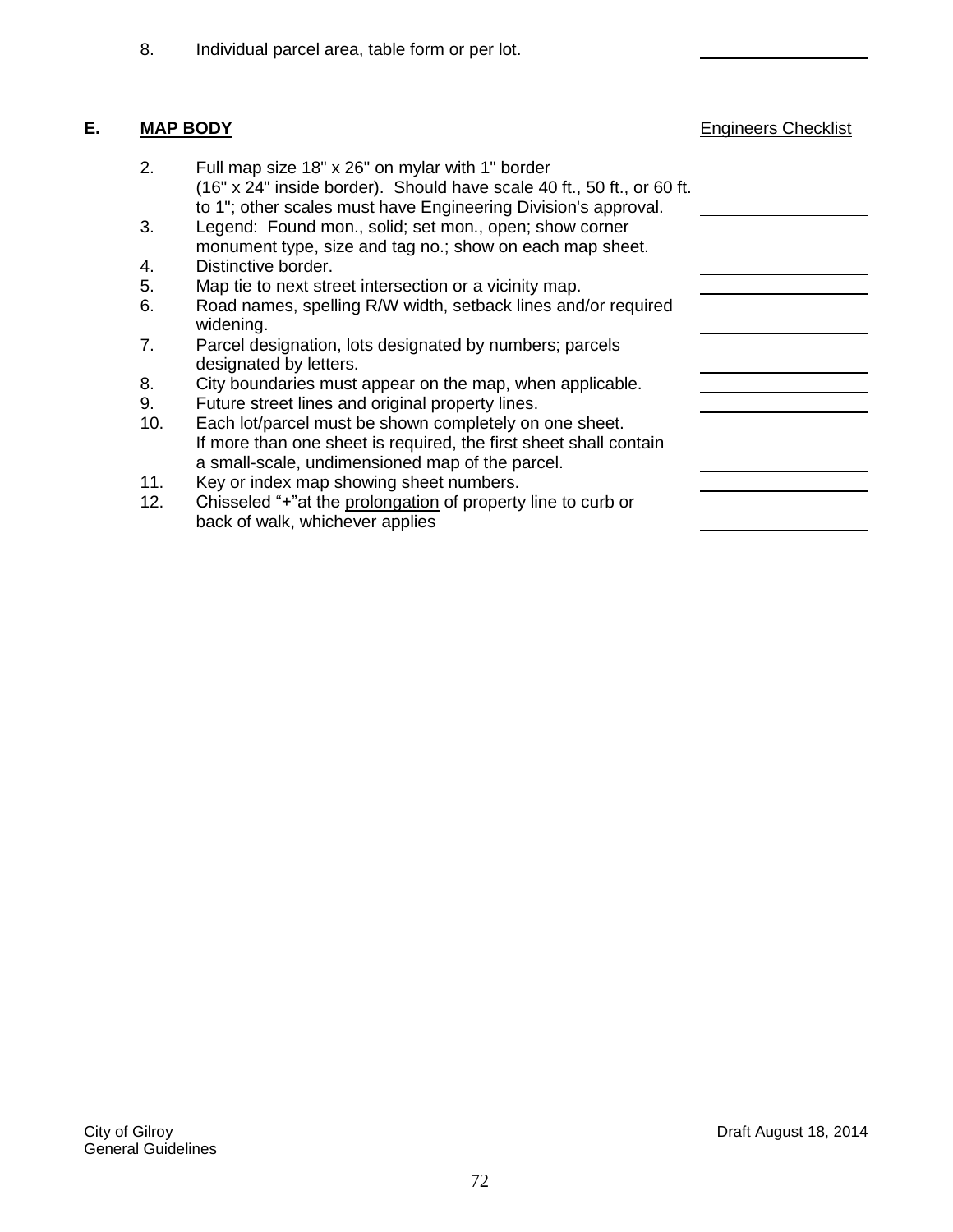#### **Requirements for Council Approval**

#### *Upon completion of Final Map the following listed items are to be provided. When all items have been received the project will be agendized for City Council approval.*

- 1. Property Improvement Agreement signed, sealed, notarized and returned to the City of Gilroy.
- 2. Payment of plan check and inspection fees and storm impact fee, street tree fee, and construction water per the Final Development Cost Schedule.
- 3. Performance Bond and Payment Bond to be provided to the City of Gilroy. Amounts outlined within the Development Cost Schedule.
- 4. A check made payable to the County of Santa Clara Recorder. This will cover the recording fee for the Property Improvement Agreement and Tract Map.
- 5. Subdivision Guarantee.
- 6. Current City of Gilroy Business License.
- 7. Developer's liability insurance certificates and Additional Insured form specifically naming the City of Gilroy as additionally insured.
- 8. Provide two (2) Mylar sets of the Improvement Plans. Both complete sets will be signed by the City Engineer. Once signed/approved, one set will be given to the developer/owner and one will be for the City of Gilroy.
- 9. Provide two (2) original Mylar sets of the Final map. Both Council approved sets will be sent to the title company for recording. One recorded copy will be returned to the City of Gilroy.
- 10. Provide on the same CD, as an Autocad File and PDF, for both Improvement Plans and Final Maps that conform to the Digital Standard Requirements.
- 11. An 8-1/2 x 11 paper copy and AutoCad Drawing of the site plan for the Final Map showing fire hydrants, lot numbers (in the upper right hand corner), street names and Tract number and name.
- 12. An 11 x 17 reduced paper copy of the final project improvement plans and final map.

#### **Note:**

A. **After Council Approves Final Map**, Developer to submit to City within 30 days a mylar copy of the **Recorded** map**.**

**At the End of the Project**, Developer to submit Improvement Plan **Record Drawings** as a Mylar and Autocad file and contractor's final pay request (see Appendix A – Section 3).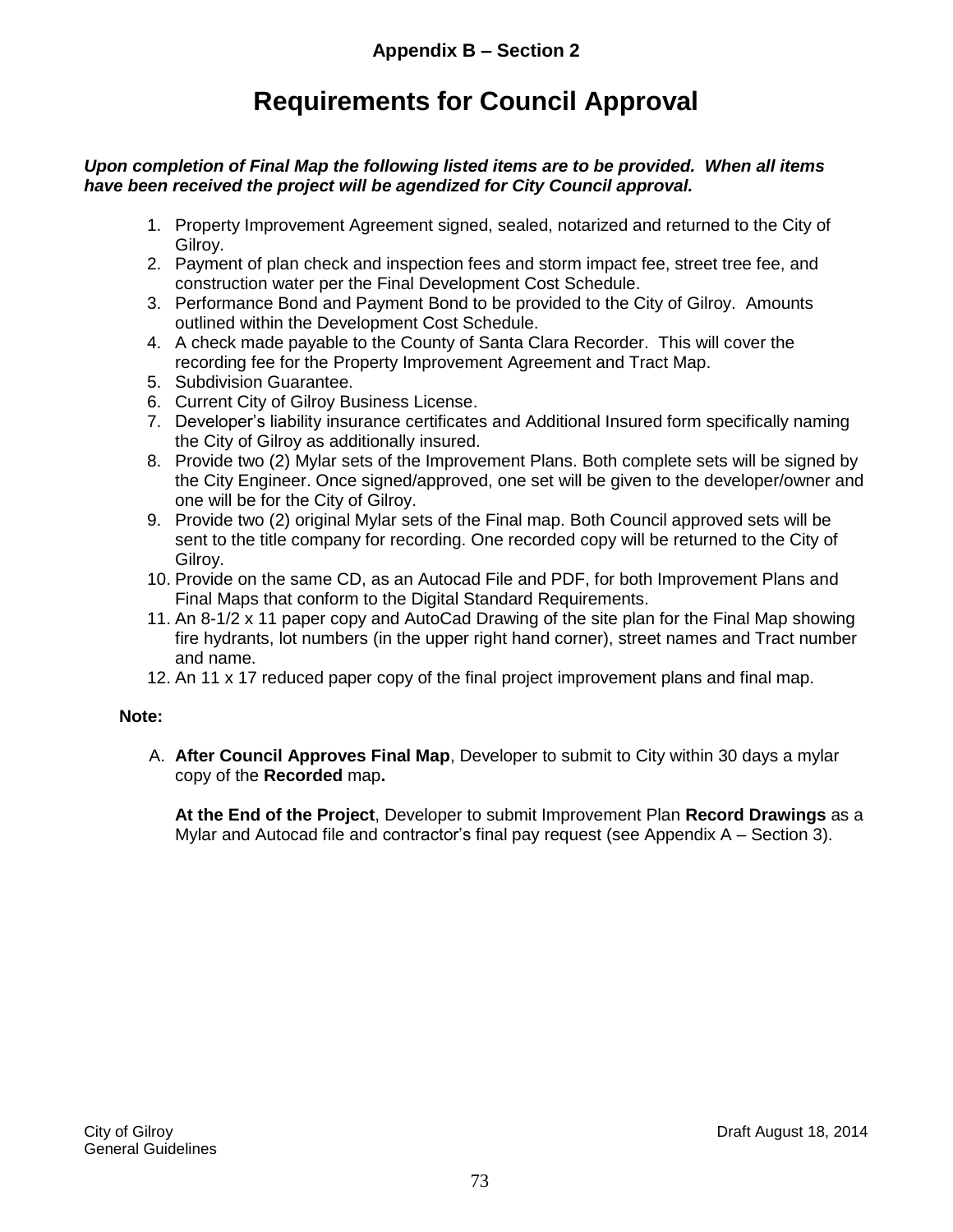### **Appendix C**

## *TRAFFIC CONTROL PLANS*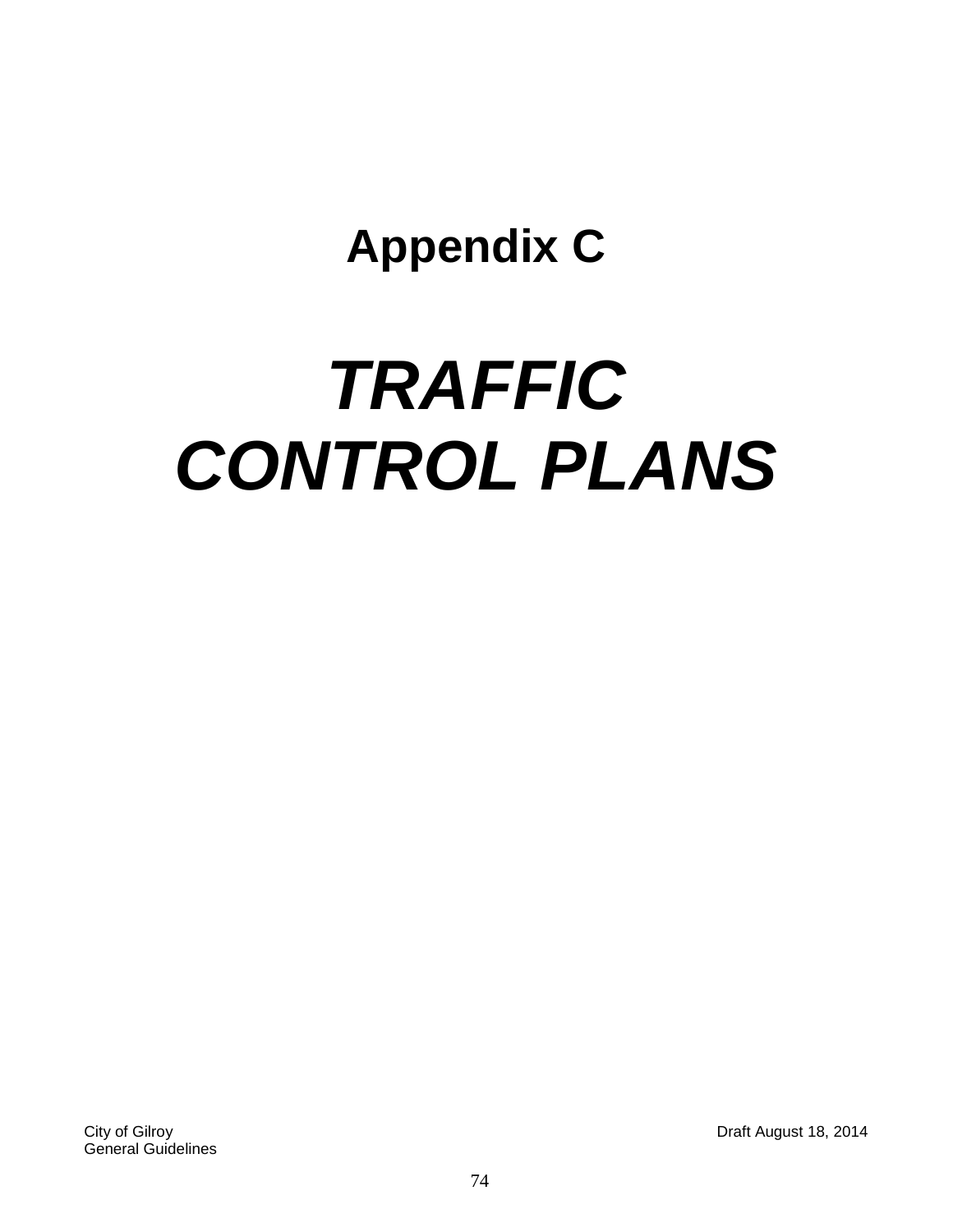#### **Appendix D**

### **TRAFFIC CONTROL PLANS**

Traffic control plans shall be submitted to the Engineering Division for all work conducted within City right-of-way and shall meet the minimum requirements outlined below.

#### **GENERAL**

- 1. Traffic control plans shall be prepared in accordance with latest edition of the *California Manual on Uniform Traffic Control Devices (CA MUTCD)*
- 2. Plans shall be prepared by a California-licensed Professional Engineer with experience in preparing traffic control plans
- 3. Traffic control plan shall be designed to address specific site/project conditions. Examples, samples, or "typical" drawings are not allowed.
- 4. Traffic control plan shall be submitted a minimum of 10 working days prior to work commencing, for each phase of work, particularly when phases alter traffic patterns/flow
- 5. Improvement plans must be approved by the City before traffic control plan can be approved
- 6. Place all "Notes" on traffic control plan (see below for required notes)

#### **PERMITS**

- 1. Submit copy of approved Caltrans Encroachment Permit if any portion of plan is within state right-of-way. Traffic control plan cannot be finalized and approved by the City until receipt of approved Caltrans permit.
- 2. Submit copy of approved Santa Clara County Encroachment Permit if any portion of plan is within county right-of-way. Traffic control plan cannot be finalized and approved by the City until receipt of approved county permit.

#### **TRAFFIC PLAN**

- 1. Identify north point and scale
- 2. Identify/shade construction area(s)
- 3. Identify area(s) where parking will be prohibited
- 4. Identify all symbols in a legend
- 5. Identify all signs and striping; provide key for sign and striping designations
- 6. Construction signs shall be black on orange (not black on yellow or black on pink)
- 7. Indicate sign designation and spacing
- 8. Indicate type and spacing of delineators, where applicable
- 9. Specify type(s) of barricade(s) to be used, where applicable
- 10. Identify and dimension all travel lanes
- 11. Show, identify, and provide/maintain access to existing driveways, cross streets, alleys, etc.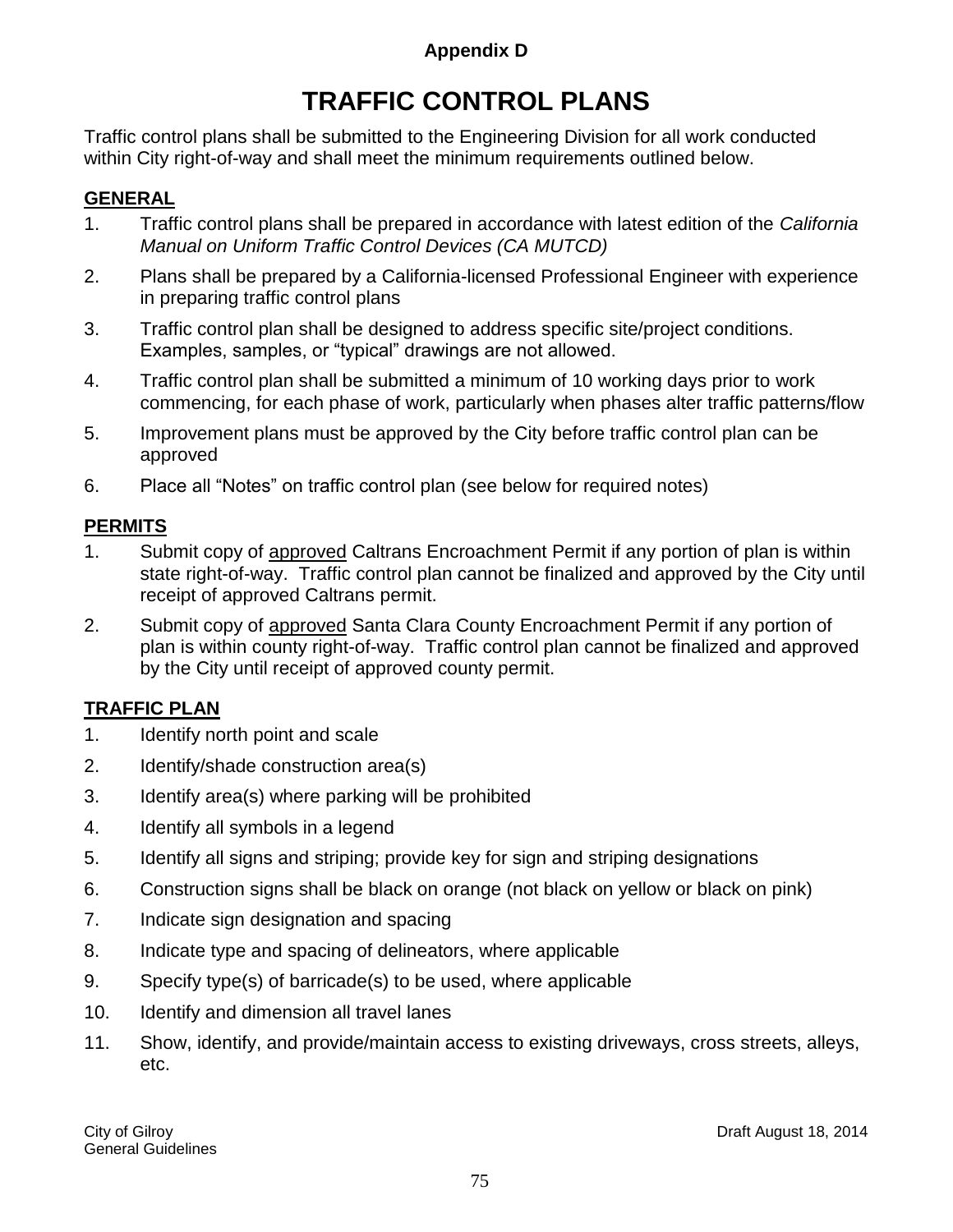- 12. Provide pedestrian detour for sidewalk closures
- 13. Depending on duration of work, temporary striping may be required instead of delineators
- 14. For signalized intersections, the following shall apply:
	- a) All active travel lanes shall have temporary or permanent detection
	- b) All permanent detection shall be installed within 48 hours of end of temporary traffic control

#### **NOTES**

*Including the following notes:*

- 1. Specify working days and hours.
- 2. Construction signs shall be black on orange (not black on yellow or black on pink).
- 3. Access to all private properties shall be maintained at all times during construction.
- 4. Temporary traffic control signs shall not block fire hydrants and/or driveways at all times.
- 5. All traffic control devices (signs, channelizers, etc.) shall be retroreflective and/or illuminated during nighttime traffic control.
- 6. All existing roadway signs conflicting with traffic control plan shall be covered for duration of work and uncovered when roadway is reopened.
- 7. For signalized intersections, all active travel lanes shall have temporary or permanent detection. All permanent detection shall be installed within 48 hours of end of temporary traffic control.
- 8. Contractor shall post temporary "No Parking," "No Stopping," and/or "Tow Away" signs along roadway frontage, where applicable, a minimum three (3) working days prior to commencement of work. Signs shall state days and hours when restrictions apply.
- 9. Contractor shall display on its barricades company name and 24-hour emergency telephone number in case of emergency callouts.
- 10. Contractor shall furnish, erect, and maintain barricades, lights, signs, flagmen, fencing, and other safety measures to give adequate protection to the public at all times. Contractor shall provide access to all areas in the vicinity of the encroachment and shall provide necessary temporary sidewalk and warning signs.
- 11. The parking of any construction-related vehicles or storage of any material is not allowed on a public street or sidewalk unless approved in advance by the City Engineer.
- 12. Any traffic striping, pavement markings, pavement surface, etc. damaged or destroyed by Contractor's work shall be replaced by Contractor to the satisfaction of the City Engineer at Contractor's sole expense.
- 13. Contractor shall notify all private property owners in writing a minimum three (3) working days prior to any construction that may affect access. Notice shall contain
	- a) Company Name
	- b) Contact Name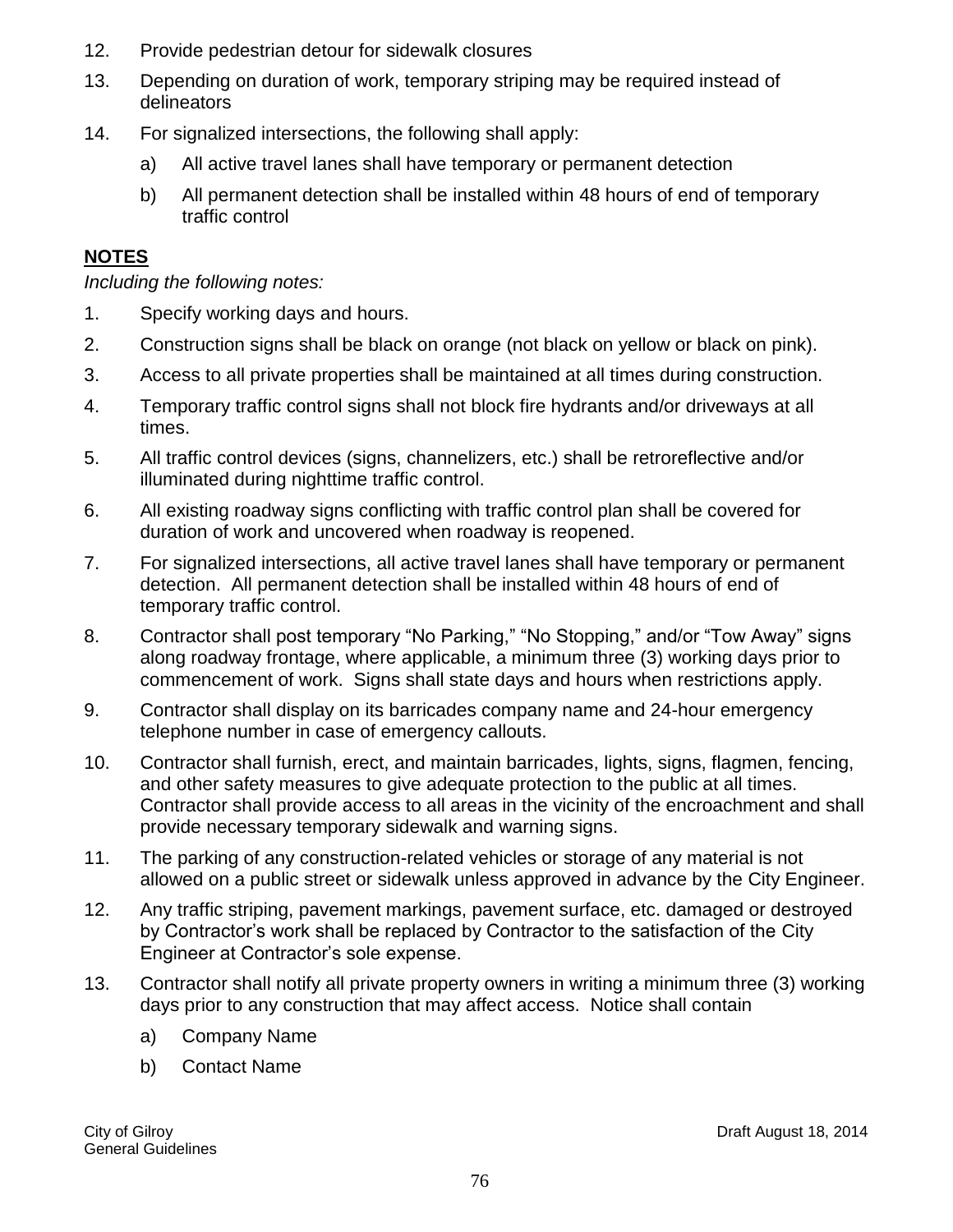- c) Company and/or Contact Phone Number
- 14. Contractor shall notify City of Gilroy Engineering Division in writing a minimum five (5) working days prior to beginning of work.

#### **HAUL ROUTES**

Haul routes shall be identified prior to the start of construction and shall conform to all city and state regulations.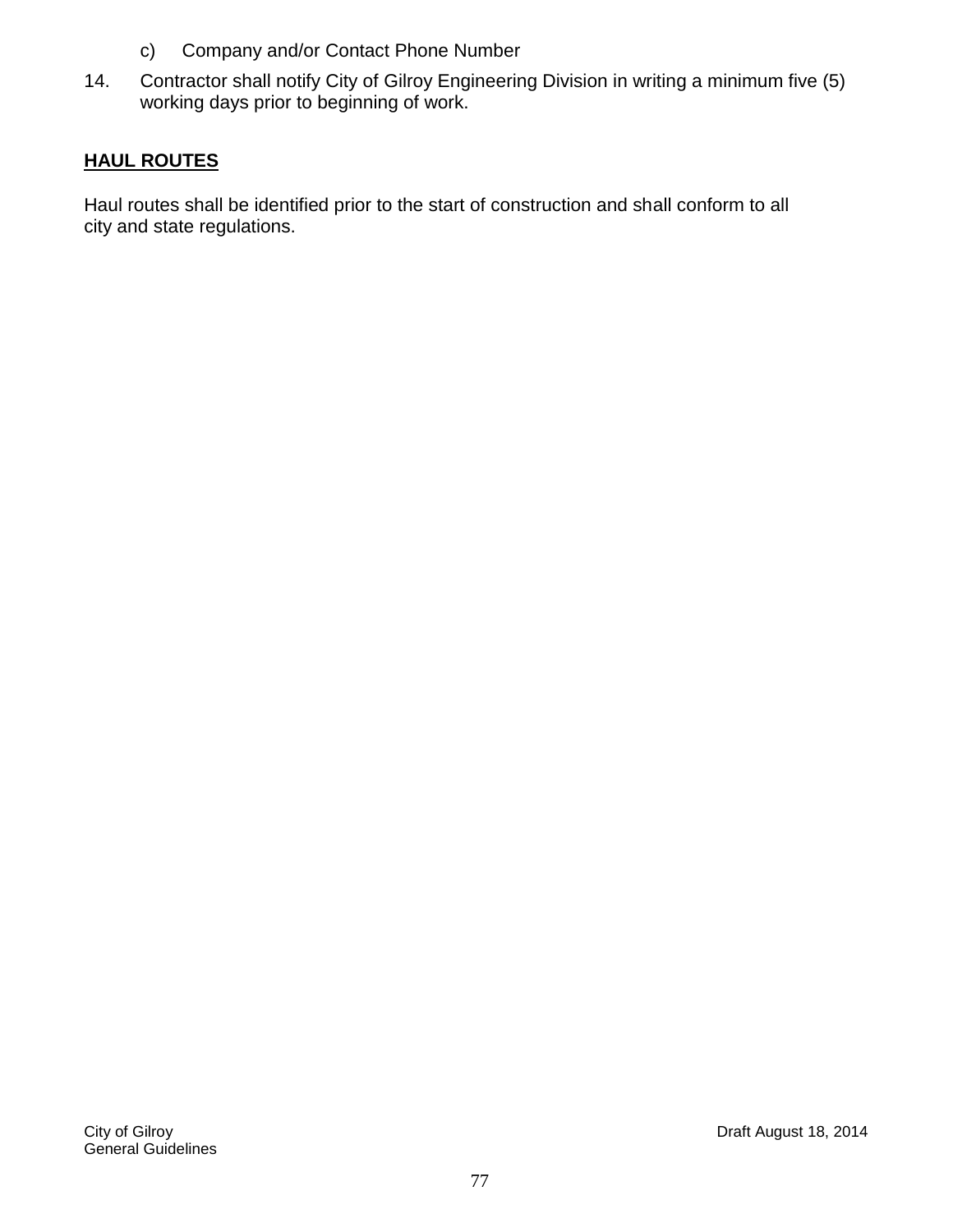# **Appendix E** *GENERAL REFERENCES*